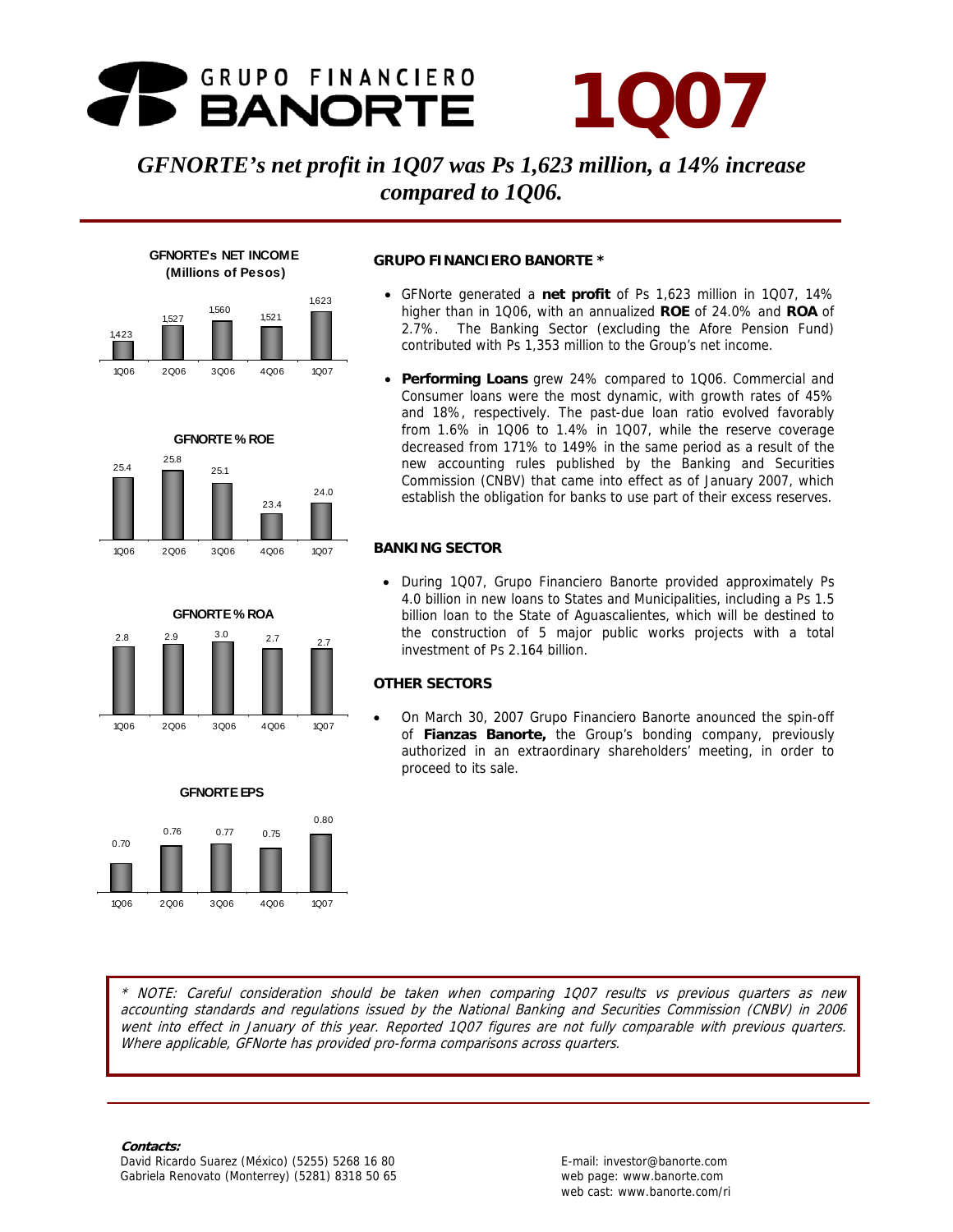



**NOT INTEREST INCOME (Millions of Pesos)**



#### **NON INTEREST EXPENSE (Millions of Pesos)**











#### **Highlights**

#### **Grupo Financiero Banorte Net income**

GFNorte reported net profit of Ps 1,623 million in 1Q07, 14% greater than in 1Q06. This growth is mainly attributable to an 8.2% increase in net interest income income and solid growth in service fees and trading income.

#### **Net Interest Margin**

Net Interest Margin declined from 7.5% in 1Q06 to 7.1% in 1Q07. The contraction is mainly attributable to the impact of new accounting standards which require the deferral of loan fees over the life of the loan, the incorporation of INB's lower yielding loan portfolio and a significant amount of new government loans at lower yields and spreads. On a fully comparable basis, NIM would have remained stable compared to 1Q06.

#### **Non Interest Income**

Non Interest Income for 1Q07 was 5% lower than in 1Q06 mainly as a result of the reclassification of recovery banking income, which must now be accounted under "Non Operating Income". This resulted in a 71% decline in recovery banking income, which was partly offset by an increase of 21% in Trading Income and 10% in service fees, the latter driven by Electronic Banking, Credit Card Fees and Other Commissions.

#### **Non Interest Expense**

Non Interest Expense rose 8% with respect to 1Q06, driven by growth in expenses associated with the Group's infrastructure expansion plan and promotional efforts aimed at increasing product placement.

#### **Capitalization**

The capitalization ratio at the end of 1Q07 stood at 15.9% vs. 15.6% in 1Q06. This increase was driven by higher net income and the placement of subordinated debt during 2006.

#### **Loan portfolio**

Performing Loans, excluding Recovery Banking portfolio, finished the quarter with a balance of Ps 150,580 million; a 24% real increase with respect to 1Q06. This robust growth is a consequence of the favorable evolution in Commercial and Consumer loans, which posted YoY growth rates of 45% and 18%, respectively, driven both by new originations and also by the incorporation of the INB portfolio in 4Q06.

#### **Asset Quality**

Past-due loans finished the quarter with a balance of Ps 2,233 million; 13.9% higher than in 1Q06. Worth highlighting is the fact that PDL's are growing at a slower rate than performing loans despite the fact that consumer loans are the fastest growing segment of our portfolio. The past due loan ratio iimproved from 1.6% to 1.4%, while the reserve coverage ratio ended the quarter at 149% as a consequence of the new regulations issued by the CNBV that went into effect in January 2007, requiring banks to use part of their excess loans loss reserves.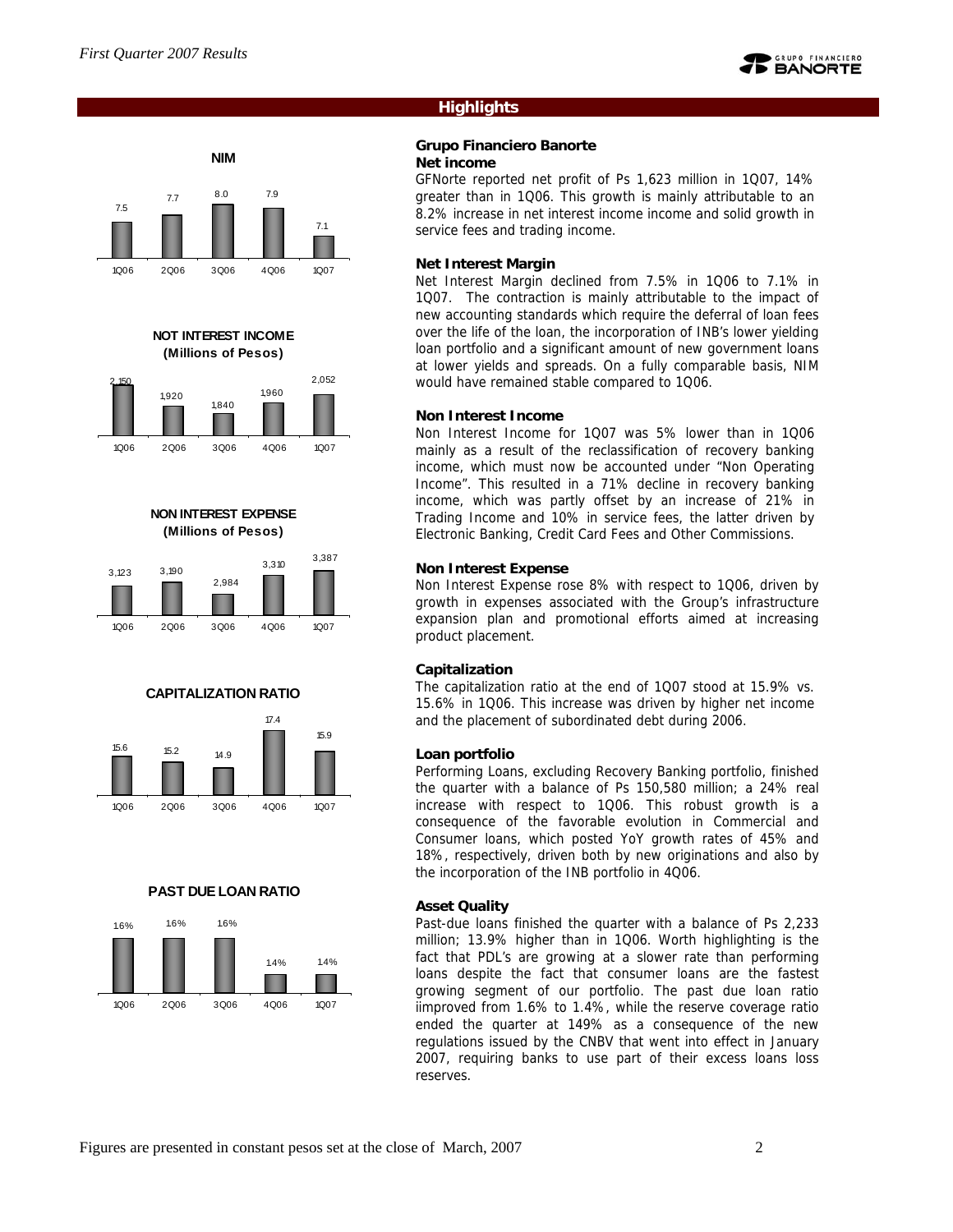

#### **Executive Summary**

**Grupo Financiero Banorte** published financial results as of the end of 1Q07, reporting a net profit of Ps 1,623 million, which is 14% higher than in 1Q06. GFNorte's annualized return on capital was 24.0%, while return on assets was 2.7%.

The Banking Sector contributed with 83% of the Group's profits in 1Q07, or Ps 1,353 million, which is 16% higher than in 1Q06. Recurrent revenues from traditional banking activities continued to improve, as a result of robust growth in the loan portfolio along with an improving asset mix and higher service fee income.

GFNorte's net interest margin declined from 7.5% in 1Q06 to 7.1% in 1Q07. The contraction is partially attributable to the impact of new accounting standards which require the deferral of loan fees over the life of the loan. In addition, NIM was also impacted by a 60 basis point decline in market interest rates, the incorporation of INB's lower yielding the loan portfolio and a significant amount of new government loans at lower yields. On a fully comparable basis, net interest margin would have remained flat.

Despite the volatile conditions in financial markets during the first two months of the year, GFNorte's trading income was 21% higher than 1Q06, as our treasury and money market desks were able to position themselves adequately to take advantage of the flattening of the yield curve.

Non interest expense rose 8% vs. 1Q06, mainly as a result of higher professional consulting fees and an increase in administrative and promotiononal expenses. The reported efficiency ratio increased from 55% in 1Q06 to 58% in 1Q07. This increase is mainly explained by the adverse impact on non-interest income resulting from the application of the new accounting standards which require the consolidation of Solida Administradora de Portafolios and the reclassification of some Non Interest Income as Non Operating Income. On a fully comparable basis, the efficiency ratio remained at 55%.

Total deposits, excluding third-party accounts, closed 1Q07 with a balance of Ps 170,326 million, a 17% increase vs. 1Q06. Demand Deposits grew 18% and Term Deposits 26%. Growth in deposits was driven by more placement of accounts and by the incorporation of INB at the end of 2006.

The loan portfolio –excluding IPAB and recovery- continues to show positive trends. At the end of 1Q07, performing loans grew by 24% with respect to 1Q06, reaching a balance of Ps 150,580 million. Growth was driven by a 45% increase in Commercial loans to Ps 60,048 and 16% growth in Corporate loans to Ps 25,451 million. Government loans declined 1% on a YoY basis to Ps 14,879 million but grew 36% QoQ.

Consumer loans continued their robust trend during the period, representing 33% of the total performing loans. Growth was driven by a 50% surge in Credit Card loans, reaching a balance of Ps 10,520 million, bolstered by the success of the 'Ya Bajale' balance transfer program and the incorporation of new attributes. Payroll loans (Credinómina) rose 27% to Ps 5,036 million (including Ps 1,061 million in personal loans). Meanwhile, Car Loans reached a balance of Ps 6,531 million, while mortgage loans continued to trend upwards, reaching a balance of Ps 28,114 million, equivalent to a 12% real annual increase. On a fully comparable basis (i.e. excluding the prepayments of Fovissste, the securitization of a portion of the portfolio and the incorporation of INB's portfolio), mortgage loans increased 28%.

Past-due loans ended the quarter with a balance of Ps 2,233 million; 14% higher than in 1Q06. Worth highlighting is the fact that PDL's are growing at a slower rate than performing loans despite the fact that consumer loans are the fastest growing segment of our portfolio. The past due loan ratio improved from 1.6% to 1.4%, while the reserve coverage ratio ended the quarter at 149% vs. 171% at the end of 1Q06 as a consequence of the new regulations issued by the CNBV that went into effect in January 2007, requiring banks to reverse part of their excess provisions.

The Long-term Saving Sector, made up of the Afore Pension Fund, Insurance and Annuities companies, posted a profit of Ps 128 million for the Group in 1Q07.

The Auxiliary Sector companies contributed with Ps 71 million to the Group's profits in 1Q07, 19% higher than in 1Q06. In 1Q07, the bonding company was sold, generating a total profit of Ps 31 million after taxes which was registered at the Holding. The Brokerage Sector posted a Ps 61 million profit in the same period, 52% higher than in 1Q06.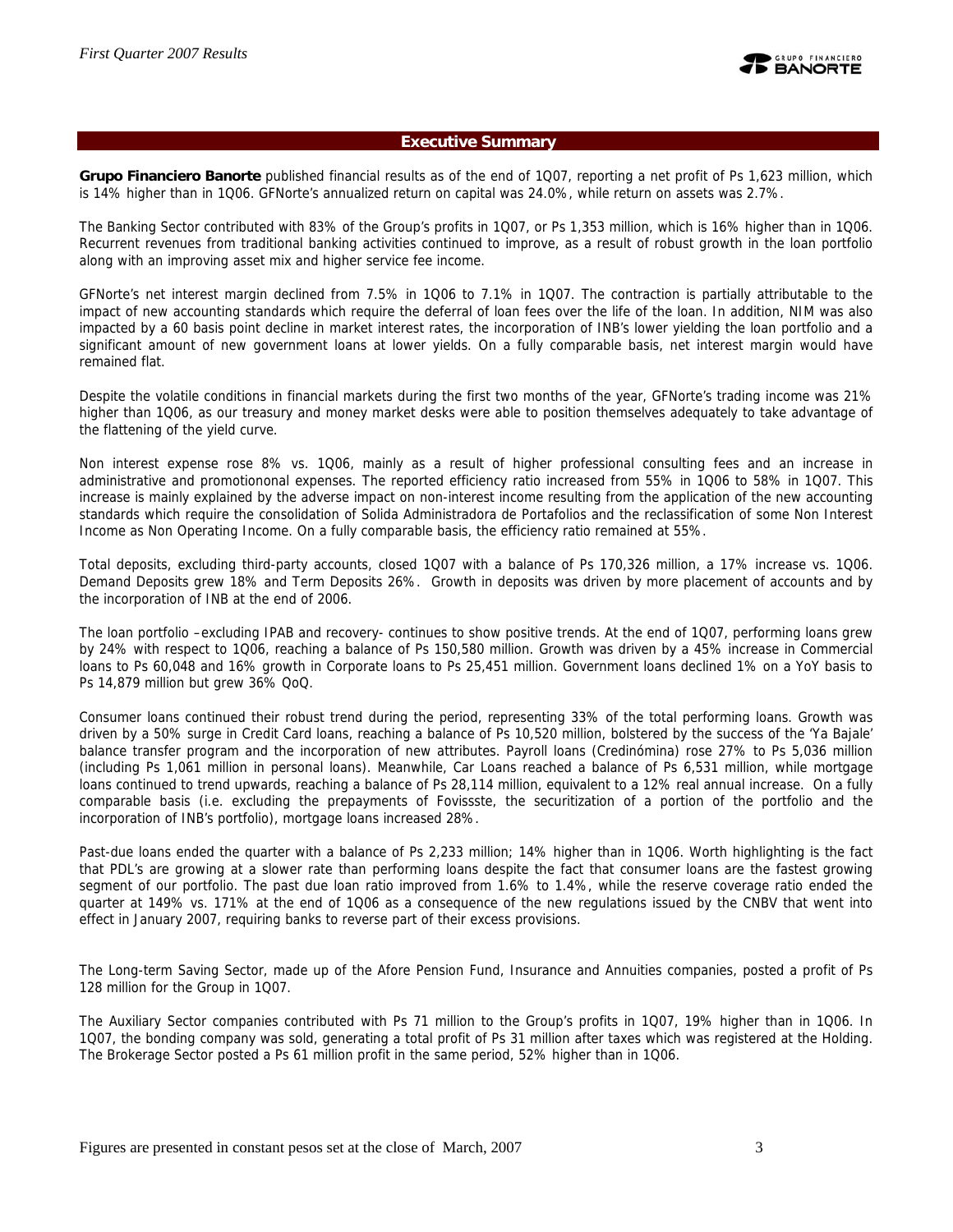

#### **Grupo Financiero Banorte**

| <b>Subsidiaries Earnings</b>         |       | <b>QUARTER</b> |       |        | % CHANGE |  |  |
|--------------------------------------|-------|----------------|-------|--------|----------|--|--|
| (Millions of Pesos)                  | 1006  | 4Q06           | 1Q07  | 1006   | 4Q06     |  |  |
| Banco Mercantil del Norte (1)        | 687   | 1,382          | 1,353 | 97%    | (2%)     |  |  |
| Banco del Centro                     | 484   |                |       |        |          |  |  |
| <b>Banking Sector</b>                | 1,171 | 1,382          | 1,353 | 16%    | (2%)     |  |  |
|                                      |       |                |       |        |          |  |  |
| <b>Brokerage Sector</b>              | 40    | 75             | 61    | 52%    | (19%)    |  |  |
| (Brokerage House)                    |       |                |       |        |          |  |  |
|                                      |       |                |       |        |          |  |  |
| Afore                                | 45    | (13)           | 25    | (44%)  | 298%     |  |  |
| Insurance                            | 61    | 31             | 45    | (26%)  | 45%      |  |  |
| Annuities                            | 43    | (14)           | 58    | 34%    | 521%     |  |  |
| Long - Term Saving Sector            | 150   | 5              | 128   | (14%)  | 2.539%   |  |  |
|                                      |       |                |       |        |          |  |  |
| Leasing                              | 30    | 25             | 34    | 15%    | 35%      |  |  |
| Factoring                            | 23    | 22             | 23    | 2%     | 8%       |  |  |
| Warehousing                          | 3     | 3              | 4     | 63%    | 38%      |  |  |
| <b>Bonding</b>                       | 4     | 8              | 9     | 102%   | 8%       |  |  |
| <b>Auxiliary Organization Sector</b> | 60    | 58             | 71    | 19%    | 22%      |  |  |
|                                      |       |                |       |        |          |  |  |
| <b>Créditos Pronegocio</b>           | 5     | 4              | (1)   | (128%) | (135%)   |  |  |
|                                      |       |                |       |        |          |  |  |
| G. F. Banorte [holding]              | (3)   | (3)            | 11    | N.C.   | N.C.     |  |  |
|                                      |       |                |       |        |          |  |  |
| <b>Total</b>                         | 1,423 | 1,521          | 1,623 | 14%    | 7%       |  |  |

**Total** 1,423 1,521 1,623 14% 7% 1) 96.11% owned by GFNorte as of 2Q06. Since 3Q06 97.06% owned by GFNorte. On August of 2006 Banorte merged Bancen. N.C. = Not Comparable

#### **Group's Balance Sheet Highlights**

| <u>oroup o Banarioo ontoot migringinto</u> |         |         |                          |                                         |                                      |
|--------------------------------------------|---------|---------|--------------------------|-----------------------------------------|--------------------------------------|
| (Millions of Pesos)                        | 1006    | 4006    | 1007                     | $\%$<br><b>CHANGE</b><br><b>VS 1006</b> | %<br><b>CHANGE</b><br><b>VS 4006</b> |
| Performing loans excluding IPAB (1)        | 122,455 | 143.670 | 151,871                  | 24%                                     | 6%                                   |
| <b>IPAB</b> loans                          | 173     |         | $\overline{\phantom{a}}$ | $(100\%)$                               |                                      |
| Past Due Loans                             | 1.960   | 2.084   | 2.233                    | 14%                                     | 7%                                   |
| Loan Portfolio                             | 124.588 | 145.754 | 154,104                  | 24%                                     | 6%                                   |
| Loan Loss Reserves (4)                     | 3.357   | 3.576   | 3.321                    | (1%)                                    | (7%)                                 |
| Net Loan Portfolio                         | 121.231 | 142.178 | 150.783                  | 24%                                     | 6%                                   |
| Acquired collection rights                 | 3.902   | 3.661   | 4.078                    | 5%                                      | 11%                                  |
| <b>Total Net Loan Portfolio</b>            | 125,133 | 145.839 | 154.862                  | 24%                                     | 6%                                   |
| <b>Total Assets</b>                        | 209.552 | 237.250 | 242.702                  | 16%                                     | 2%                                   |
| Total Deposits (3)                         | 146.356 | 171.572 | 170.336                  | 16%                                     | (1%)                                 |
| Equity                                     | 24.301  | 27.835  | 29.102                   | 20%                                     | 5%                                   |
| Assets under Management (2)                | 457.568 | 531.864 | 574.337                  | 26%                                     | 8%                                   |

1) Excludes Fobaproa-IPAB notes and loans to IPAB that are accounted under loans to Government Entities.<br>2) Includes Deposits, On behalf of Third Parties Deposits , Banking Sector Mutual Funds , Portfolio under custody of

| <b>GFNorte Share Data</b>                    |                          |         |         |                                         |                                      |
|----------------------------------------------|--------------------------|---------|---------|-----------------------------------------|--------------------------------------|
|                                              | 1006                     | 4006    | 1007    | $\%$<br><b>CHANGE</b><br><b>VS 1006</b> | %<br><b>CHANGE</b><br><b>VS 4006</b> |
| Net Income per Share (2) (Pesos)             | 0.70                     | 0.75    | 0.80    | 14%                                     | 7%                                   |
| Dividends per Share (2) (Pesos)              |                          | 0.375   |         |                                         |                                      |
| Dividend Payout Ratio (Recurrent net income) | $\overline{\phantom{0}}$ | 15%     |         |                                         |                                      |
| Book Value per Share (1 (2)) (Pesos)         | 11.49                    | 13.08   | 13.67   | 19%                                     | 4%                                   |
| Shares Outstanding (2) (Millions of Shares)  | 2.018.3                  | 2.018.3 | 2.018.3 |                                         |                                      |
| Price (Pesos)                                | 25.89                    | 42.25   | 52.30   | 102%                                    | 24%                                  |
| P/BV (Times)                                 | 2.25                     | 3.23    | 3.83    | 70%                                     | 19%                                  |
| Market Cap (Millions of Dollars)             | 4.794                    | 7.858   | 9.562   | 100%                                    | 22%                                  |

1) Excluding Minority holdings. 2) The shares outstanding increased from 504.6 millions to 2,018.6 millions in 4Q05.

Figures are presented in constant pesos set at the close of March, 2007 4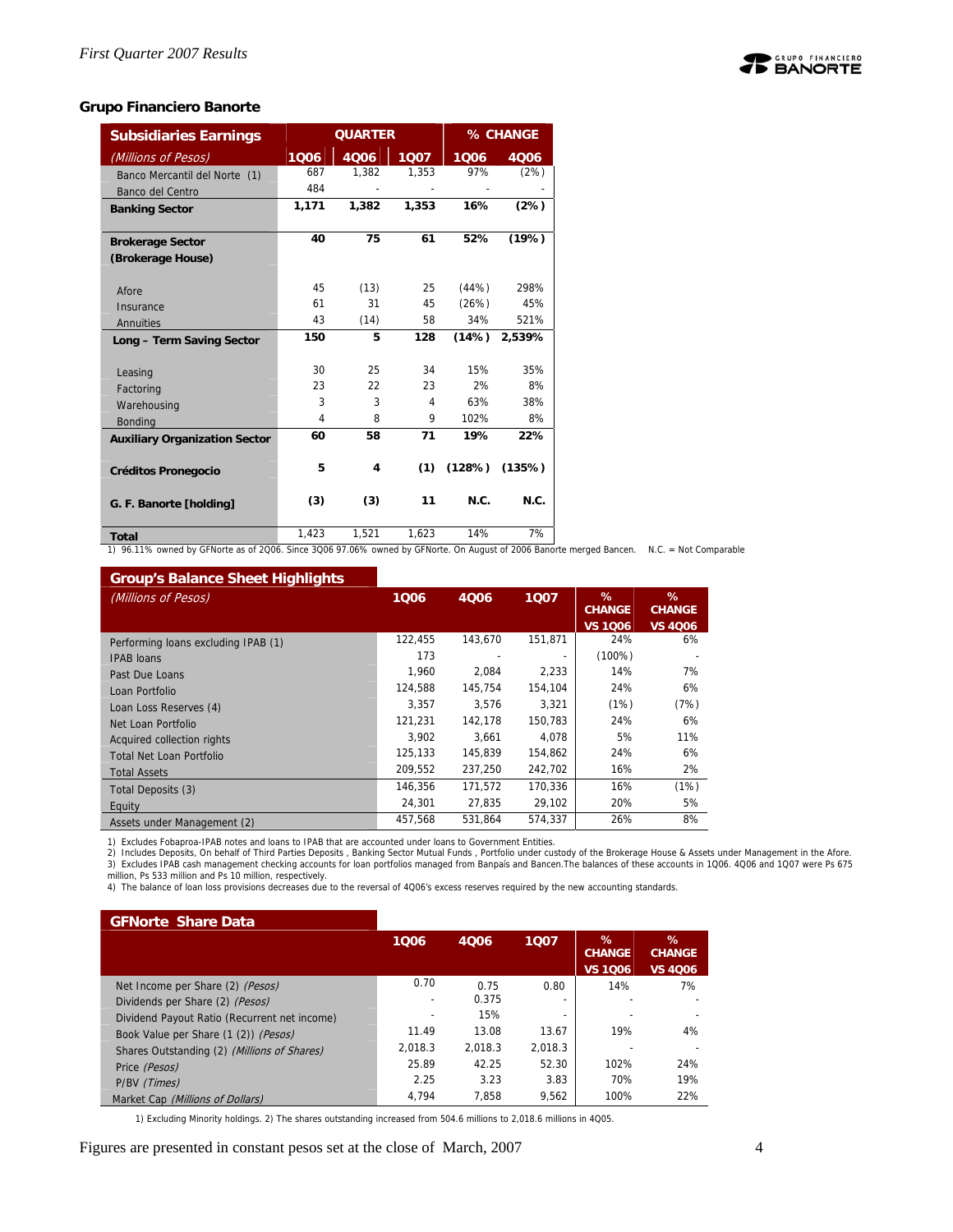

| <b>Group's Financial Ratios</b>      | <b>QUARTER</b> |        |        |        |        |  |  |
|--------------------------------------|----------------|--------|--------|--------|--------|--|--|
|                                      | 1006           | 2006   | 3006   | 4006   | 1007   |  |  |
| Profitability                        |                |        |        |        |        |  |  |
| NIM before Repomo (1)                | 7.5%           | 7.7%   | 8.0%   | 7.9%   | 7.1%   |  |  |
| NIM adjusted for Credit Risk (2)     | 6.5%           | 6.7%   | 7.0%   | 6.9%   | 6.5%   |  |  |
| ROA (3)                              | 2.8%           | 2.9%   | 3.0%   | 2.7%   | 2.7%   |  |  |
| ROE(4)                               | 25.4%          | 25.8%  | 25.1%  | 23.4%  | 24.0%  |  |  |
| Operation                            |                |        |        |        |        |  |  |
| Efficiency Ratio (5)                 | 55.2%          | 57.3%  | 52.2%  | 55.5%  | 58.0%  |  |  |
| Efficiency Ratio (8)                 | 55.2%          | 57.3%  | 52.2%  | 55.5%  | 54.6%  |  |  |
| Operating Efficiency Ratio (6)       | 6.1%           | 6.0%   | 5.6%   | 5.9%   | 5.6%   |  |  |
| Liquidity Ratio (7)                  | 71.5%          | 63.3%  | 60.5%  | 63.2%  | 59.4%  |  |  |
| <b>Asset Quality</b>                 |                |        |        |        |        |  |  |
| % Past Due Loans w/o Fobaproa        | 1.6%           | 1.6%   | 1.6%   | 1.4%   | 1.4%   |  |  |
| Loan Loss Reserves to past Due Loans | 171.3%         | 174.0% | 171.6% | 171.6% | 148.7% |  |  |

1) NIM= Annualized Net Interest Margin before REPOMO / Average Earnings Assets.

2) NIM= Annualized Net Interest Margin adjusted by Loan Loss Provisions / Average Earnings Assets.

3) Annualized earnings as a percentage of the average of quarterly assets over the period.

4) Annualized earnings as a percentage of the average of quarterly equity over the period

5) Non Interest Expense / (Total Operating Income – Repomo Margin + Loan Loss Provisions)

6) Annualized Administrative and Promotion Expenses / Average Total Assets.

7) Liquid Assets / Liquid Liabilities (Liquid Assets = Cash and due from Banks + Negotiable Instruments + Securities held for sale, Liquid Liabilities = Demand Deposits + Loans from banks and other organizations with immediate call option + short term loans from banks.

8) With out the new accounting standards.

| <b>GFNorte Income Statement</b>                                       |       | <b>QUARTER</b> |       | % CHANGE |        |  |
|-----------------------------------------------------------------------|-------|----------------|-------|----------|--------|--|
| (Millions of Pesos)                                                   | 1006  | 4006           | 1007  | 1006     | 4006   |  |
| Net Interest Income after Repomo                                      | 3,430 | 3,833          | 3,729 | 9%       | (3%)   |  |
| - Loan Loss and Loss Sharing Provisions                               | 386   | 333            | 255   | (34%)    | (23%)  |  |
| Service<br>$\bullet$                                                  | 1,254 | 1,388          | 1.383 | 10%      |        |  |
| Recovery                                                              | 388   | 133            | 113   | (71%)    | (15%)  |  |
| Foreign Exchange                                                      | 122   | 122            | 91    | (26%)    | (26%)  |  |
| Trading (Securities- Realized and unrealized<br>gains)                | 386   | 316            | 465   | 21%      | 47%    |  |
| + Non Interest Income                                                 | 2,150 | 1,960          | 2,052 | (5%)     | 5%     |  |
| $=$ Total Operating Income                                            | 5,193 | 5,460          | 5,526 | 6%       | $1\%$  |  |
| - Non Interest Expense                                                | 3,123 | 3,310          | 3,387 | 8%       | 2%     |  |
| $=$ Net Operating Income                                              | 2,070 | 2,150          | 2,138 | 3%       | (1%)   |  |
| - Non Operating Income (Expense) Net                                  | 5     | (11)           | 339   | 6,605%   | 3,086% |  |
| $=$ Pre-Tax Income                                                    | 2,075 | 2,139          | 2,477 | 19%      | 16%    |  |
| - Income Tax & profit sharing                                         | 733   | 737            | 903   | 23%      | 23%    |  |
| $=$ Net Income before Subsidiaries                                    | 1,341 | 1,402          | 1,574 | 17%      | 12%    |  |
| + Undistrib. Earnings of Subsid, Extraord. Items<br>& Minority Income | 81    | 119            | 50    | (38%)    | (58%)  |  |
| $=$ Net Income                                                        | 1,423 | 1,521          | 1,623 | 14%      | 7%     |  |

1) The amount of loan loss and sharing provisions created during the quarter are net of the reversal of 4Q06's excess reserves. N.C. = Not Comparable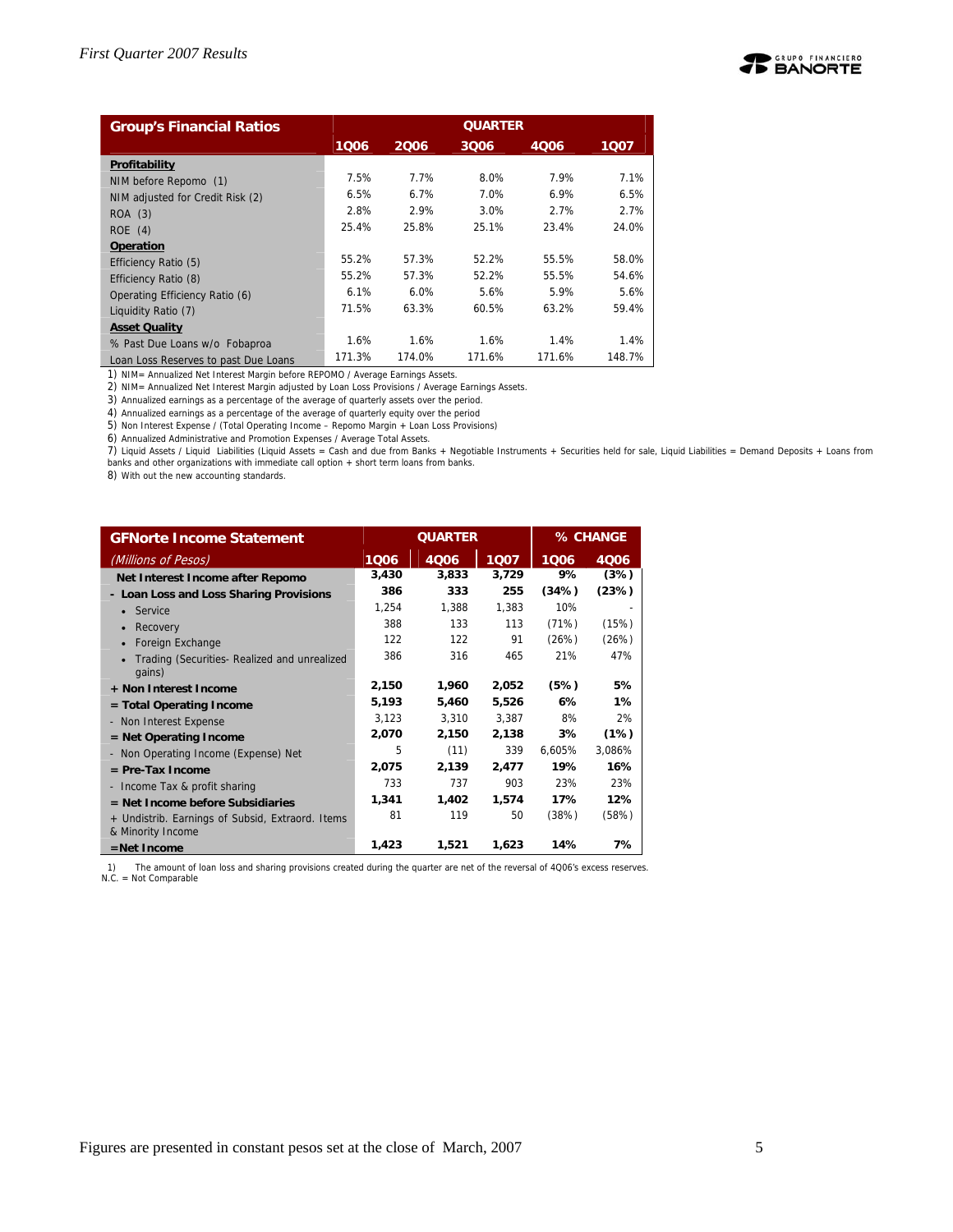

#### **Net Interest Income**

| <b>Net Interest Income</b>        |         | <b>QUARTER</b> | % CHANGE |        |        |
|-----------------------------------|---------|----------------|----------|--------|--------|
| (Millions of Pesos)               | 1006    | 4006           | 1007     | 1006   | 4006   |
| Interest Income                   | 8.968   | 9.079          | 8.861    | (1%)   | (2%)   |
| <b>Interest Expense</b>           | 5.576   | 5.236          | 5.091    | (9%)   | (3%)   |
| Loan Fees Charged                 | 155     | 200            | 23       | (85%)  | (89%)  |
| <b>Fees Paid</b>                  | 41      | 42             |          | (100%) | (100%) |
| Net Interest Income before Repomo | 3,505   | 4.003          | 3.793    | 8%     | (5%)   |
| <b>Average Earning Assets</b>     | 186,732 | 203.367        | 213,173  | 14%    | 5%     |
| NIM before REPOMO (1)             | 7.5%    | 7.9%           | 7.1%     |        |        |

NIM= Annualized Net Interest Margin before REPOMO / Average Earnings Assets

2) Fees Paid, as a result of new accounting standards by the CNByV that went into effect as of January 2007 these fees were reclasificated into Other Fees Paid in Non Interest Income.

During 1Q07, Net Interest Income before Repomo rose by 8% with respect to 1Q06, while Net Interest Margin decreased from 7.5 to7.1% due to various factors:

#### **Increased:**

- Improved loan mix, especially in consumer and commercial loans.
- The depreciation of the peso vs. the dollar; the average exchange rate rose from 10.60 pesos/dollar in 1Q06 to 11.08 pesos/dollar in 1Q07. This FX movement increases the interest income of the dollar denominated portfolio.

#### **Decreased:**

- The incorporation of INB's lower-yielding loan portfolio.
- A drop in market interest rates. The 28-day Cete fell from 7.64% in 1Q06 to 7.04% in 1Q07, while the TIIE dropped from 8.03% to 7.44% in the same period.
- An 85% reduction in Loan Fees Charged as a consequence of the new accounting standards effective as of January 2007 which require that when the loans are originated, the fees must be deferred over the life of the loan and not reflected directly in the P&L as they are collected, as was the case until December 2006.

On a QoQ basis, Net Interest Margin contracted from 7.9% in 4Q06 to 7.1% in 1Q07 as a result of the following:

- The above-mentioned impact from the deferral of Loan Fees Charged.
- A lower number of working days during the quarter.
- A 36% QoQ increase in government loans, which produce lower yields.
- The incorporation of INB's lower-yielding loan portfolio for the full quarter vs. only one month in 4Q06.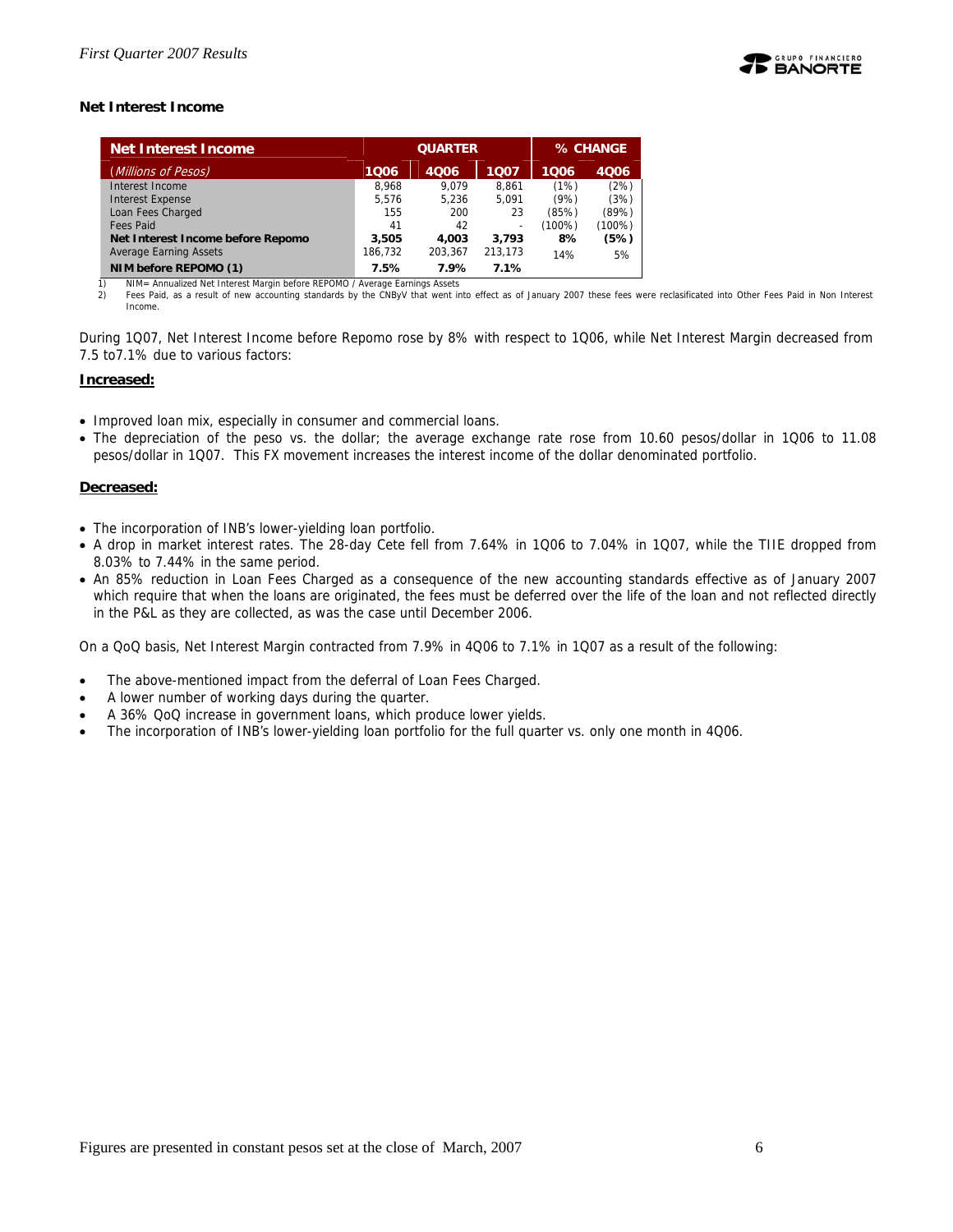#### **Non Interest Income**

| <b>Non Interest Income</b>                    |           | <b>QUARTER</b> | % CHANGE       |           |              |
|-----------------------------------------------|-----------|----------------|----------------|-----------|--------------|
| (Millions of Pesos)                           | 1006      | 4006           | 1007           | 1006      | 4006         |
| + Fund Transfers<br>+ Account Management Fees | 54<br>234 | 61<br>253      | 58<br>236      | 8%<br>1%  | (5%)<br>(7%) |
| + Fiduciary                                   | 58        | 74             | 62             | 8%        | (16%)        |
| + Income From Real Estate Portfolio (3)       | 626       | 263            | 112            | (82%)     | (57%)        |
| + Electronic Banking Services                 | 183       | 221            | 207            | 13%       | (6%)         |
| + Credit Card Fees                            | 341       | 437            | 465            | 37%       | 6%           |
| + Fees from IPAB (1)                          | 9         | $\overline{2}$ | 1              | (91%)     | (50%)        |
| + Fees charged by Afore                       | 316       | 187            | 263            | (17%)     | 41%          |
| + Other Fees Charged (2)                      | 241       | 350            | 334            | 39%       | (5%)         |
| Fees charged on services:                     | 2,062     | 1,849          | 1,740          | (16%)     | (6%)         |
| + Fund Transfers                              | 4         | 4              | 5              | 15%       | 25%          |
| + Other Fees Paid                             | 169       | 192            | 239            | 41%       | 24%          |
| + Expenses From Real Estate Portfolio (3)     | 247       | 133            | $\overline{a}$ | $(100\%)$ | $(100\%)$    |
| Fees paid on services:                        | 420       | 328            | 243            | (42%)     | (26%)        |
| $=$ Net Fees                                  | 1,642     | 1,521          | 1,496          | (9%)      | (2%)         |
| + Foreign Exchange                            | 122       | 122            | 91             | (26%)     | (26%)        |
| + Securities- Realized gains                  | 562       | 404            | 498            | (12%)     | 23%          |
| + Securities- Unrealized gains                | (176)     | (87)           | (33)           | (82%)     | (63%)        |
| <b>Trading Income</b>                         | 508       | 439            | 556            | 9%        | 27%          |
| $=$ Non Interest Income                       | 2,150     | 1,960          | 2,052          | (5%)      | 5%           |

1) Includes Fees received by Recovery Banking and by the Bank.

2) It includes fees from letters of credit, from transactions with pension funds, warehousing services, financial advisory sevices and securities trading by the Brokerage House, among other.<br>3) Since 1Q07, it only reflects

Non interest income in 1Q07 declined 5% compared to 1Q06, mainly as a consequence of a steep decline in Recovery Fees purely as a result of accounting changes issued by the CNBV which are explained in more detail below. On a fully comparable basis Non interest income would have increased 2% on a yearly basis.

| <b>Non Interest Income</b>                                      | <b>QUARTER</b> |       |       | % CHANGE |       |  |
|-----------------------------------------------------------------|----------------|-------|-------|----------|-------|--|
| (Millions of Pesos)                                             | 1006           | 4006  | 1007  | 1006     | 4006  |  |
| Service                                                         | 1.254          | 1.388 | 1.383 | 10%      |       |  |
| Recovery                                                        | 388            | 133   | 113   | (71%)    | (15%) |  |
| Foreign Exchange                                                | 122            | 122   | 91    | (26%)    | (26%) |  |
| (Securities-<br>Realized<br>Trading<br>and<br>unrealized gains) | 386            | 316   | 465   | 20%      | 47%   |  |
| $=$ Non Interest Income                                         | 2.150          | 1.960 | 2.052 | (5%)     | 5%    |  |

#### **Service Fees**

Service Fees in 1Q07 rose 10% vs. 1Q06, showing an increase in almost every item, with the most relevant being a 37% growth in Credit Card fees, 13% in Electronic Banking Services and 8% in Fiduciary and Transfer of Funds , the latter driven mainly by greater transactionality in ATM's, internet and POS's.

#### **Recovery:**

| <b>Non Interest Income</b>                     | <b>QUARTER</b> |                |      | % CHANGE  |           |
|------------------------------------------------|----------------|----------------|------|-----------|-----------|
| (Millions of Pesos)                            | 1006           | 4006           | 1007 | 1006      | 4006      |
| <b>SERFIN</b>                                  |                |                |      |           |           |
| Income from Acquired Portfolios                | 409            |                |      | $(100\%)$ | $(100\%)$ |
| - Expense from Acquired Portfolios             | 124            |                |      | $(100\%)$ | $(100\%)$ |
| $=$ Net Fees from Serfín Portfolio             | 285            |                | ۰    | (100%)    | (100%)    |
| <b>REAL ESTATE PORTFOLIO</b>                   |                |                |      |           |           |
| Income from Real Estate Portfolios             | 228            | 263            | 112  | (51%)     | (57%)     |
| - Expense from Real Estate Portfolios          | 127            | 133            |      | $(100\%)$ | $(100\%)$ |
| $=$ Net Fees from real estate portofolios (**) | 101            | 130            | 112  | 11%       | (14%)     |
| <b>IPAB FEES</b>                               |                |                |      |           |           |
| Fees charged by IPAB (*)                       | 9              | $\overline{2}$ |      | (91%)     | (61%)     |
| $=$ IPAB Fees                                  | 9              | 2              | 1    | (91%)     | (61%)     |
|                                                |                |                |      |           |           |
| Non Interest Income - Recovery Bank            | 388            | 133            | 113  | (71%)     | (15%)     |

(\*) Includes only the fees received by Recovery Banking.

(\*\*) As of 1Q07, it only includes Income from recoveries and amortizations of the Real Estate Portfolio. Up until 4Q06, it also included the net income from Loan Portfolios.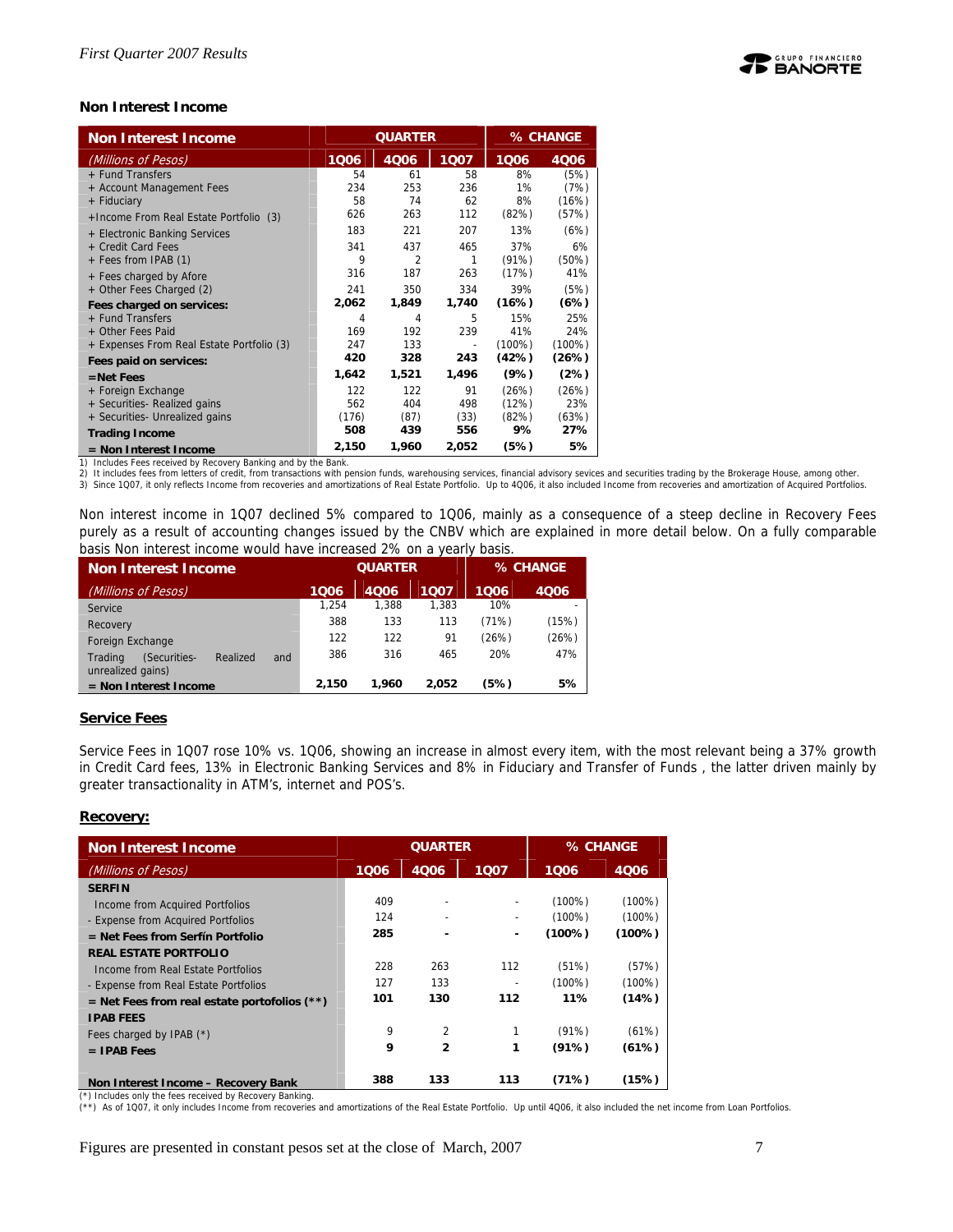

Non interest income in the quarter for loan Recoveries was 71% lower than in 1Q06, as a consequence of the new accounting standards effective as of January 2007 which require that the Income from Loan Recoveries be regrouped into "Non Operating Income", keeping only the Recoveries from Real Estate Portfolios under Net Income from Acquired Portfolios. In addition, the Net Fees from the Serfin portfolio dropped by 100% vs. 1Q06 since last year there was a non recurrent gain from the sale of this portfolio through an auction process carried out by the IPAB.

#### **Foreign Exchange**

Foreign exchange revenues in 1Q07 decreased by 26% vs. 1Q06 as a result of the negative impact of peso depreciation on currency valuation and lower proprietary position gains.

#### **Trading:**

Despite the volatile conditions in the financial markets during the first two months of the year, GFNorte's trading income was 21% greater than in 1Q06, mainly as a result of the adequate positioning of the money market desk and the bank's treasury to take advantage of the movements in the yield curve.

#### **Non Interest Expense**

| <b>Non Interest Expense</b>            |       | <b>QUARTER</b> | % CHANGE |       |       |
|----------------------------------------|-------|----------------|----------|-------|-------|
| (Millions of Pesos)                    | 1006  | 4006           | 1007     | 1006  | 4006  |
| <b>Personnel Expenses</b>              | 1.255 | 1.240          | 1.374    | 10%   | 9%    |
| +Professional Fees                     | 213   | 245            | 226      | 6%    | (8%)  |
| +Administrative and Promotion Expenses | 883   | 1.053          | 1.073    | 22%   | 2%    |
| +Rents, Depreciation & Amortization    | 449   | 440            | 393      | (13%) | (11%) |
| +Taxes other than income tax           | 161   | 164            | 151      | (6%)  | (8%)  |
| +Contributions to IPAB                 | 163   | 167            | 170      | 4%    | 2%    |
| $=$ Non Interest Expense               | 3.123 | 3,310          | 3,387    | 8%    | 2%    |

Non interest expense rose 8% in 1Q07 in relation to 1Q06, manly due to higher personnel and administration & promotional expenses. The reported efficiency ratio increased from 55% in 1Q06 to 58% in 1Q07. With out the effects of the new accounting standards, the efficiency ratio would have remained at 55%. Personnel Expenses increased 10% as a result of the extension of branch's opening hours and the branch expansion program. Professional fees paid rose 6% due to consulting services associated with the development of new lines of business. Administration and Promotional Expenses increased by 22% given higher expenses in advertising campaigns to increase positioning of diverse products such as term deposits, "suma" and "sumanómina" and "credit card", and the expenses associated with greater volumes of operations. Rents, Depreciations and Amortizations declined slightly with respect to 1Q06. Other Taxes fell by 6% as there were fewer investments and purchases in the quarter. The IPAB Contributions increased by 4% with respect to 1Q06 as a result of an increase in deposits.

#### **Non Operating Income (Expense) Net**

| <b>Non Operating Income</b><br>(Expense) |       | <b>QUARTER</b> | % CHANGE |        |        |
|------------------------------------------|-------|----------------|----------|--------|--------|
| (Millions of Pesos)                      | 1006  | 4006           | 1007     | 1006   | 4006   |
| +Other Revenues                          | 60    | 118            | 138      | 130%   | 17%    |
| +Foreign Exchange                        |       |                |          |        |        |
| + Recoveries                             | 152   | 84             | 431      | 184%   | 416%   |
| +Repomo-other revenues                   | 4     | 10             | 6        | 43%    | (41%)  |
| +Warehousing                             | 104   |                | 108      | 4%     | 100%   |
| $=$ Non Operating Income                 | 319   | 212            | 683      | 114%   | 222%   |
| -Other Expenses                          | (105) | (63)           | (100)    | (5%)   | 59%    |
| -Foreign Exchange                        |       |                |          |        |        |
| - Repomo-other expenses                  | (105) | (161)          | (136)    | 30%    | (16%)  |
| - Warehousing                            | (104) |                | (108)    | 4%     | 100%   |
| $=$ Non Operating Expense                | (314) | (223)          | (344)    | 10%    | 54%    |
| $=$ Non Operating Income (Expense) Net   | 5     | (11)           | 339      | 6.605% | 3.086% |

The net Result of Other Products and Expenses for 1Q07 was a Ps \$339 million gain, which compares favorably to the Ps \$5 million gain in 1Q06 due to the following: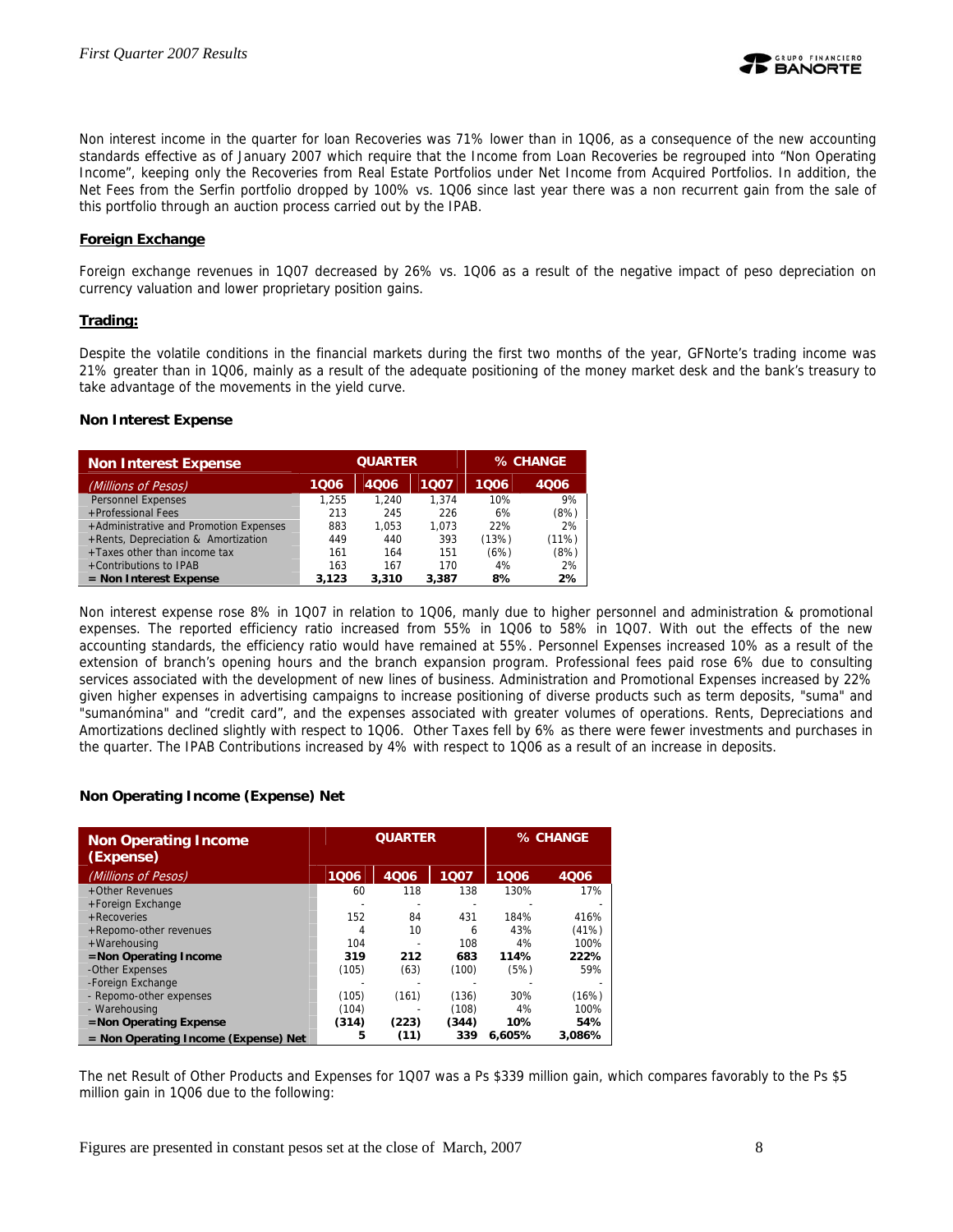

#### **Other Products:**

• An increase in Other Income due to the recovery of Ps 199 million in written off loans and the recovery of Ps 145 million of loan portfolios that were previously grouped in Non Interest Income.

#### **Other Expenses**

- An increase of 30% in Repomo due to a higher inflation vs. 1Q06 (3.5% in 1Q07 vs. 3.2% in 1Q06).
- The Warehousing Company's client inventory remained at the same levels of 1Q06.

#### **Taxes**

Taxes and Profit Sharing (PTU) in 1Q07 were 23% higher than in 1Q06, mainly due to an increase of 19% in pre-tax income. The effective tax and profit sharing scheme rate in 1Q07 was 37% vs. 35% in 1Q06.

#### **Loan Portfolio**

| PERFORMING LOAN PORTFOLIO |         |         |         |                                         |                                         |
|---------------------------|---------|---------|---------|-----------------------------------------|-----------------------------------------|
| (Millions of Pesos)       | 1006    | 4006    | 1007    | $\%$<br><b>CHANGE</b><br><b>VS 1006</b> | $\%$<br><b>CHANGE</b><br><b>VS 4006</b> |
| Commercial                | 41.505  | 59.268  | 60.048  | 45%                                     | 1%                                      |
| Consumer                  | 42.405  | 47.783  | 50.202  | 18%                                     | 5%                                      |
| Corporate                 | 21.992  | 24.362  | 25,451  | 16%                                     | 4%                                      |
| Goverment                 | 15.069  | 10.912  | 14.879  | (1%)                                    | 36%                                     |
| <b>Sub Total</b>          | 120,970 | 142,326 | 150,580 | 24%                                     | 6%                                      |
| <b>Recovery Banking</b>   | 1,486   | 1.343   | 1.290   | (13%)                                   | (4%)                                    |
| <b>Total</b>              | 122,456 | 143,669 | 151,870 | 24%                                     | 6%                                      |

| <b>PERFORMING CONSUMER</b> |        |        |        |                                         |                                         |
|----------------------------|--------|--------|--------|-----------------------------------------|-----------------------------------------|
| (Millions of Pesos)        | 1006   | 4Q06   | 1007   | $\%$<br><b>CHANGE</b><br><b>VS 1006</b> | $\%$<br><b>CHANGE</b><br><b>VS 4006</b> |
| Mortgages                  | 25,203 | 26.821 | 28.114 | 12%                                     | 5%                                      |
| Automobile                 | 6.211  | 6.415  | 6.531  | 5%                                      | 2%                                      |
| Credit Card                | 7.035  | 9.596  | 10.520 | 50%                                     | 10%                                     |
| <b>Electronic Payroll</b>  | 3.957  | 4.953  | 5.036  | 27%                                     | 2%                                      |
| <b>Total Consumer</b>      | 42,405 | 47.783 | 50,202 | 18%                                     | 5%                                      |

| (Millions of Pesos)          | 1006  | 4Q06                     | 1007                     | $\%$<br><b>CHANGE</b><br><b>VS 1006</b> | $\%$<br><b>CHANGE</b><br><b>VS 4006</b> |
|------------------------------|-------|--------------------------|--------------------------|-----------------------------------------|-----------------------------------------|
| <b>IPAB Loans</b>            | 173   | $\overline{\phantom{a}}$ | $\overline{\phantom{a}}$ |                                         | -                                       |
|                              | 1.960 | 2.084                    | 2,233                    | 14%                                     | 7%                                      |
| Past Due Loans               | 3,357 | 3.576                    | 3,321                    | (1%)                                    | (7%)                                    |
| Loan Loss Reserves           |       |                          |                          |                                         |                                         |
| Derechos de Cobro Adquiridos | 3.902 | 3,661                    | 4.078                    | 5%                                      | 11%                                     |

Total Performing Loans increased 24% on an annual basis from Ps 122,456 to Ps 151,870 million, and an equivalent growth rate excluding the loan portfolio managed by Recovery Banking. The evolution of each item in the loan portfolio was as follows:

- Commercial Loans rose 45% mainly as a result of new loans originated to medium and small businesses, as well as the incorporation of the INB loan book in 4Q06. Excluding the latter, the real annual growth rate was 26%.
- Consumer Loans rose 18%, with a 12% increase in the Mortgage Loan Portfolio and the origination of 16,210 new mortgage loans over the last 12 months. Excluding the prepayments of the Fovissste, the placement of MBS and the incorporation of INB's portfolio, mortgage loans would have increased by 28% on a yearly basis. The Credit Card portfolio increased by 50% due to promotional programs to attract new customers (including the balance transfer program called "ya bájale con Banorte"); as well as to higher usage by clients. Payroll loans grew by 27% with 241,217 new loans originated and Car Loans rose by 5% with 35,099 new loans placed. Personal Loans, which are grouped with Credinómina, reached a balance of Ps 1,061 million, with 23,791 loans originated over the last 12 months.
- Corporate Loans increased by 16% as a result of new-loan placement strategies.

Figures are presented in constant pesos set at the close of March, 2007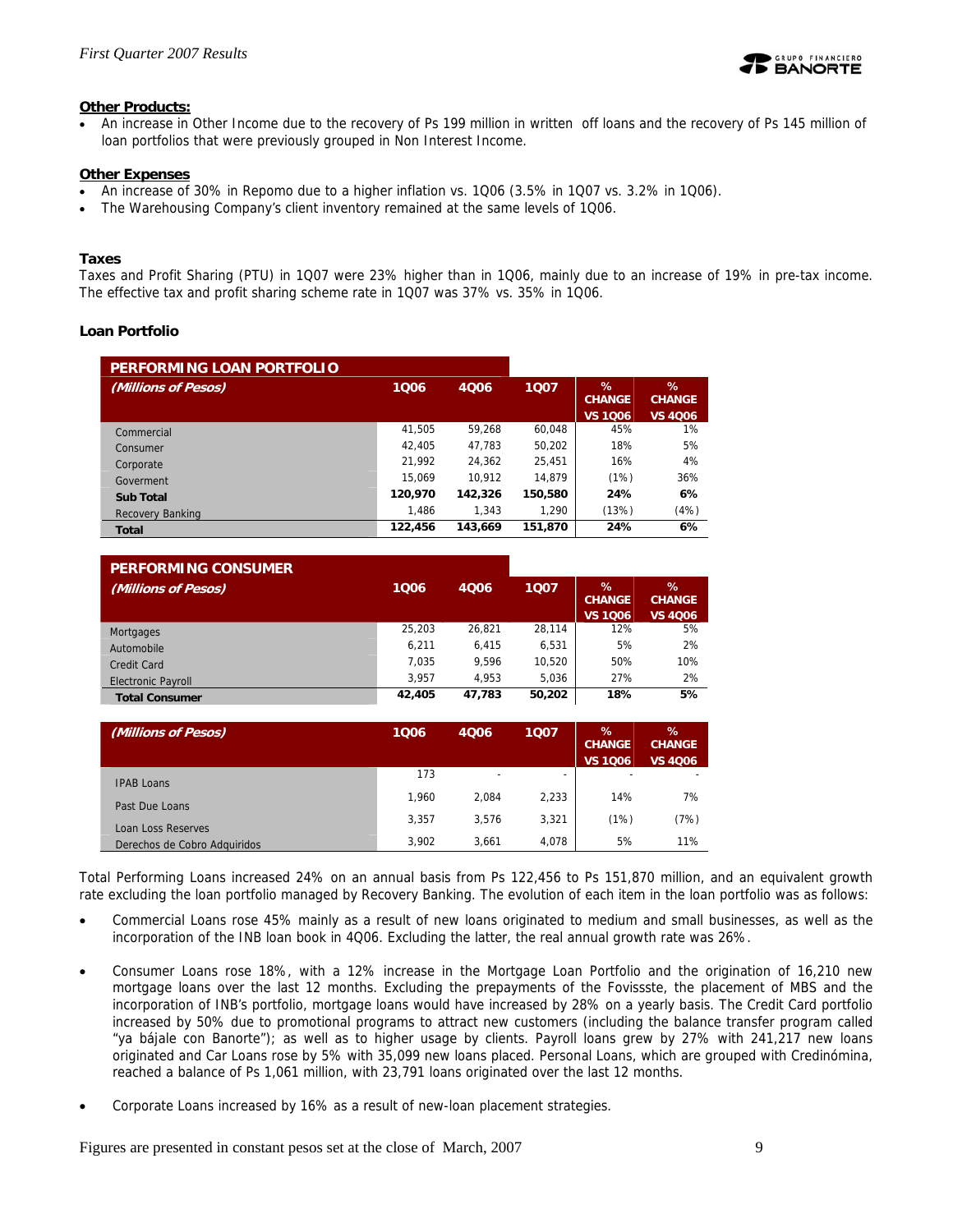- Government Loans dropped by 1% as a result of the prepayments received by the States of Nuevo Leon and Veracruz during 2006 .
- The balance of Ps 173 million in IPAB promissory notes was paid in full since 2Q06.

Past-due Loans increased by 14% with respect to 1Q06 as a result of the significant growth in the loan portfolio, especially consumer loans which tend to have higher delinquency ratios. In spite of this, past-due loans closed the quarter with a balance of Ps 2,233 million, equivalent to a past due loan ratio of 1.4% which is lower than the 1.6% registered in 1Q06.

#### **Past Due Loans Variations as of 1Q07**

| <b>Past Due Loans</b>       |                                                |       |
|-----------------------------|------------------------------------------------|-------|
| Balance as of December 2006 |                                                | 2,055 |
|                             | Transfer of Performing loans to Past due loans | 1,336 |
|                             | Renewals                                       | (11)  |
|                             | Cash Collections                               | (246) |
|                             | <b>Discounts</b>                               | (3)   |
|                             | Charge Offs                                    | (395) |
|                             | Foreclosures                                   | (1)   |
|                             | Transfer of Past due loans to Performing loans | (509) |
|                             | Foreign Exchange Adjustments                   |       |
| Balance as of March 2007    |                                                | 2.233 |

#### **Risk Rating of Performing Loans**

| Millions of Pesos  |              | <b>LOAN LOSS RESERVES</b> |                 |                 |              |
|--------------------|--------------|---------------------------|-----------------|-----------------|--------------|
| Category           | <b>LOANS</b> | <b>COMMERCIAL</b>         | <b>CONSUMER</b> | <b>MORTGAGE</b> | <b>TOTAL</b> |
| A                  | 47,250       |                           | 100             | 95              | 195          |
| A <sub>1</sub>     | 57,844       | 266                       |                 |                 | 266          |
| A <sub>2</sub>     | 36,725       | 351                       |                 |                 | 351          |
| B                  | 3,823        |                           | 132             | 93              | 225          |
| B1                 | 9,063        | 149                       |                 |                 | 149          |
| B <sub>2</sub>     | 2,773        | 131                       |                 |                 | 131          |
| B <sub>3</sub>     | 970          | 111                       |                 |                 | 111          |
| C                  | 723          |                           | 253             | 48              | 301          |
| C <sub>1</sub>     | 353          | 82                        |                 |                 | 82           |
| C <sub>2</sub>     | 112          | 46                        |                 |                 | 46           |
| D                  | 918          | 56                        | 439             | 157             | 652          |
| E                  | 519          | 242                       | 59              | 215             | 516          |
| <b>Total</b>       | 161,073      |                           |                 |                 |              |
| Not Classified     | (13)         |                           |                 |                 |              |
| Exempted           | 401          |                           |                 |                 |              |
| <b>Total</b>       | 161,461      | 1,434                     | 983             | 608             | 3,024        |
| <b>Reserves</b>    |              |                           |                 |                 | 3,321        |
| Excess / (Deficit) |              |                           |                 |                 | 298          |
| Notes:             |              |                           |                 |                 |              |

1.- The rating of loans and the reserves created correspond to the last day referred in the Balance Sheet up to March 31<sup>th</sup>, 2007.<br>2.-The loan portfolio is rated according to the rules issued by the Ministry of Finanace a by the CNBV. For Mortgage and Consumer loans, Banorte uses the regulation described in the Official gazette pubished on December 2, 2005, and for Commercial loans it uses internal methodologies approved by the CNBV.

3.- The excess in reserves they were constituted mainly in the UDIs Trusts.

4.-Rating of Leasing and Factoring loans are up to December 2006 and reserves up to March, 2007.

The balance of Loan Loss Reserves reached Ps 3,321 billion at the end of the quarter, and excess reserves amounted to Ps 298 million.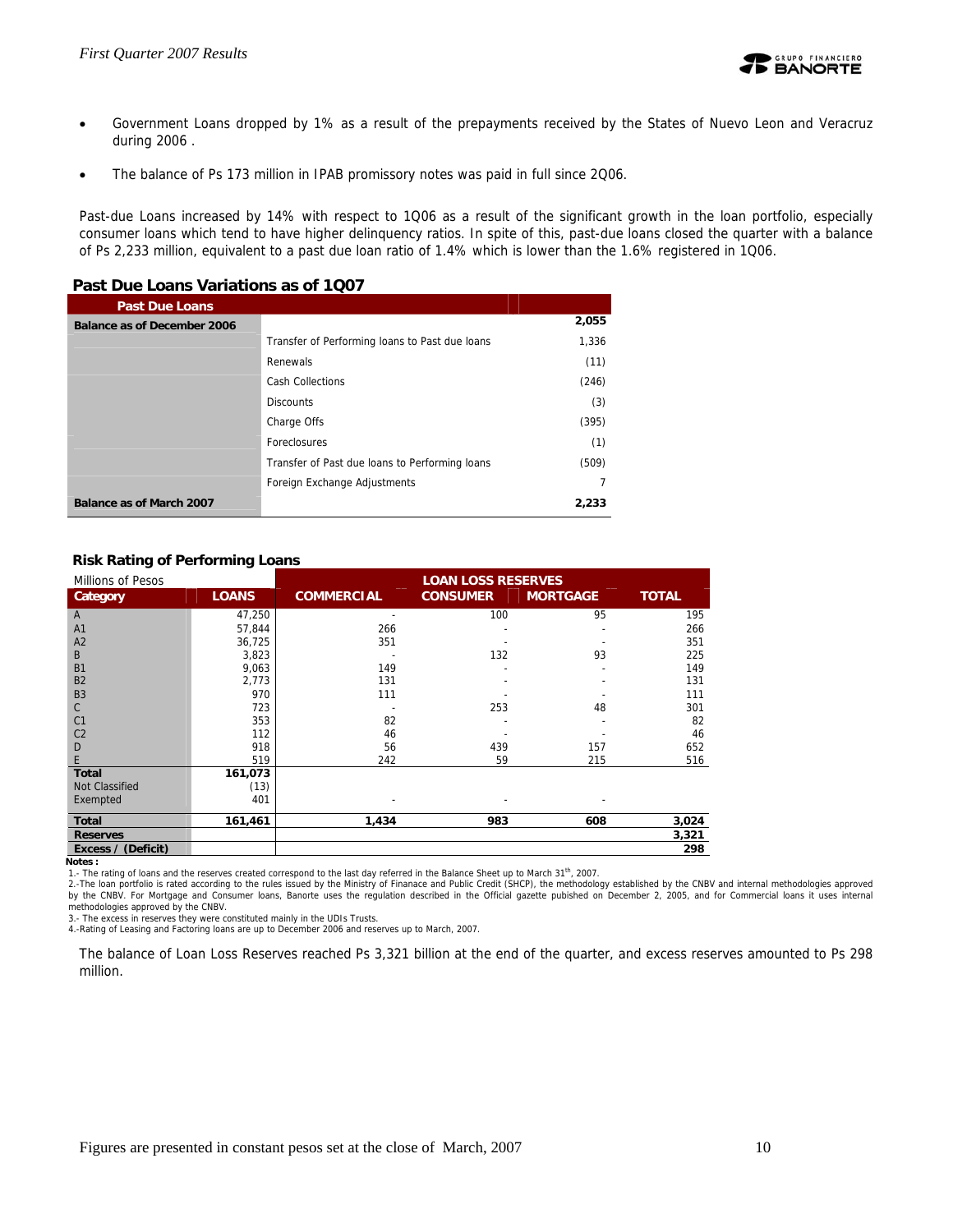

| <b>Loan Loss Reserves</b>               | 1007         |
|-----------------------------------------|--------------|
| (Millions of Pesos)                     | <b>Total</b> |
| PREVIOUS PERIOD END BALANCE             | 3,576        |
| Provision taken in the period           | 255          |
| <b>UDIS trusts</b>                      | (43)         |
| Charge offs and discounts:              |              |
| Commercial Portfolio                    | (29)         |
| <b>Consumer Portfolio</b>               | (291)        |
| Mortgage Portfolio                      | (101)        |
| Foreclosed assets                       | (5)          |
|                                         | (426)        |
| Cost of debtors support programs        | (17)         |
| <b>Valuation and Others</b>             | (23)         |
| <b>LOAN LOSS RESERVES AT PERIOD END</b> | 3,321        |

The balance of loan loss reserves at the end of 1Q07 was Ps 3,321 millon pesos, which is Ps 255 million lower that the one registered in 4Q06. This variation is explained by an increase of Ps 255 million in the balance of provisions taken in the period, and the use of Ps 426 million in charge offs and discounts, and Ps 83 million for other concepts.

It is worth mentioning that the requirements for loan loss reserves during the quarter amounted to Ps 708 million, of which Ps 210 million correspond to provisions resulting from new loan originations and Ps 498 million to requirements of non performing loans. Also, a total of Ps Ps 464 million for the creation of the quarterly reserves came from the use of excess reserves of 4Q06, which was one of the guidelines published under the new accounting standards issued by the CNBV.

#### **Deposits**

| <b>Deposits</b>                        |         |         |         |                                      |                                      |
|----------------------------------------|---------|---------|---------|--------------------------------------|--------------------------------------|
| (Millions of Pesos)                    | 1006    | 4006    | 1007    | %<br><b>CHANGE</b><br><b>VS 1006</b> | ℅<br><b>CHANGE</b><br><b>VS 4006</b> |
| Demand Deposits-w/o Interest           | 30,184  | 36.344  | 34,106  | 13%                                  | (6%)                                 |
| Demand Deposits - with Interest (2)    | 48.661  | 59.693  | 58,631  | 20%                                  | (2%)                                 |
| Demand Deposits (1)                    | 78,845  | 96,037  | 92,737  | 18%                                  | (3%)                                 |
| Time Deposits - Retail                 | 43.983  | 54.565  | 55.610  | 26%                                  | 2%                                   |
| <b>Core Deposits</b>                   | 122,828 | 150.602 | 148,348 | 21%                                  | (1%)                                 |
| Money Market (3)                       | 23.022  | 20.502  | 22.111  | (4%)                                 | 8%                                   |
| <b>Banking Sector's Total Deposits</b> | 145,850 | 171,104 | 170,459 | 17%                                  |                                      |
| <b>GFNorte's Total Deposits (4)</b>    | 145,681 | 171,039 | 170,326 | 17%                                  |                                      |
| Off Balance Trading                    | 136.045 | 134.919 | 161.333 | 19%                                  | 20%                                  |
| <b>Assets Under Management</b>         | 281.894 | 306.024 | 331.791 | 18%                                  | 8%                                   |

(1) Excludes IPAB cash management checking accounts for loan portfolios managed from Banpaís and Bancen.The balances of these accounts in 1Q06. 4Q06 and 1Q07 were Ps 675 million, Ps 533 million and Ps 10 million, respectively.

 (2)Includes Debit Cards. (3)Includes Bank Bonds, both clients and Ffnancial intermediaries.

(4) Includes the eliminations between the subsidiaries (1Q06=169 million, 4Q06=64 million and 1Q07=132 million).

Total Deposits amounted to Ps 170,326 million at the end of 1Q07, 17% higher than in 1Q06, with a 21% increase in Core Deposits. Excluding the incorporation of INB deposits, the growth rates were 7% and 9%, respectively. Demand Deposits increased by 18% and Time Deposits by 26% as a result of the strong promotion of products such as: Banorte Fácil, Mujer Banorte and Paga Más. Money Market deposits have been gradually replaced by growth in low-cost deposits, especially in the Enlace Global account and mutual funds. Third-Party Accounts grew by 19% with respect to 1Q06. Funds under Management totaled Ps 331,791 million, 18% higher than in 1Q06.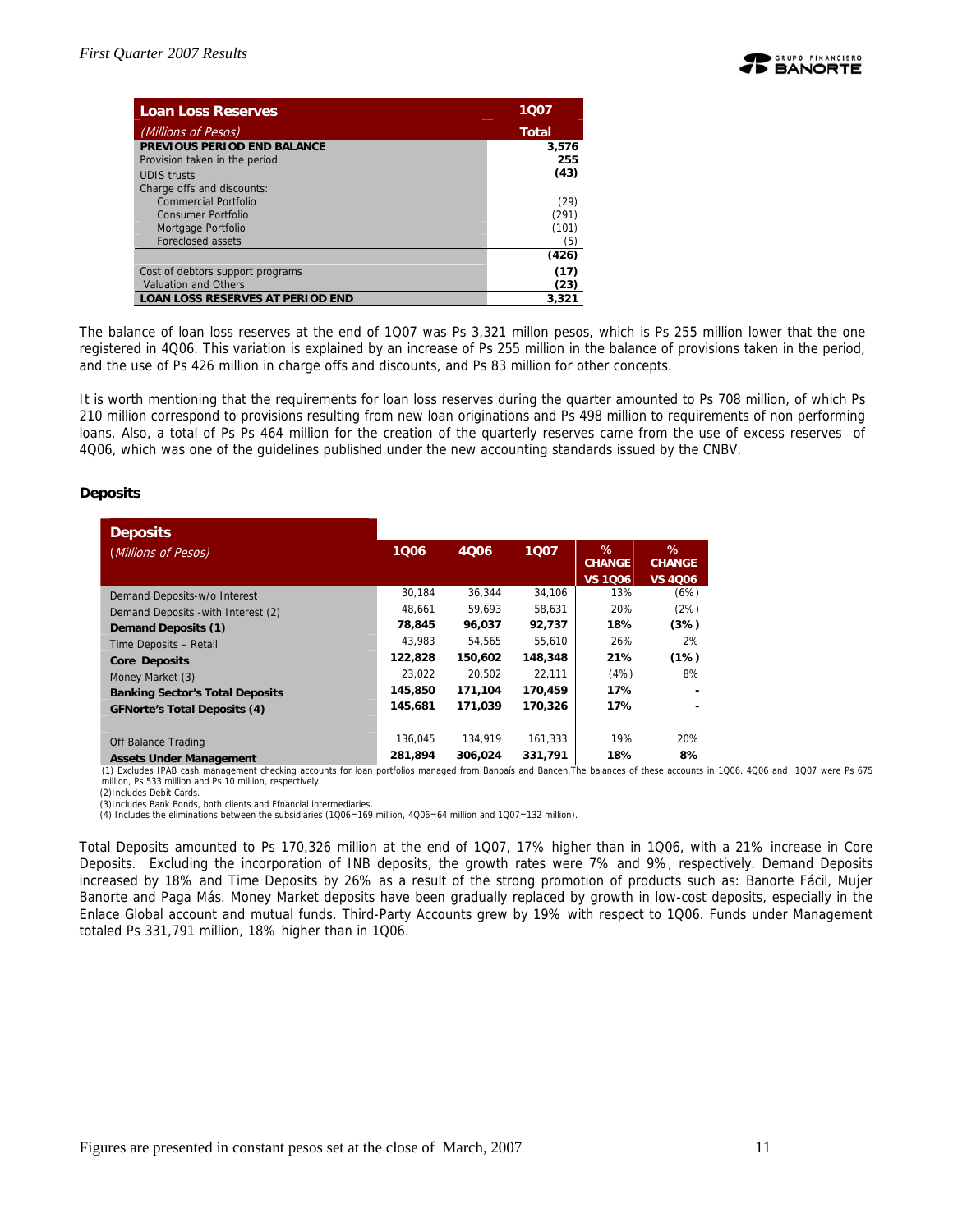#### **Banking Sector Capitalization**

| <b>Capitalization</b>                                                   |         |         |         |         |         |
|-------------------------------------------------------------------------|---------|---------|---------|---------|---------|
| (Millions of Pesos)                                                     | 1006    | 2006    | 3006    | 4006    | 1007    |
| Tier 1 Capital                                                          | 20.585  | 21.240  | 22.534  | 21.779  | 20.898  |
| Tier 2 Capital                                                          | 4.078   | 4.274   | 4.141   | 9.123   | 9.465   |
| <b>Net Capital</b>                                                      | 24,663  | 25,514  | 26.675  | 30,901  | 30,363  |
| Credit risk assets                                                      | 114.836 | 126.431 | 127.407 | 128.504 | 130,940 |
| <b>Risk</b><br>Capital/<br><b>Credit</b><br><b>Net</b><br><b>Assets</b> | 21.5%   | 20.2%   | 20.9%   | 24.0%   | 23.2%   |
| Total risk assets (1)                                                   | 157.652 | 167.488 | 179.491 | 177.832 | 190.437 |
| Tier 1                                                                  | 13.1%   | 12.7%   | 12.6%   | 12.2%   | 11.0%   |
| Tier <sub>2</sub>                                                       | 2.6%    | 2.6%    | 2.3%    | 5.1%    | 4.9%    |
| <b>Capitalization Ratio</b>                                             | 15.6%   | 15.2%   | 14.9%   | 17.4%   | 15.9%   |

(1) Includes Market Risks. Without inter-company eliminations. (\*) The capitalization ratio of the last period reported is estimated.

At the close of 1Q07, the Banking Sector's capitalization ratio was 15.9% if credit and market risks are considered, and 23.2% if only credit risk is contemplated. The Tier 1 ratio was 11.0% and the Tier 2 ratio was 4.9%.

The capitalization ratio increased with respect to 1Q06 due to the combined effects of the profits generated in the period and the the issuance of Subordinated Obligations.

In 1Q07, the capitalization ratio dropped vs. 4Q06 due to higher growth in risk assets and and the acquisition of International Bank.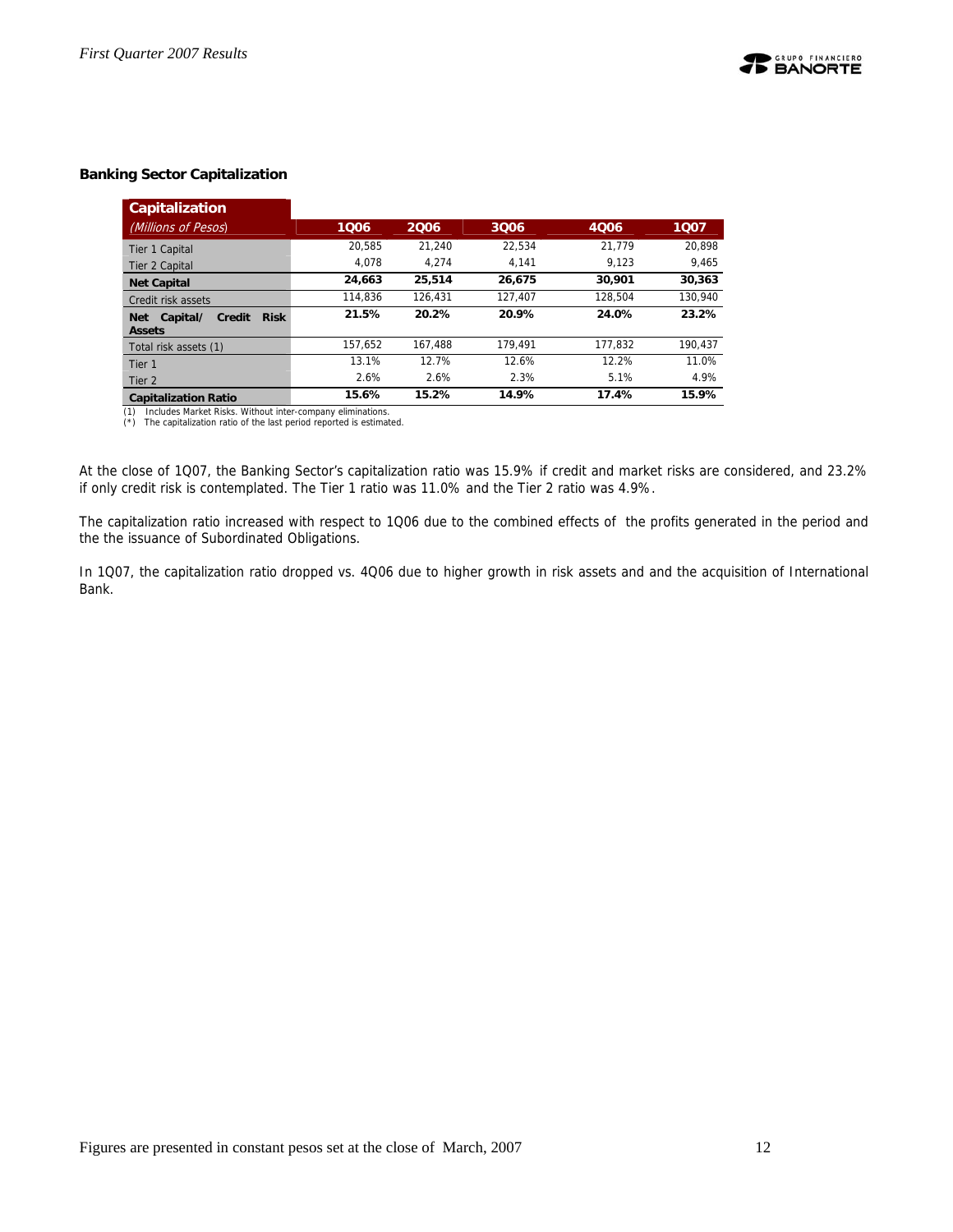#### **Information by Sectors**

#### **1.- Banking Sector**

| <b>Income Statement &amp; Balance Sheet</b> | <b>QUARTER</b> |         |         | % CHANGE |             |
|---------------------------------------------|----------------|---------|---------|----------|-------------|
| (Millions of Pesos)                         | 1006           | 4006    | 1007    | 1006     | <b>4006</b> |
| <b>INCOME STATEMENT</b>                     |                |         |         |          |             |
| Net Interest Income after Repomo            | 3.368          | 3.726   | 3.713   | 10%      |             |
| Loan Losses and Loss Sharing Provisions     | 384            | 322     | 244     | (37%)    | (24%)       |
| Non Interest Income                         | 1.654          | 1.508   | 1.490   | (10%)    | (1%)        |
| Non Interest Expense                        | 2.794          | 2.889   | 3.039   | 9%       | 5%          |
| Non Operating Income (Expense), Net         | (3)            | (4)     | 315     | 9.131%   | 7.093%      |
| Pre-Tax Income                              | 1.840          | 2.019   | 2.234   | 21%      | 11%         |
| Net Income                                  | 1.244          | 1.411   | 1.420   | 14%      | 1%          |
| <b>BALANCE SHEET</b>                        |                |         |         |          |             |
| Performing Loan Portfolio - w/o IPAB        | 118.633        | 138,400 | 146.745 | 24%      | 6%          |
| <b>Deposits</b>                             | 146.519        | 171.636 | 170.468 | 16%      | (1%)        |

| <b>Banking Sector's Financial Ratios</b> | <b>QUARTER</b> |        |        |  |
|------------------------------------------|----------------|--------|--------|--|
| (Millions of Pesos)                      | 1006           | 4006   | 1007   |  |
| Profitability                            |                |        |        |  |
| NIM(1)                                   | 7.5%           | 7.8%   | 7.2%   |  |
| ROA (2)                                  | 2.4%           | 2.6%   | 2.4%   |  |
| ROE (3)                                  | 24.0%          | 24.5%  | 23.2%  |  |
| Operation                                |                |        |        |  |
| Eficiency Ratio (4)                      | 55.0%          | 53.9%  | 58.0%  |  |
| Operating Efficiency Ratio (5)           | 5.7%           | 5.4%   | 5.3%   |  |
| Liquidity Ratio (6)                      | 72.4%          | 61.5%  | 60.5%  |  |
| <b>Asset Quality</b>                     |                |        |        |  |
| % Past Due Loans w/o Fobaproa            | 1.6%           | 1.4%   | 1.4%   |  |
| Loan Loss Reserves to past Due Loans     | 172.3%         | 175.7% | 152.7% |  |
| rowths (7)                               |                |        |        |  |
| Loans w/o Fobaproa - IPAB (8)            | 24.3%          | 20.0%  | 24.2%  |  |
| <b>Traditional Deposits</b>              | 1.0%           | 20.6%  | 20.8%  |  |
| <b>Total Deposits</b>                    | 1.0%           | 18.5%  | 16.9%  |  |
| Capitalization                           |                |        |        |  |
| Net Capital/ Credit Risk Assets (9)      | 22.0%          | 24.0%  | 23.2%  |  |
| Total Capitalization Ratio (9)           | 15.6%          | 17.4%  | 15.9%  |  |

NIM= Annualized Net Interest Margin before REPOMO / Average Earnings Assets.

2) Annualized earnings as a percentage of the average of quarterly assets over the period.<br>3) Annualized earnings as a percentage of the average of quarterly equity over the period

Annualized earnings as a percentage of the average of quarterly equity over the period

4) Non Interest Expense / (Total Operating Income – Repomo Margin + Loan Loss Provisions)

5) Annualized Administrative and Promotion Expenses / Average Total Assets.<br>6) Liquid Assets / Liquid Liabilities (Liquid Assets = Cash and due from Banks + Negotiable Instruments + Securities held for sale, Liquid Liabili banks and other organizations with immediate call option  $+$  short term loans from banks.<br>7) Growth versus the previous period.

Growth versus the previous period.

8) Does not include Fobaproa / IPAB and Loans managed by Recovery Banking.<br>9) The Banking Sector Ratio is included for information purposes only

The Banking Sector Ratio is included for information purposes only.

The Banking Sector's accumulated profits for 1Q07 (including the Afore Pension Fund by the participation method) totaled Ps 1,420 million, 14% higher than in the previous year. The In spite of lower interest rates, margin income before crdit risks increased by 10% with respecto to 1Q06, mainly as a result of a 24% growth in the loan book withour IPAB and a better asset mix. Provisions for loan losses and IPAB were 34% lower than 1Q06. Non Interest Income decreased by 10% with respect to 1Q06, as consequence of a reduction of 71% in Recovery Banking Income due to the effects of the new accounting standards effective as of January 2007 that require the booking of some of this income under Non Operating Income. Non Interest Expense increased by 9% with respect to 1Q06 driven mainly by higher personnel expenses due to more volume of operations and also to increased promotional and advertising expenses. Non Operating Income increased by 9,131% with respect to 1Q06 as a result of the effects of the new accounting standards.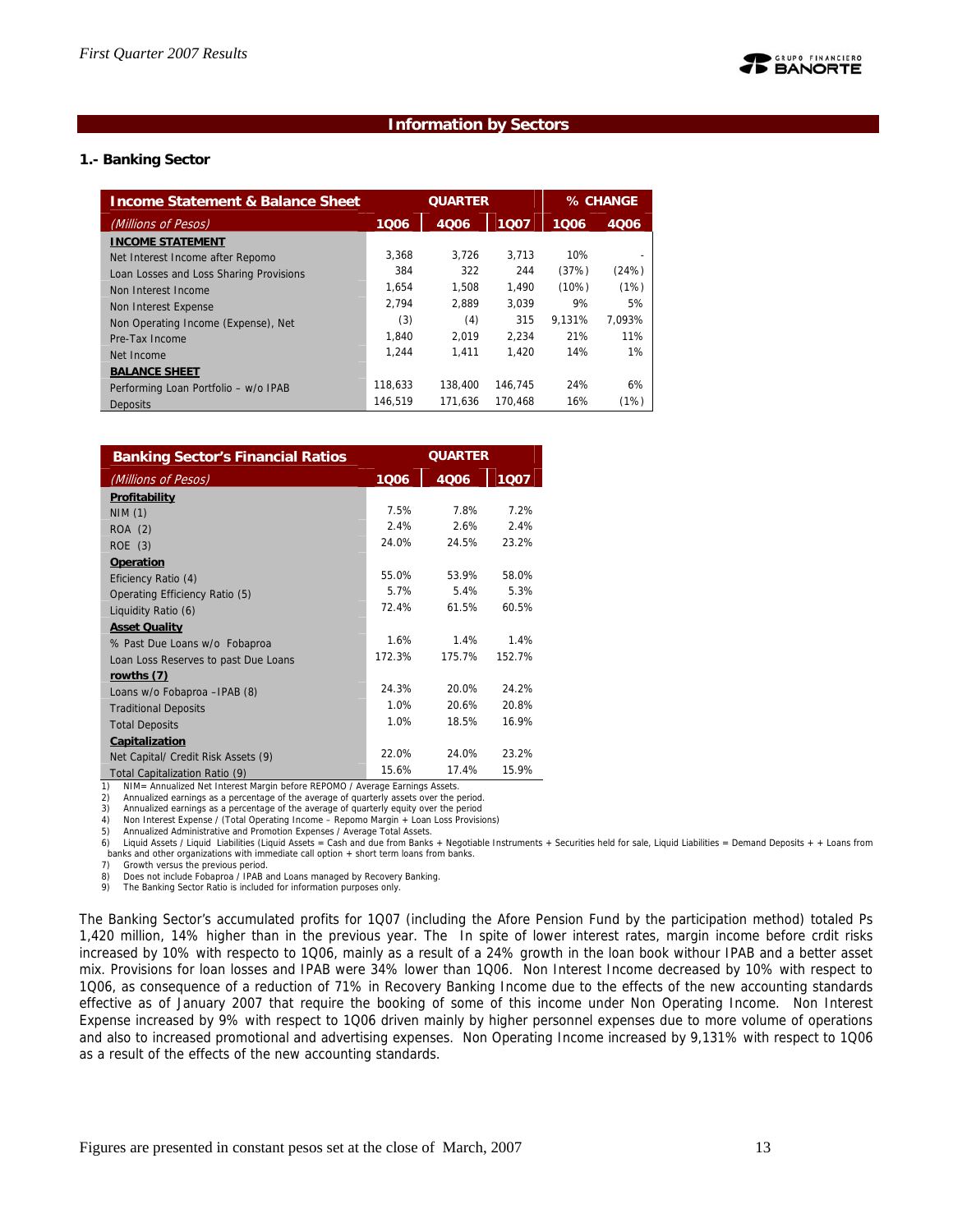#### **Recovery Banking**

| <b>Recovery Banking Income Statement</b>                                   | <b>ACCUMULATED</b> |      |  |  |
|----------------------------------------------------------------------------|--------------------|------|--|--|
| (Million Pesos)                                                            | 1006               | 1007 |  |  |
| Net Interest Income                                                        | (21)               | (45) |  |  |
| +REPOMO-margin                                                             |                    |      |  |  |
| =Net Interest Income After REPOMO                                          | (21)               | (45) |  |  |
| - Loan Loss Provisions                                                     | 19                 | 8    |  |  |
| $=$ Net Interest Income After Provisions                                   | (40)               | 53   |  |  |
| + Fiduciary                                                                | 286                |      |  |  |
| + Fobaproa Fees (1)                                                        | 9                  |      |  |  |
| + Other Fees                                                               | 201                | 290  |  |  |
| <b>Non Interest Income</b>                                                 | 497                | 291  |  |  |
| $=$ Total Operating Income                                                 | 458                | 239  |  |  |
| Non Interest Expense                                                       | 134                | 177  |  |  |
| $=$ Net Operating Income                                                   | 323                | 61   |  |  |
| - Other Revenues and Expenses                                              |                    | 132  |  |  |
| $=$ Pre-tax Income                                                         | 323                | 193  |  |  |
| - Income Tax & Profit Sharing, Tax on Asset, Def. Inc. Tax & Prof. Sharing | 78                 | 65   |  |  |
| $=$ Net Income before Subsidiaries                                         | 245                | 128  |  |  |
| + Undistributed Earnings of Subsidiaries                                   | 36                 |      |  |  |
| $=$ Net Income-continuos Operations                                        | 281                | 128  |  |  |
| + Extraordinary Items, net                                                 |                    |      |  |  |
| - Minoritary Income                                                        |                    |      |  |  |
| $=$ Total Net Income<br>(4)<br>Alles Florence                              | 281                | 128  |  |  |

**Example 11 To 128**<br>
The Figures.<br>
23 Includes Net Income From Loan Portfolios.<br>
23 As of 1007, the financial information of Solida Administradora de Portafolios is consolidated in Banorte as per the new accounting standar

#### **Asset acquisitions in 1Q07**

During 1Q07, no asset were acquired by the Recovery Banking business.

| <b>Assets Under</b><br><b>Management</b><br>(Millions of Pesos) | 1007   | <b>ACCOUNTING IN THE BALANCE</b><br><b>SHEET</b> | <b>ACCOUNTING IN THE INCOME</b><br><b>STATEMENT</b>                                   |
|-----------------------------------------------------------------|--------|--------------------------------------------------|---------------------------------------------------------------------------------------|
| Fobaproa-IPAB: Portfolios                                       |        |                                                  |                                                                                       |
| Banking Sector (1)                                              | 1.403  | Off balance trusts                               | Fees charged to FOBAPROA                                                              |
| Serfin                                                          | 0      | Serfin Trust                                     | Fiduciary                                                                             |
| Repossesed assets                                               | 129    | Off balance trusts                               | Fees charged to Fobaproa and Fiduciary                                                |
|                                                                 | 1.532  |                                                  |                                                                                       |
| Loans purchased to IPAB and<br>to Other Banks:                  | 39,205 | Sólida Asset Management and<br>Bancen            | Undistributed Earnings from Subsidiaries (Sólida)<br>and Non Interest Income (Bancen) |
| <b>Banking Sector Portfolio: (2)</b>                            |        |                                                  |                                                                                       |
| <b>Banking Sector</b>                                           | 8.442  | Banorte's Portfolio                              | Net Interest Income                                                                   |
| Repossesed assets                                               | 6.346  | Banorte's Repossesed assets                      | Other Revenues and Expenses                                                           |
|                                                                 | 14,788 |                                                  |                                                                                       |
| Total                                                           | 55,526 |                                                  |                                                                                       |

(1) Includes the loan portfolios sold to Fobaproa by Bancen and Banpaís. (2) Includes Ps 1,631 millions of Portfolio managed by the Recovery Bank since 1997, originated from the economic crisis of 1995.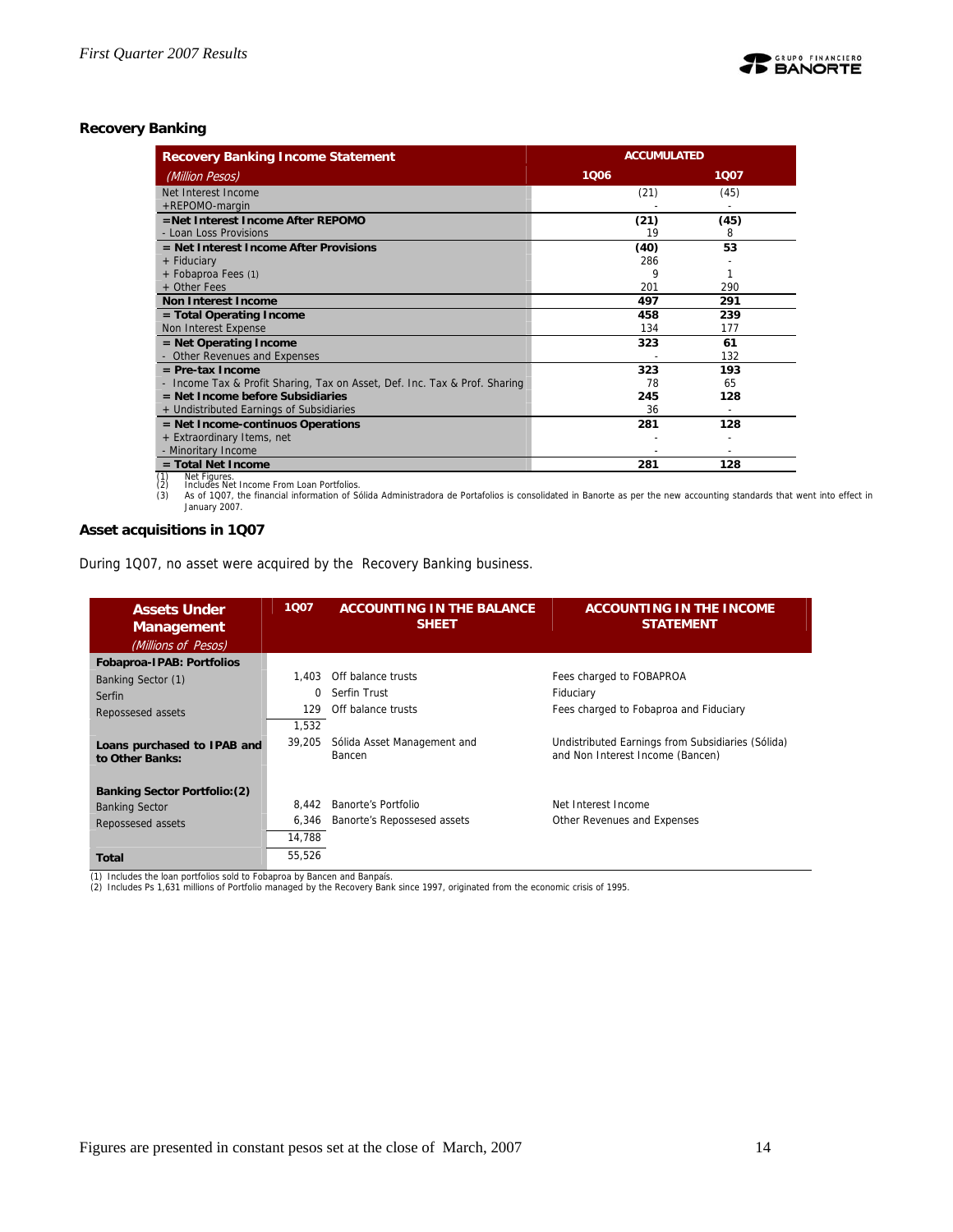#### **2.- Brokerage Sector**

| <b>Brokerage Sector</b> |         | <b>QUARTER</b> | % CHANGE |      |       |
|-------------------------|---------|----------------|----------|------|-------|
| (Millions of Pesos)     | 1006    | 4006           | 1006     | 4006 |       |
| <b>Brokerage House</b>  |         |                |          |      |       |
| Net Income              | 40      | 75             | 61       | 52%  | (19%) |
| Equity                  | 594     | 717            | 777      | 31%  | 8%    |
| Assets under Management | 130.892 | 165.130        | 175.098  | 34%  | 6%    |
| <b>Total Assets</b>     | 959     | 946            | 1.040    | 8%   | 10%   |
| <b>ROE</b>              | 27.4%   | 43.7%          | 32.7%    |      |       |
| Net Capital             |         |                |          |      |       |
| Tier 1                  | 506     | 623            | 680      | 34%  | 9%    |
| Tier <sub>2</sub>       |         | ۰              |          |      |       |
| <b>Net Capital</b>      | 506     | 623            | 680      | 34%  | 9%    |

The **Brokerage Sector** (Brokerage House) profit in 1Q07 was Ps 61 million, 52% higher than in 1Q06. In spite of the volatility in the financial markets at the beginning of the year, the money market desk had gains of Ps 49 million as a result of an adequate risk strategy and correct placement throughout the yield curve. Mutual funds also performed positively due to the high yields obtained, as well as a strong advertising campaign and their distribution through the bank's network. The brokerage house showed an important increase of 34% in assets under custody vs. 1Q06.

#### **3.-Long Term Savings Sector**

| <b>Long Term Savings Sector</b>   |        | <b>QUARTER</b> | % CHANGE |       |      |
|-----------------------------------|--------|----------------|----------|-------|------|
| (Millions of pesos)               | 1006   | 4006           | 1007     | 1006  | 4006 |
| Afore                             |        |                |          |       |      |
| Net Income                        | 89     | (26)           | 51       | (43%) | 298% |
| Equity                            | 978    | 991            | 1.042    | 7%    | 5%   |
| <b>Total Assets</b>               | 1,129  | 1,064          | 1,140    | 1%    | 7%   |
| Assets under Management (SIEFORE) | 40.132 | 50.957         | 54.893   | 37%   | 8%   |
| <b>ROE</b>                        | 38.1%  | $(10.3\%)$     | 20.1%    |       |      |
| <b>Insurance</b>                  |        |                |          |       |      |
| Net Income                        | 120    | 61             | 89       | (26%) | 45%  |
| Equity                            | 1.355  | 1.571          | 1.660    | 23%   | 6%   |
| <b>Total Assets</b>               | 6,809  | 8,029          | 9,715    | 43%   | 21%  |
| <b>Technical Reserves</b>         | 4.317  | 5.588          | 6.803    | 58%   | 22%  |
| Premiums sold                     | 1.873  | 1,433          | 2.814    | 50%   | 96%  |
| <b>ROE</b>                        | 37.1%  | 16.1%          | 22.0%    |       |      |
| <b>Annuities</b>                  |        |                |          |       |      |
| Net Income                        | 85     | (27)           | 113      | 34%   | 521% |
| Equity                            | 421    | 954            | 1.067    | 154%  | 12%  |
| <b>Total Assets</b>               | 7.370  | 8.644          | 9,108    | 24%   | 5%   |
| <b>Technical Reserves</b>         | 6.929  | 7.611          | 7.876    | 14%   | 3%   |
| Premiums sold                     | 175    | 277            | 325      | 86%   | 17%  |
| ROE %                             | 89.1%  | (11.1%)        | 44.8%    |       |      |

The net profit in 1Q07 for the **Afore Pension Funds** was Ps 51 million (51% corresponds to Banorte), 43% lower than in 1Q06, due to the important increase in the cost of new affiliations and to lower income derived from a reduction in fees charged during 2006. Both elements were a consequence of a more intense competitive environment. While this phenomenon has affected the entire industry, Banorte decided since 2006 to continue investing in this sector to strengthen its market position. The equivalent commission dropped from 3.30% at the beginning of 2006 to 2.36% at the end of that year, and the sales force increased considerably. As a result, at the close of 1Q07, there were a total of 3,288,188 affiliates, 7% more than in 1Q06 and a market share of 11.0% in certified accounts. Assets Managed by the SIEFORE increased by 37% vs. 1Q06 as a result of a greater number of affiliates and the strategy to attract new higher-end customers. Banorte ranks second in the industry in terms of annual growth of managed funds, holding now the  $5<sup>th</sup>$  position versus  $7<sup>th</sup>$  in 1Q06.

The **Insurance Company** registered Ps 89 million in profits in 1Q07 (51% correspond to GFNorte), 26% lower than in 1Q06, affected mainly by as a result of higher claims and an increase in the technical reserves from the incorporation of large corporate clients. The premiums issued rose by 50% vs. 1Q06, totaling Ps 2,814 million, driven by an increase in the traditional business lines and a greater amount of sales through the bank's network.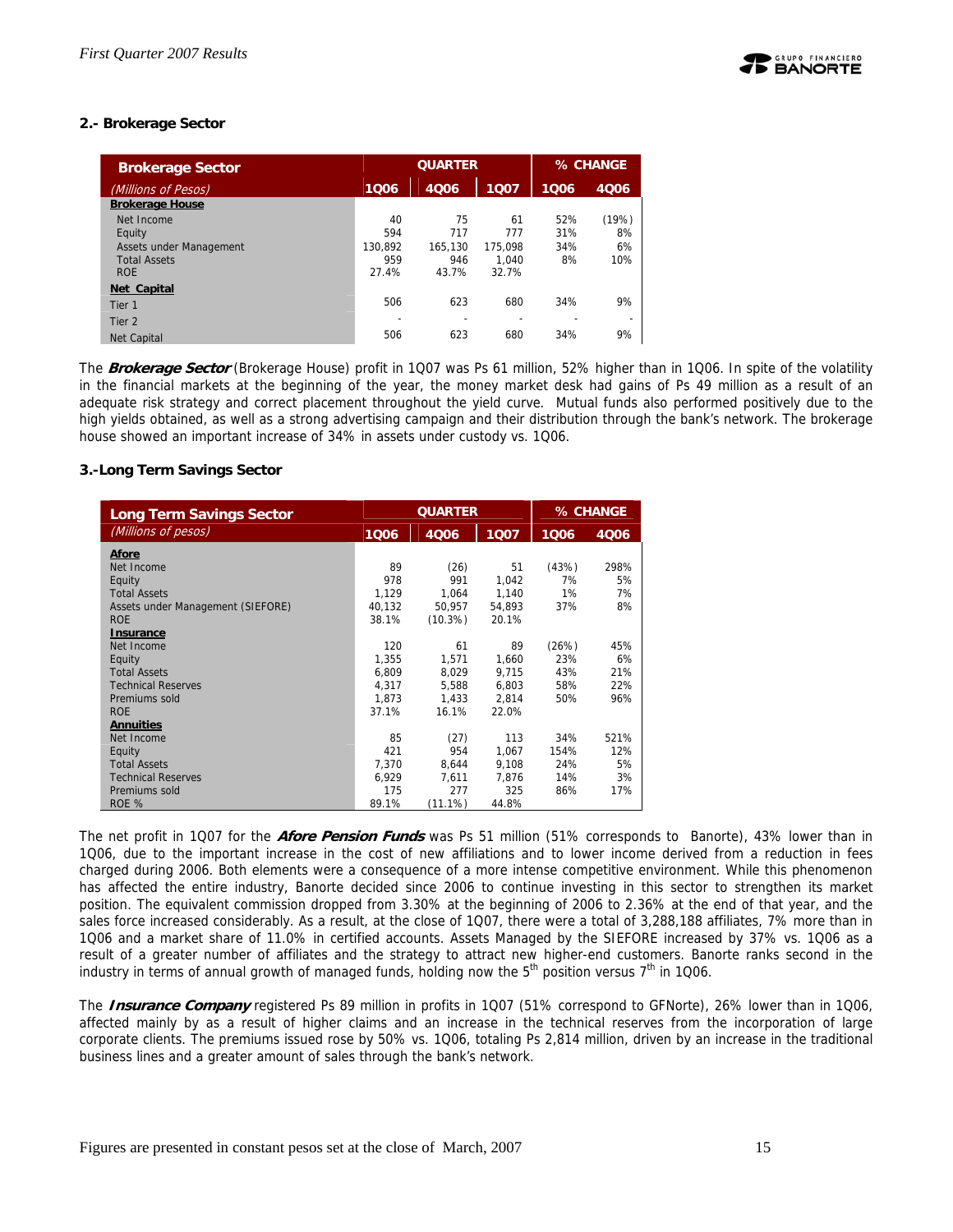

The **Annuities Company** posted a Ps 113 million profit in 1Q07 (51% correspond to GFNorte), 34% greater than in 1Q06, driven mainly by higher business volumes and gains from valuation and trading operations. The premiums issued rose by 86% with respect to 1Q06. The business currently ranks 2nd in the industry in terms of premiums sold.

#### **3.- Auxiliary Organizations Sector**

| <b>Auxiliary Organizations Sector</b> |       | <b>QUARTER</b> | % CHANGE |       |       |
|---------------------------------------|-------|----------------|----------|-------|-------|
| (Millions of Pesos)                   | 1006  | 4006           | 1007     | 1006  | 4Q06  |
| Leasing                               |       |                |          |       |       |
| Net Income                            | 30    | 25             | 34       | 15%   | 35%   |
| Equity                                | 320   | 411            | 445      | 39%   | 8%    |
| Loan Portfolio                        | 2,958 | 3,334          | 3,372    | 14%   | 1%    |
| Past Due Loans                        | 21    | 22             | 21       | 4%    | (3%)  |
| <b>Loan Loss Reserves</b>             | 41    | 42             | 37       | (11%) | (13%) |
| <b>Total Assets</b>                   | 2.959 | 3,322          | 3,360    | 14%   | 1%    |
| <b>ROE</b>                            | 38.9% | 25.6%          | 32.1%    |       |       |
| Factoring                             |       |                |          |       |       |
| Net Income                            | 23    | 22             | 23       | 2%    | 8%    |
| Equity                                | 368   | 434            | 458      | 24%   | 5%    |
| Loan Portfolio                        | 3,345 | 4,181          | 4,471    | 34%   | 7%    |
| Past Due Loans                        | 32    | 18             | 18       | (44%) | (1%)  |
| <b>Loan Loss Reserves</b>             | 48    | 28             | 26       | (46%) | (6%)  |
| <b>Total Assets</b>                   | 3,328 | 4,337          | 4,468    | 34%   | 3%    |
| <b>ROE</b>                            | 26.0% | 20.5%          | 21.1%    |       |       |
| Warehousing                           |       |                |          |       |       |
| Net Income                            | 3     | 3              | 4        | 63%   | 38%   |
| Equity                                | 112   | 119            | 123      | 9%    | 3%    |
| Inventories (*)                       | 82    | 82             |          |       |       |
| <b>Total Assets</b>                   | 230   | 169            | 157      | (32%) | (7%)  |
| <b>ROE</b>                            | 9.4%  | 10.5%          | 14.1%    |       |       |
| <b>Bonding</b>                        |       |                |          |       |       |
| Net Income                            | 4     | 8              | 9        | 102%  | 8%    |
| Equity                                | 115   | 141            | 132      | 14%   | (6%)  |
| <b>Total Assets</b>                   | 469   | 504            | 555      | 18%   | 10%   |
| <b>Technical Reserves</b>             | 244   | 233            | 267      | 10%   | 15%   |
| Premiums sold                         | 95    | 52             | 88       | (7%)  | 70%   |
| <b>ROE</b>                            | 15.5% | 24.1%          | 26.1%    |       |       |

New Accounting Principles : Warehousing, Leasing & Factoring= Circular 1490

(\*) Accounted in Other Assets, Deferred charges and Intangibles account.

(\*\*) Includes the portfolio of assets under pure leasing registered in property, plant and equiqpment.

The **Leasing Company** posted a profit of Ps 34 million in 1Q07, 15% higher than in 1Q06, mainly as a result of a 14% growth in the loan portfolio vs. 1Q06 and revenue derived from the sale of equipment due to the termination of pure leasing contracts. The past due loan ratio closed at 0.6% in 1Q07, which is reserved at 176%. It currently ranks 2<sup>nd</sup> among the 27 Leasing Companies in terms of the size of the loan portfolio.

The **Factoring company** reported profits of Ps 23 million in 1Q07, 2% higher than in 1Q06, mainly due to growth in the loan portfolio and the release of loan reserves through the collection of past-due loans. The loan portfolio reached a balance of Ps 4,471 million and the past-due portfolio of Ps 18 million, equivalent to a past-due loan ratio of 0.4%. Reserve coverage was 144%. The company currently ranks  $1<sup>st</sup>$  in the industry among 10 factoring companies in terms of the volume of operations.

The **Warehousing company** showed a net profit of Ps 4 million during 1Q07, 63% higher than in 1Q06 due to more warehousing services, such as the habilitation of warehouses that allow the issuance of deposit certificates that are used by Banorte and other domestic and foreign loan institutions, especially in the agricultural sector, as a guarantee in secured loans. Profits were also driven by the full occupation of our warehouses and by yields obtanined from managing our resources. It currently ranks 9th among the 20 Warehousing companies in terms of certification volume.

Grupo Financiero Banorte announced to the financial community the decision taken at the extraordinary shareholder's meeting held on December 13, 2006 to spin off **Fianzas Banorte, S.A. de C.V.**, the Group's bonding company, as of March 30 2007, in order to proceed to its sale under favorable terms and conditions for Banorte.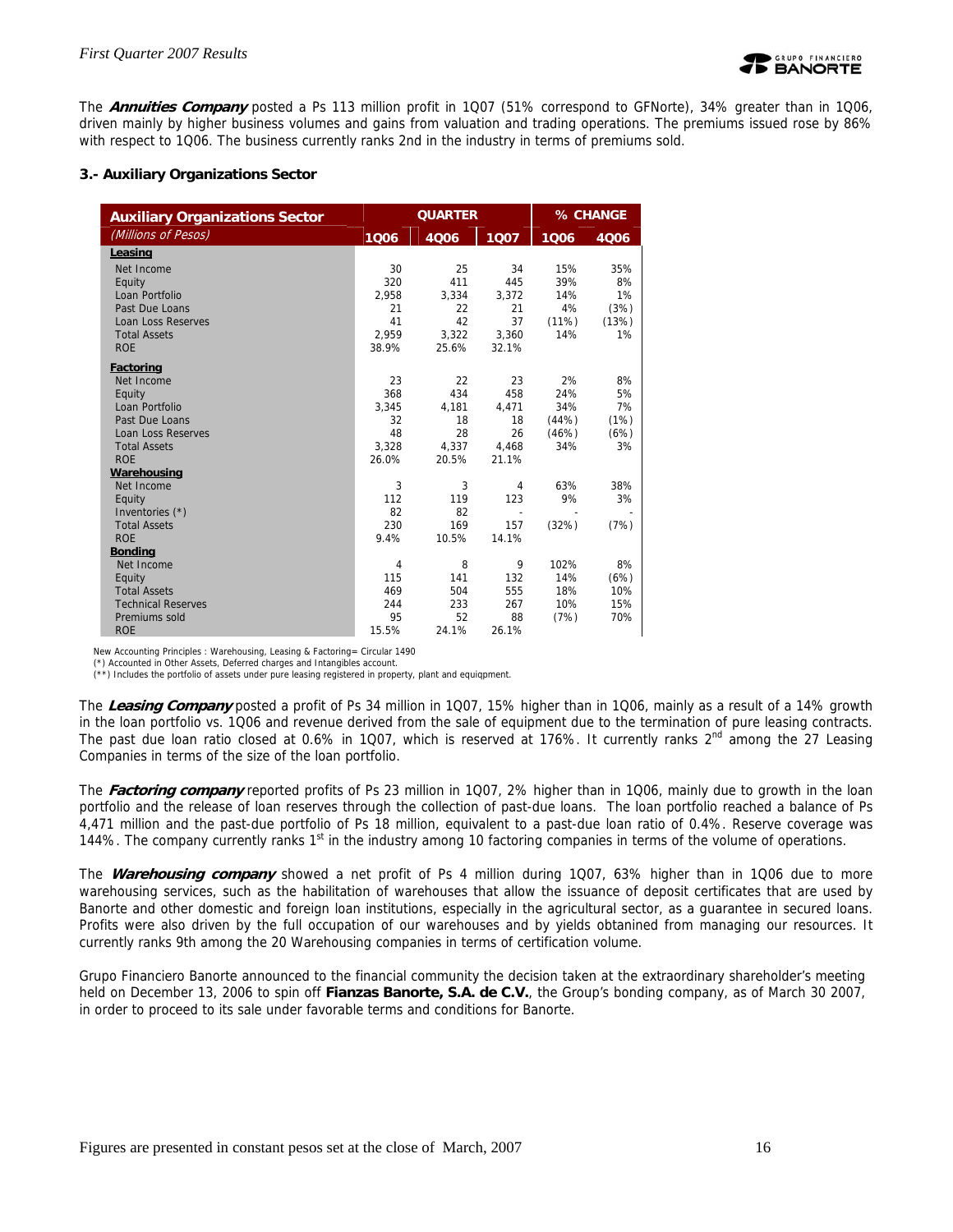#### **5.- Microcredit Sofol**

| Pronegocio                |       |       | % CHANGE  |        |        |
|---------------------------|-------|-------|-----------|--------|--------|
| (Millions of Pesos)       | 1006  | 4006  | 1006      | 4006   |        |
| Pronegocio                |       |       |           |        |        |
| Net Income                | 5     | 4     | (1)       | (128%) | (135%) |
| Equity                    | 61    | 79    | 77        | 26%    | (2%)   |
| Loan Portfolio            | 420   | 619   | 658       | 57%    | 6%     |
| Past Due Loans            | 16    | 58    | 75        | 375%   | 29%    |
| <b>Loan Loss Reserves</b> | 9     | 17    | 24        | 176%   | 37%    |
| <b>Total Assets</b>       | 428   | 661   | 702       | 64%    | 6%     |
| <b>ROE</b>                | 30.6% | 18.7% | $(6.4\%)$ |        |        |

Pronegocio reported a loss of Ps 1 million in 1Q07 vs. the Ps 5 million profit registered in 1Q06 (when it started operations), due to higher expenses associated with the expansion of this business unit and a higher-than-expected personnel turnover. It closed the quarter with a past-due portfolio of Ps 75 million, which is equivalent to a past due loan ratio of 11.4%, as well as with a 32% reserve coverage (equivalent to 160%, since Nacional Financiera, a government development bank, guarantees 80% of the loans). At the close of the quarter, it had 90 branches and its operations spread out over 60 cities.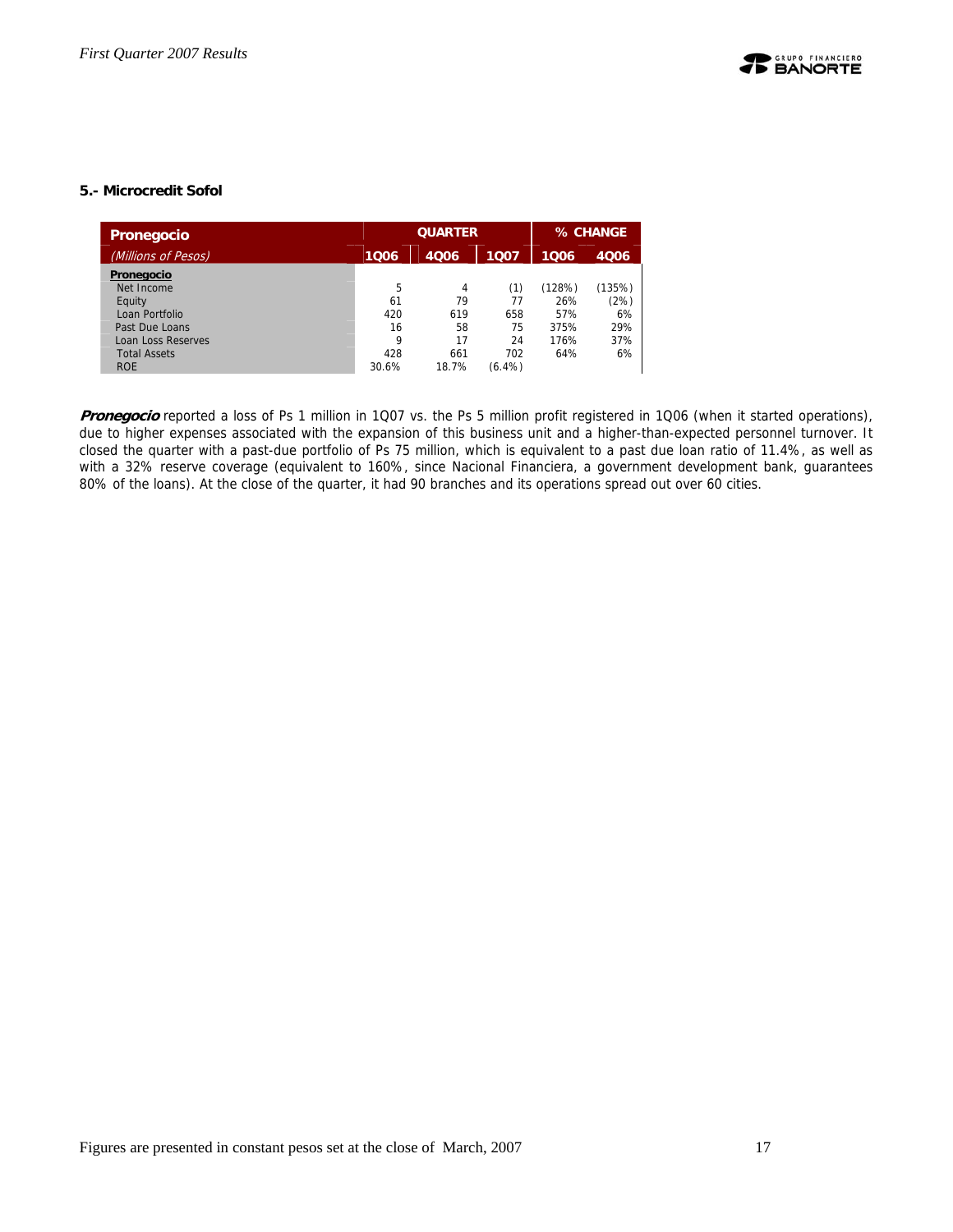



## ANNEXES

- 1. GRUPO FINANCIERO GENERAL INFORMATION
- 2. ACCOUNTING CHANGES AND REGULATIONS
- 3. LOAN PORTFOLIO SALES TO SOLIDA ADMINISTRADORA DE PORTAFOLIOS
- 4. FINANCIAL STATEMENTS
- 5. NOTES TO GRUPO FINANCIERO FINANCIAL **STATEMENTS**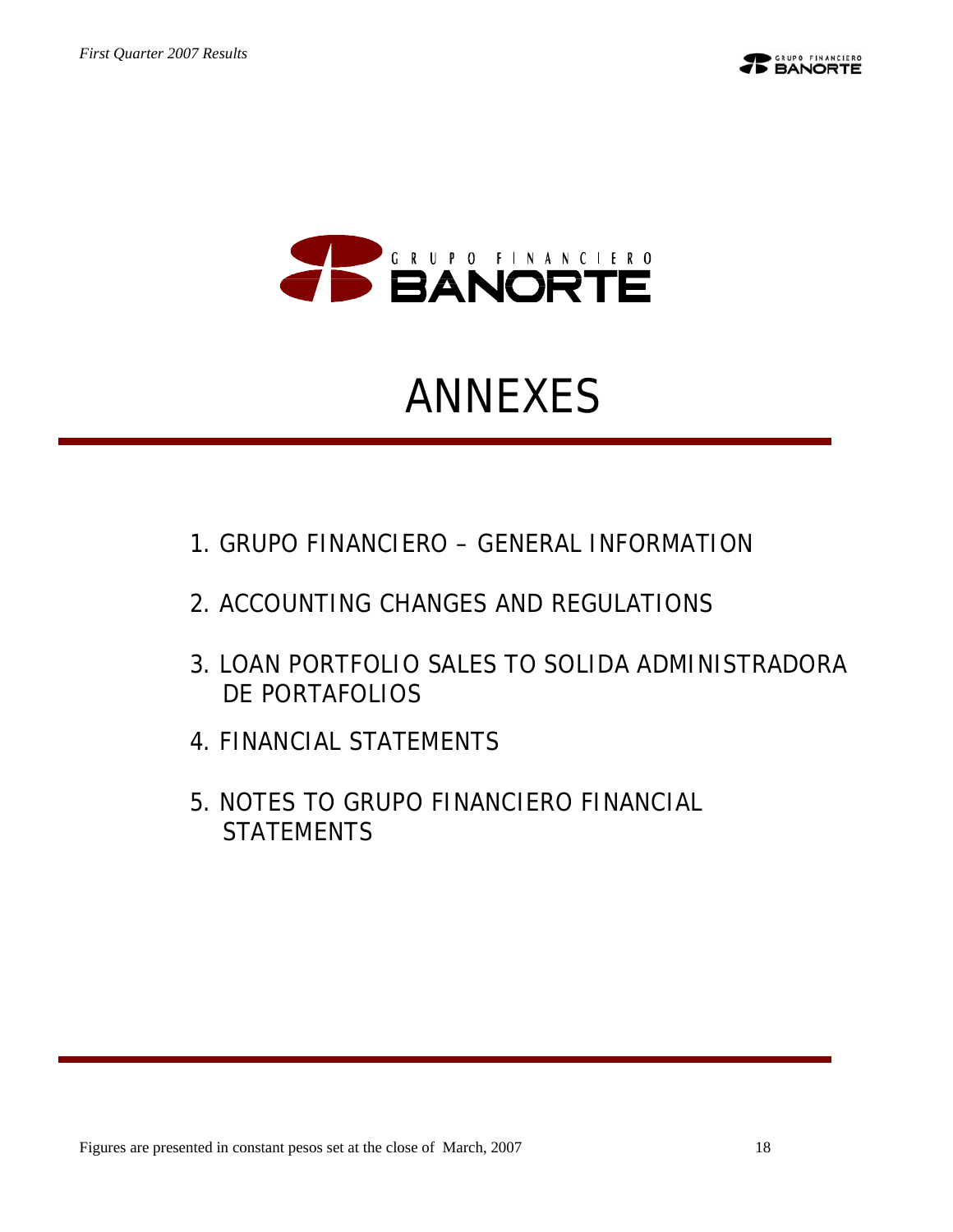

## **ANNEX 1 .-Grupo Financiero- General Information**

#### **GFNorte Ownership in Subsidiaries**

|                               | 1007   |
|-------------------------------|--------|
| Banco Mercantil del Norte (1) | 97.06% |
| <b>Brokerage House</b>        | 99.99% |
| Pension Funds Afore (2)       | 51.00% |
| Insurance                     | 51.00% |
| Annuities                     | 51.00% |
| Leasing                       | 99.99% |
| Factoring                     | 99 99% |
| Warehousing                   | 99.99% |
| <b>Bonding</b>                | 99.99% |
| Inter National Bank (2)       | 70.00% |
| Microcredit Sofol             | 99.99% |

(1) As a result of merging Bancen in August, 2006. (2) Subsidiary of Banco Mercantil del Norte.

## **Holding Company Capital Structure**

| <b>Number of Shares</b>      | <b>SERIE O</b><br>As of March 2007 |  |  |
|------------------------------|------------------------------------|--|--|
| Number of shares outstanding | 2.018.347.548                      |  |  |
| Shares held on Treasury      |                                    |  |  |

#### **Banorte Ratings**

|                      | <b>International Ratings</b> |                |                                   |                  |  |  |  |  |
|----------------------|------------------------------|----------------|-----------------------------------|------------------|--|--|--|--|
| <b>Rating Agency</b> | Rated<br><b>Institution</b>  | Rating         | Category                          | <b>Date</b>      |  |  |  |  |
| Moody's              | Banorte                      | Stable         | Outlook                           |                  |  |  |  |  |
|                      |                              | $D+$           | Modest Financial Strength         |                  |  |  |  |  |
|                      |                              | Baa1           | Foreign long - term bank deposits | November         |  |  |  |  |
|                      |                              | $P-2$          | Foreign short- term bank deposits | 2006             |  |  |  |  |
|                      |                              | $A-3$          | Local long - term bank deposits   |                  |  |  |  |  |
|                      |                              | $P-2$          | Local short- term bank deposits   |                  |  |  |  |  |
| Standard & Poors     | Banorte                      | Stable         | Outlook                           |                  |  |  |  |  |
|                      |                              | BBB-           | Long Term foreign issuer credit   |                  |  |  |  |  |
|                      |                              | BBB-           | Long Term local currency deposits | October 2006     |  |  |  |  |
|                      |                              | $A-3$          | Short term foreign issuer credit  |                  |  |  |  |  |
|                      |                              | $A-3$          | Short tem local issuer credit     |                  |  |  |  |  |
| Fitch                | Banorte                      | Positive       | Outlook                           |                  |  |  |  |  |
|                      |                              | BBB-           | Long Term Foreign currency        | <b>July 2006</b> |  |  |  |  |
|                      | Grupo Financiero             | BBB-           | Long Term Local currency          |                  |  |  |  |  |
|                      | Banorte                      | F <sub>2</sub> | Short Term Local Currency         |                  |  |  |  |  |
|                      |                              | F <sub>3</sub> | Short Term Foreign Currency       |                  |  |  |  |  |
|                      |                              | C              | Individual - Foreign Currency     |                  |  |  |  |  |
|                      |                              | 3              | <b>Support Rating</b>             |                  |  |  |  |  |
|                      |                              | 5              | <b>Support Rating</b>             |                  |  |  |  |  |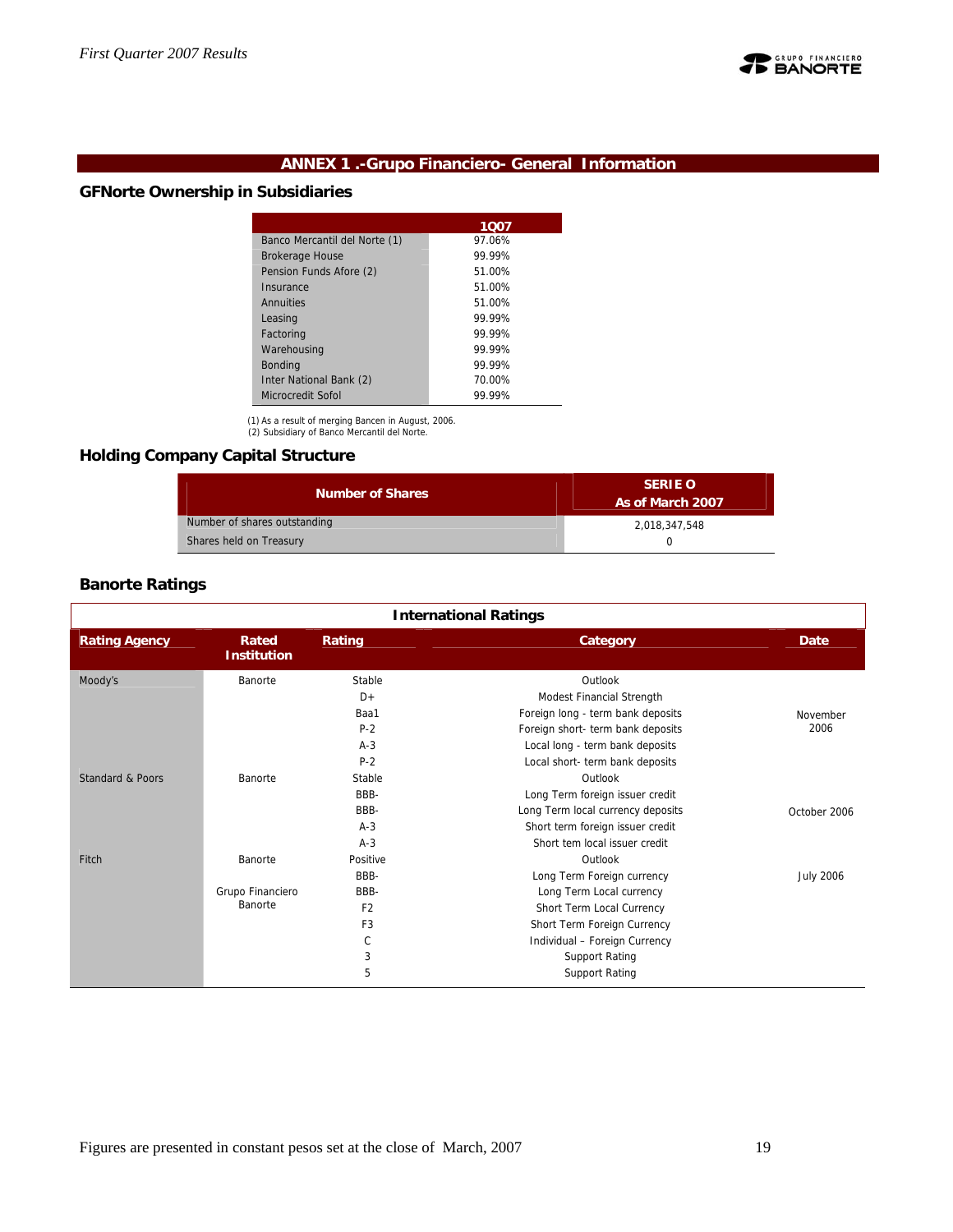

## **Banorte Ratings**

|                           | <b>Domestics Ratings</b>    |                                                      |                                                                                                                                      |                  |  |  |  |  |
|---------------------------|-----------------------------|------------------------------------------------------|--------------------------------------------------------------------------------------------------------------------------------------|------------------|--|--|--|--|
| <b>Rating Agency</b>      | Rated<br><b>Institution</b> | Rating                                               | Category                                                                                                                             | Date             |  |  |  |  |
| Fitch                     | Banorte                     | $F1 + (mex)$<br>AA (mex)<br>$F1 + (max)$<br>AA (mex) | Short term counterparty risk<br>Long term counterparty risk<br>Short term CD's and Term Deposits<br>Long term CD's and Term Deposits | <b>July 2006</b> |  |  |  |  |
|                           | Grupo Financiero<br>Banorte | AA (mex)<br>$F1 + (mex)$                             | Medium and Long Term<br>Short Term                                                                                                   | June, 2004       |  |  |  |  |
| Moody's National Scale    | Banorte                     | Aaa.mx<br>$MX-1$                                     | Long Term Deposits<br>ShortTerm Deposits                                                                                             | November<br>2006 |  |  |  |  |
|                           | Arrendadora<br>Banorte      | Aa1.mx                                               | Issue Rating in National Scale                                                                                                       | <b>July 2004</b> |  |  |  |  |
|                           | Arrendadora<br>Banorte      | Aa1.mx                                               | Issue Rating in National Scale                                                                                                       | <b>July 2004</b> |  |  |  |  |
| <b>Other Subsidiaries</b> |                             |                                                      |                                                                                                                                      |                  |  |  |  |  |
| Fitch                     | Sólida                      | AAFC1-(mex)                                          | <b>Financial Asset Administrator</b>                                                                                                 | January 2007     |  |  |  |  |
|                           | Seguros Banorte<br>Generali | AA- (mex)                                            | Insurance Financial Strength                                                                                                         | August 2002      |  |  |  |  |

#### **No. of Employees & Distribution Network**

| <b>EMPLOYEES</b>                                                      | 1006   | 4006   | 1007   |
|-----------------------------------------------------------------------|--------|--------|--------|
| Banking Sector (1)                                                    | 12.740 | 13.362 | 13,671 |
| Other Sectors (2)                                                     | 2,410  | 2,567  | 2,672  |
| <b>Total Group</b>                                                    | 15,150 | 15,929 | 16,343 |
| <b>DISTRIBUTION NETWORK</b>                                           |        |        |        |
| <b>Banking Branches</b>                                               | 971    | 994    | 998    |
| -Branches in Process of Opening                                       |        |        | 27     |
| <b>ATM</b><br>Includes INR since 4006 and Uniteller since 1007<br>(1) | 2.881  | 3.140  | 3.245  |

(1) Includes INB since 4Q06 and Uniteller since 1Q07. (2) Includes banking modules and Remote Teller Windows. Excludes 1 branch located in Cayman Island.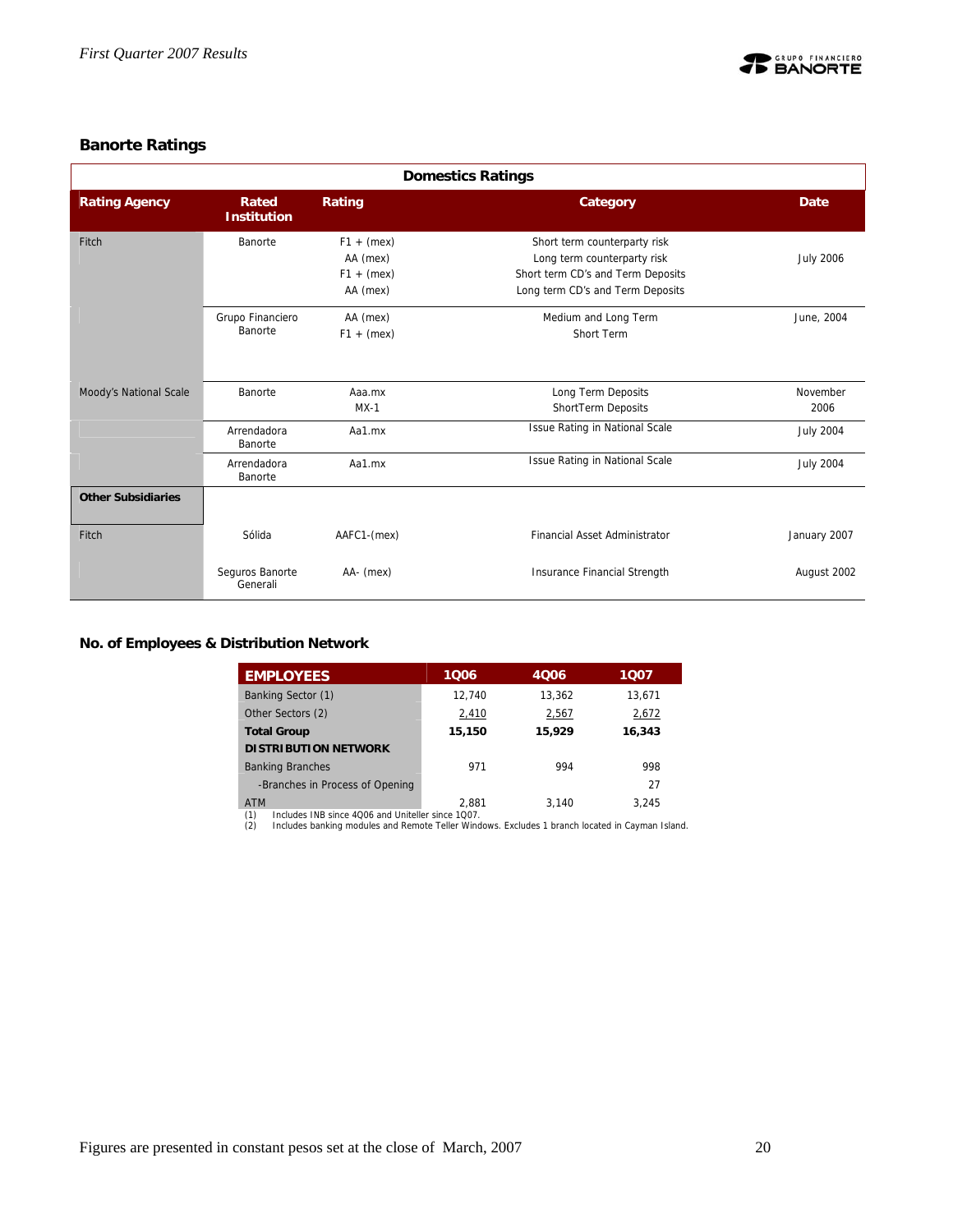

## **Group Officers**

| <b>NAME</b>                  | <b>CURRENT POSITION</b>                         |
|------------------------------|-------------------------------------------------|
| Luis Peña Kegel              | <b>Chief Executive Officer</b>                  |
| LINE                         |                                                 |
| Manuel Sescosse Varela       | Managing Director - Commercial                  |
| Jesús Garza Martínez         | Managing Director - Consumer                    |
| Antonio E. Ortiz Cobos       | Managing Director - Corporate & Entrepreneurial |
| Alejandro Valenzuela del Río | Managing Director - Treasury & Capital Markets  |
| Luis Fernando Orozco         | Managing Director - Asset Recovery              |
| Enrique Castillón Vega       | Managing Director - Long Term Savings Sector    |
| Carlos Garza                 | Managing Director - Banorte USA                 |
| <b>CTAFF</b>                 |                                                 |

#### **STAFF**

| Sergio García Robles Gil            | Managing Director - CFO                       |
|-------------------------------------|-----------------------------------------------|
| Joaquín López Doriga López Ostolaza | Managing Director - Corporate Affairs         |
| Alma Rosa Moreno                    | Managing Director - Administration            |
| Prudencio Frigolet Gómez            | Managing Director - Operations and Technology |
| Aurora Cervantes Martínez           | Managing Director - Legal                     |
| Cecilia Miller Suárez               | Managing Director - Marketing                 |
| Eduardo Sastre de la Riva           | Managing Director - Institutional Relations   |
| Román Martínez Méndez               | Managing Director - Audit                     |
| Gerardo Coindreau Farías            | Managing Director - Risk Management           |

Figures are presented in constant pesos set at the close of March, 2007 21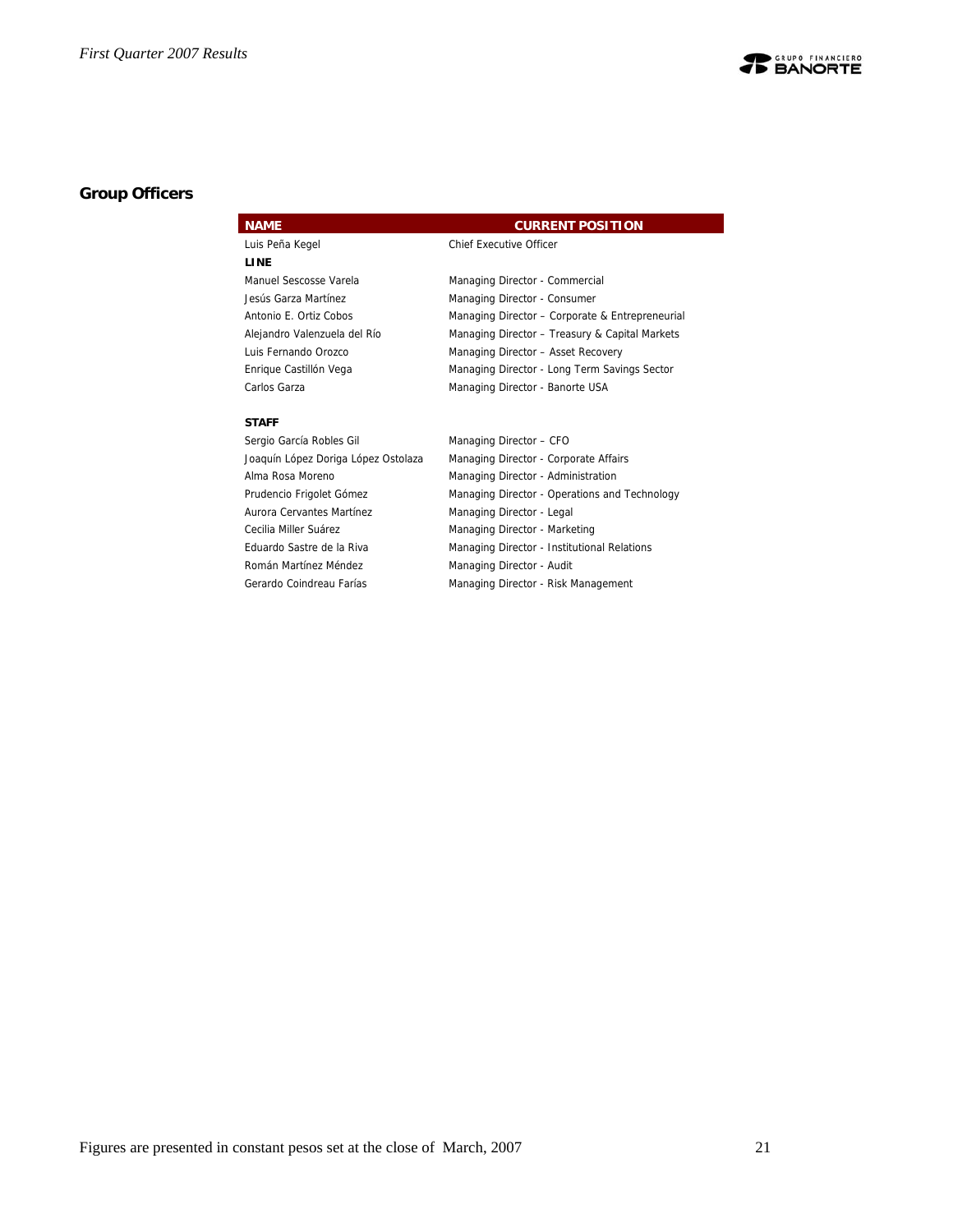

#### **ANNEX 2 .-Accounting Changes and Regulations**

**General provisions applicable to the financial information of the regulating agencies of financial institutions subject to CNByV supervision.-** On April 27, 2005, the CNByV issued general provisions applicable to the financial information of the regulating agencies of financial groups. The purpose is to uniform the type of financial information of the financial groups that the regulating agencies make public in order to make the analysis of their solvency and economic stability easier and serve as a basis for informed decision-making. GFNorte´s Financial Statements can be found in GFNorte´s website at www.banorte.com/informacion\_financiera

**Provisions for implementation of the new Basel Capital Agreement.-** Last October 3th, 2005, the CNBV (Mexico's National Banking and Securities Commission) published the agreement signed by financial authorities and the Mexican Association of Banks for implementation of the new Capital Agreement, which contains the standards and principles known as Basel II . The agreement establishes the principles and guidelines that enable bank capital to better reflect credit, market and operational risks.

**New rules for banking institutions´ capital requirements.-** On December 28, 2005, Secretaria de Hacienda y Credito Publico (SHCP), issued new regulations for capital requirements in which new ranges and higher capital requirements are established. These new regulations came into effect as of January, 2006.

**Changes to accounting criteria.-** In September 2006, the National Banking and Securities Commission (CNBV) issued changes to accounting standard to make them consistent with financial information reporting standards (IFRS) established both in Mexico and internationally, in order to facilitate the comparability of the information that Banking institutions disclose to the authorities, the public and the markets in general. Such changes became effective as of January 1, 2007. The most relevant changes are listed below:

Companies that are not part of the financial system are included for financial statement consolidation.

Repossessed assets will be revalued with the adjustment of the UDI (CPI unit of account), which was generating an expense in Repomo as it was considered a monetary asset.

The fees charged for new loans will be deferred over the life of the loan in the income statement instead of being fully reflected at the time they are originated.

The loan loss reserves in excess of the amount required by the classification method will be credited against the P&L results of the following quarterly risk rating.

The recoveries from previously written off loans will be recognized directly in the P&L results.

**B-11 Bulletin.-** The investments in collection rights, will recognize their income and amortizations according to established in the B-11 critera of the CNBV, having used some of the three different methods established in this critera for such effect.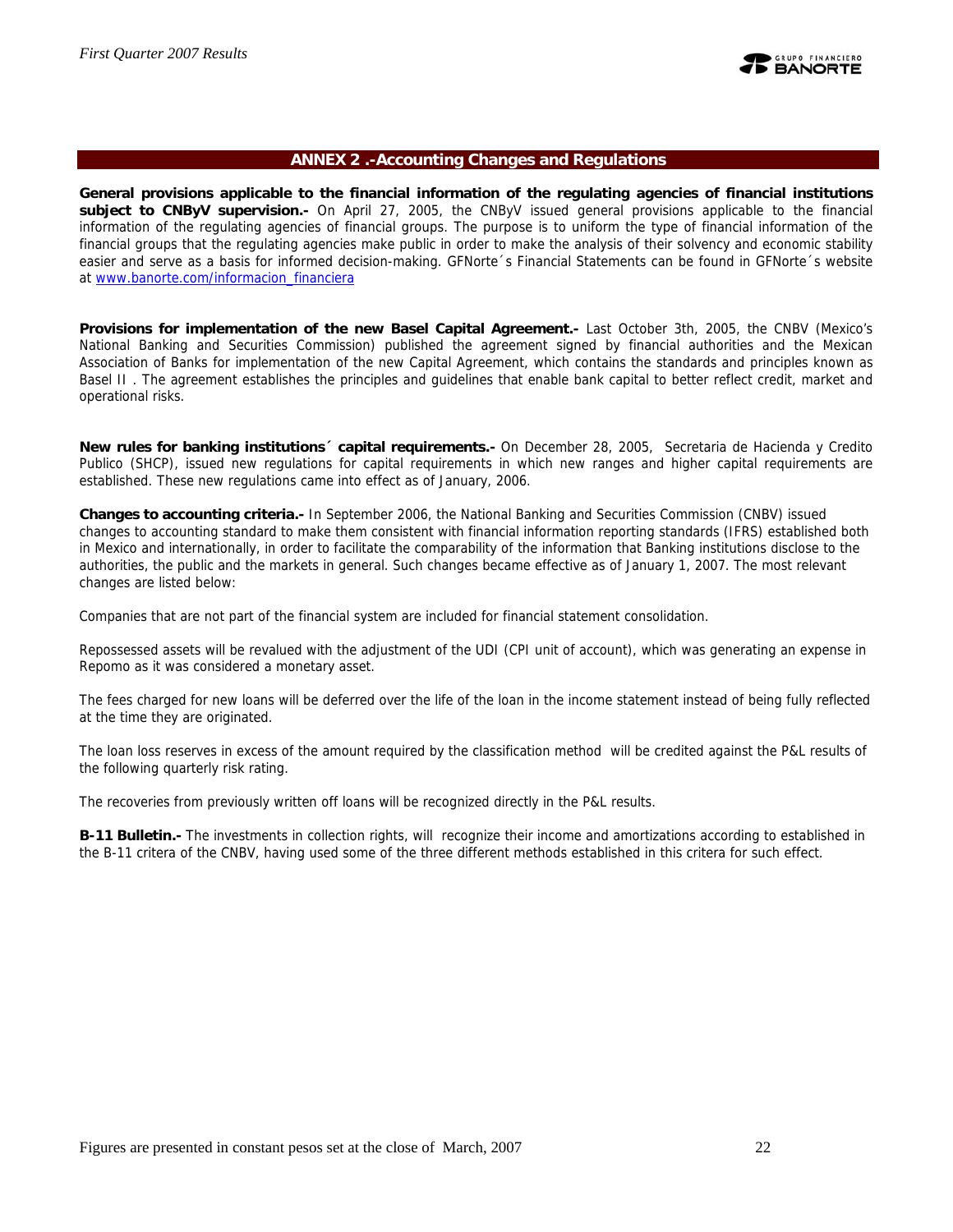

#### **ANNEX 3 .-Loan Portfolio sales to Sólida Administradora de Portafolios**

On February, 2003 Banorte sold Ps 1.9 billion (Ps 1.861 billion in Past-due loans & Ps 64 million in Performing loans) of its own portfolio (including interests) to its subsidiary Sólida Administradora de Portafolios, S.A. de C.V. for Ps 378 million. As the transaction was based on the August 2002 figures, the final figure that affected the February balance was Ps 1.856 billion, once considered the collections made since August 2002. Along with the past-due portfolio, Ps 1.577 billion in associated loan reserves were cancelled.

As instructed by the CNBV, we show the integration of the loan portfolio sold in 1Q03 by Banorte to its subsidiary Sólida Administradora de Portafolios, S.A. de C.V. The Purpose of this sale was to concentrate the portfolio in this specialized recovery unit as it had been managing the collections of this loans since before. This was a one time operation and is not a recurrent procedure to transfer loans to Sólida.

|                             | Local Currency (2) |               |        | Foreign Currency (USD)(3) |                |        | <b>Total</b> |               |        |
|-----------------------------|--------------------|---------------|--------|---------------------------|----------------|--------|--------------|---------------|--------|
| (Millions of Nominal Pesos) | Aug'02             | <b>Dec'06</b> | Mar'07 | Aug'02                    | <b>Dec'06</b>  | Mar'07 | Aug'02       | <b>Dec'06</b> | Mar'07 |
| <b>Performing Loans</b>     |                    |               |        |                           |                |        |              |               |        |
| Commercial                  | 5                  | 1             |        | 5                         | $\overline{a}$ | ٠      | 10           | 1             |        |
| Consumer                    |                    |               |        | $\overline{a}$            |                |        |              |               |        |
| Mortgage                    | 54                 | 89            | 90     |                           |                | ۰      | 54           | 89            | 90     |
| <b>Total</b>                | 59                 | 90            | 90     | 5                         |                |        | 64           | 90            | 90     |
| <b>Non Performing Loans</b> |                    |               |        |                           |                |        |              |               |        |
| Commercial                  | 405                | 385           | 388    | 293                       | 126            | 128    | 698          | 511           | 516    |
| Consumer                    | 81                 | 74            | 73     | $\overline{\phantom{a}}$  | ۰              | ٠      | 81           | 74            | 73     |
| Mortgage                    | 1,112              | 504           | 490    | $\overline{\phantom{a}}$  | ۰              | ٠      | 1,112        | 504           | 490    |
| <b>Total</b>                | 1,598              | 963           | 951    | 293                       | 126            | 128    | 1,891        | 1,089         | 1,079  |
| <b>TOTAL LOANS</b>          | 1,657              | 1,053         | 1,041  | 298                       | 126            | 128    | 1,955        | 1,179         | 1,169  |
| Loan Loss Reserves (1)      |                    |               |        |                           |                |        |              |               |        |
| Commercial                  | 326                | 368           | 371    | 246                       | 120            | 123    | 572          | 488           | 494    |
| Consumer                    | 77                 | 74            | 73     | $\overline{\phantom{a}}$  | $\overline{a}$ | ۰      | 77           | 74            | 73     |
| Mortgage                    | 669                | 468           | 459    |                           | ۰              | ۰      | 669          | 468           | 459    |
| <b>Total</b>                | 1,072              | 910           | 903    | 246                       | 120            | 123    | 1,318        | 1,030         | 1,026  |

(1) Reserve requirements using the same classification method used for the bank.

(2) Includes UDIS.

(3) The dollar portfolio and reserves are re-expressed in pesos.

Note 1.- There was a Reserve deficit of Ps 88 million as of March 2007.

Note 2.- Banorte has a 99.99% stake in Sólida.

In 1Q07 the Loan portfolio showed changes due to: collections for Ps 19 million, re-structures for Ps 3 million, repossessed assets for Ps 24 millons and Ps 9 million in charge-offs and discounts. In the Loan loss provisions there were charge-offs and discounts for Ps 5 million and repossessed assets for Ps 5 million. There were transfers from performing loans to past due loans for Ps 3 million and transfers from past due loans to performing loans for Ps 9 million.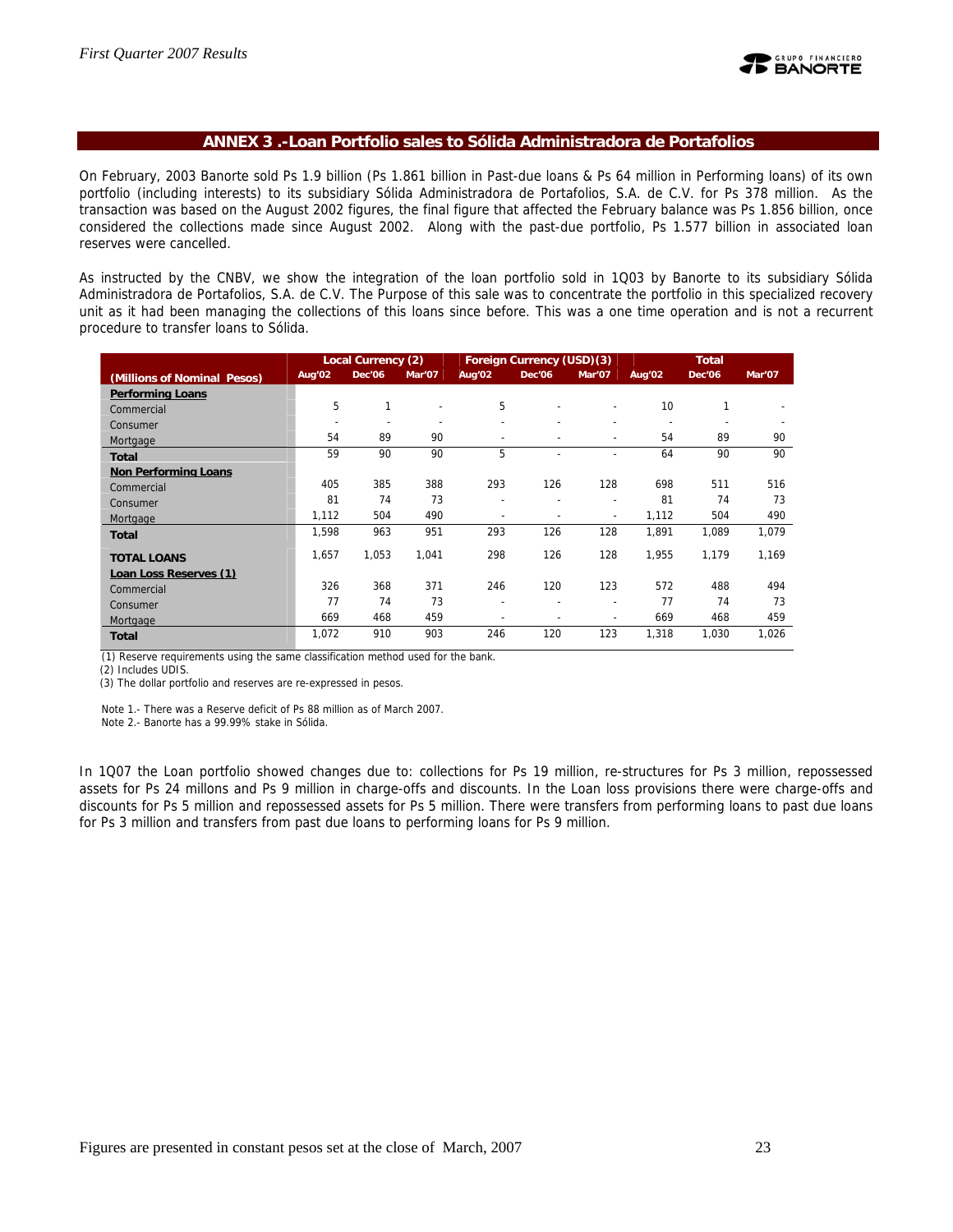|                             | Local Currency (1) |         | Foreign Currency (USD)(2) |        | <b>Total</b>  |         |
|-----------------------------|--------------------|---------|---------------------------|--------|---------------|---------|
| (Millions of Nominal Pesos) | <b>Dec'06</b>      | Mar'07  | <b>Dec'06</b>             | Mar'07 | <b>Dec'06</b> | Mar'07  |
| <b>Performing Loans</b>     |                    |         |                           |        |               |         |
| Commercial                  | 69,922             | 75,832  | 18,281                    | 12,855 | 88,203        | 88,687  |
| Consumer                    | 20,570             | 21,935  | 145                       |        | 20,715        | 21,935  |
| Mortgage                    | 27,128             | 28,761  | 760                       |        | 27,888        | 28,761  |
| Fobaproa / IPAB             |                    |         |                           |        |               |         |
| <b>Performing Loans</b>     | 117,620            | 126,528 | 19,186                    | 12,855 | 136,806       | 139,383 |
|                             |                    |         |                           |        |               |         |
| <b>Non Performing Loans</b> |                    |         |                           |        |               |         |
| Commercial                  | 986                | 974     | 200                       | 167    | 1,186         | 1,141   |
| Consumer                    | 682                | 775     |                           |        | 683           | 775     |
| Mortgage                    | 1,221              | 1,204   | 4                         |        | 1,225         | 1,204   |
| <b>Non Performing Loans</b> | 2,889              | 2,953   | 205                       | 167    | 3,094         | 3,120   |
|                             |                    |         |                           |        |               |         |
|                             | 120,509            | 129,481 | 19,391                    | 13,022 | 139,900       | 142,503 |
| <b>TOTAL LOANS</b>          |                    |         |                           |        |               |         |
| <b>Loan Loss Reserves</b>   | 3,861              | 3,794   | 616                       | 280    | 4,477         | 4,074   |
| <b>Net Loan Portfolio</b>   | 116,648            | 125,687 | 18,775                    | 12,742 | 135,423       | 138,429 |
| <b>Loan Loss Reserves</b>   |                    |         |                           |        | 144.7%        | 130.6%  |
| % Past Due Loans            |                    |         |                           |        | 2.2%          | 2.2%    |
| (4) 1 1 1 1 1 1 1 0 0       |                    |         |                           |        |               |         |

#### **BANORTE'S LOAN PORTFOLIO INCLUDING LOANS SOLD TO SÓLIDA**

(1) Includes UDIS.

(2) The dollar portfolio and reserves are re-expressed in pesos.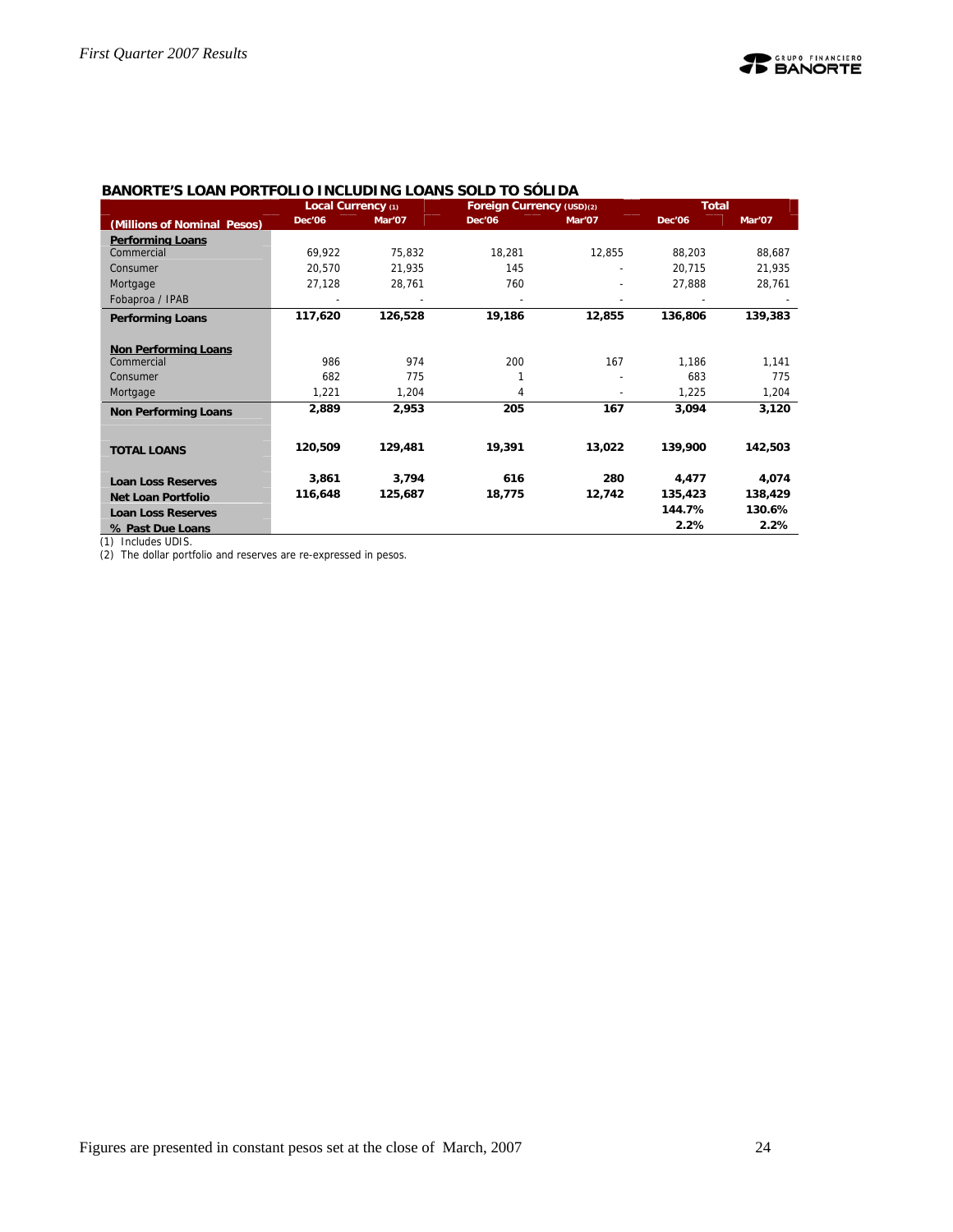## **TE BANORTE**

## **ANNEX 4 .- Financial Statements**

|                                                                       |              |              |                                |                          |                          | HOLDING -Income Statement (Millions of Pesos) |      |      |      |              |
|-----------------------------------------------------------------------|--------------|--------------|--------------------------------|--------------------------|--------------------------|-----------------------------------------------|------|------|------|--------------|
|                                                                       | 1006         | 2006         | 3006                           | 4Q06                     | <b>ACUM</b>              | 1Q07                                          | 2007 | 3Q07 | 4007 | <b>ACUM</b>  |
| Income from Subsidiaries and<br>Interest                              | 1,427        | 1,529        | 1,562                          | 1,525                    | 6.042                    | 1,613                                         |      |      |      | 1,613        |
| <b>Interest Expense</b>                                               |              |              |                                |                          |                          |                                               |      |      |      |              |
| <b>Trading Income</b>                                                 |              |              |                                |                          |                          |                                               |      |      |      |              |
| Fees & Tarifs                                                         |              |              |                                |                          |                          |                                               |      |      |      |              |
| <b>REPOMO</b>                                                         | (1)          |              | (1)                            | (1)                      | (3)                      |                                               |      |      |      |              |
|                                                                       |              |              |                                |                          |                          |                                               |      |      |      |              |
| <b>Total Operating Income</b>                                         | 1,426        | 1,529        | 1,561                          | 1,523                    | 6,039                    | 1,612                                         |      |      |      | 1,612        |
| Operation & Administrative expenses                                   | $\mathbf{1}$ | 1            | $\mathbf{1}$                   | 1                        | 4                        | $\mathbf{1}$                                  |      |      |      | $\mathbf{1}$ |
| <b>Operating Income</b>                                               | 1,425        | 1,528        | 1,560                          | 1,522                    | 6,035                    | 1,611                                         |      |      |      | 1,611        |
| Non Operating Income                                                  |              |              |                                |                          |                          | 18                                            |      |      |      | 18           |
| Non Operating Expense                                                 | (1)          |              | (1)                            |                          | (2)                      | (1)                                           |      |      |      | (1)          |
| <b>Non Operating Income</b>                                           | (1)          | ÷,           | (1)                            | ä,                       | (2)                      | 18                                            |      |      |      | 18           |
| Pre-tax Income                                                        | 1,423        | 1,528        | 1,560                          | 1,522                    | 6,034                    | 1,629                                         |      |      |      | 1,629        |
| Income Tax & Profit Sharing                                           | $\mathbf{1}$ | $\mathbf{1}$ | 1                              | $\overline{2}$           | 3                        | 5                                             |      |      |      | 5            |
| Tax on Assets                                                         |              |              |                                |                          |                          |                                               |      |      |      |              |
| Deferred Inc. Tax and Profit sharing                                  |              |              | (1)                            |                          |                          |                                               |      |      |      |              |
|                                                                       | 1            | 1            | L                              | 1                        | 3                        | 6                                             |      |      |      | 6            |
| <b>Net income from Continuos</b>                                      | 1,423        | 1,527        | 1,560                          | 1,521                    | 6,030                    | 1.623                                         |      |      |      | 1,623        |
| Extraordinary Items, net                                              |              |              |                                |                          |                          |                                               |      |      |      |              |
| <b>Total Net Income</b>                                               | 1,423        | 1,527        | 1,560                          | 1,521                    | 6,030                    | 1,623                                         |      |      |      | 1,623        |
|                                                                       |              |              | <b>HOLDING - BALANCE SHEET</b> |                          |                          | (Millions of Pesos)                           |      |      |      |              |
|                                                                       |              | 1006         | 2006                           | 3Q06                     | 4Q06                     | 1007                                          |      | 2007 | 3Q07 | 4Q07         |
| Cash and due from Banks<br><b>Financial Instruments:</b>              |              | 82           | 41                             | 91                       | 41                       | 55                                            |      |      |      |              |
| Sundry debtors and other assets, net                                  |              | 11           | 10                             | 11                       | 12                       | 163                                           |      |      |      |              |
| Real Estate, Furniture & Equipment, net                               |              | ٠            |                                | ٠                        | ٠                        |                                               |      |      |      |              |
| Investments in subsidiaries                                           |              | 23,057       | 24,020                         | 25,420                   | 26,321                   | 27,348                                        |      |      |      |              |
| Deferred taxes                                                        |              |              |                                |                          |                          |                                               |      |      |      |              |
| Goodwill                                                              |              | 39           | 39                             | 38                       | 36                       | 35                                            |      |      |      |              |
| Other Assets, Deferred charges, intang                                |              | 2            | 1                              |                          | $\overline{\phantom{a}}$ |                                               | 2    |      |      |              |
| <b>TOTAL ASSETS</b><br><b>LIABILITIES</b>                             |              | 23,191       | 24,112                         | 25,561                   | 26,411                   | 27,603                                        |      |      |      |              |
| Due to banks and correspondents                                       |              |              |                                |                          |                          |                                               |      |      |      |              |
| Income Tax & Profit Sharing                                           |              |              |                                |                          |                          |                                               |      |      |      |              |
| Other Payable accounts                                                |              | 1            | 1                              | 1                        | 1                        | 5                                             |      |      |      |              |
| Other payable accounts                                                |              | 1            | 1                              | 1                        | 1                        | 5                                             |      |      |      |              |
| <b>Deferred taxes</b>                                                 |              | ÷,           |                                |                          | ÷                        |                                               |      |      |      |              |
| <b>TOTAL LIABILITIES</b>                                              |              | 1            | 1                              | 1                        | 1                        | 5                                             |      |      |      |              |
| STOCKHOLDER 'S EQUITY<br>Paid-in Capital                              |              | 11,722       | 11,717                         | 11,719                   | 11,719                   | 11,719                                        |      |      |      |              |
| Share subscription premiums                                           |              | 1.812        | 1,812                          | 1,816                    | 1,816                    | 1,816                                         |      |      |      |              |
| Subordinated Convertible Debentures                                   |              |              | $\overline{\phantom{a}}$       | $\overline{\phantom{a}}$ |                          |                                               |      |      |      |              |
| <b>Subscribed Capital</b>                                             |              | 13,534       | 13,529                         | 13,534                   | 13,534                   | 13,535                                        |      |      |      |              |
| <b>Capital Reserves</b>                                               |              | 1,780        | 2,041                          | 2,086                    | 2,087                    | 2,385                                         |      |      |      |              |
| <b>Retained Earnings</b>                                              |              | 17,074       | 16,779                         | 16,778                   | 16.006                   | 21.738                                        |      |      |      |              |
| Surplus (Deficit) from securities                                     |              |              |                                |                          |                          |                                               |      |      |      |              |
| Results of foreign operations exchange                                |              |              |                                |                          |                          |                                               |      |      |      |              |
| Excess (Insuf.) in capital restatement                                |              | (6, 215)     | (6, 236)                       | (6, 233)                 | (6, 220)                 | (6, 221)                                      |      |      |      |              |
| Non Mon assets results Fixed Assets<br>Non Mon assets results Investm |              |              |                                |                          |                          |                                               |      |      |      |              |
| Adjustment in the employees pension                                   |              | (4, 405)     | (4, 952)                       | (5, 114)                 | (5,027)                  | (5, 463)                                      |      |      |      |              |
| Accumulated Deferred tax effect                                       |              |              |                                |                          |                          |                                               |      |      |      |              |
| Net Income                                                            |              | 1,423        | 2,950                          | 4,510                    | 6,030                    | 1,623                                         |      |      |      |              |
| <b>Earned Capital</b>                                                 |              | 9,657        | 10,581                         | 12,026                   | 12,875                   | 14,063                                        |      |      |      |              |
| <b>Total Stockholder</b> 's Equity                                    |              | 23,191       | 24,110                         | 25,561                   | 26,410                   | 27,598                                        |      |      |      |              |
| <b>TOTAL LIABILITIES &amp;</b>                                        |              | 23,191       | 24,112                         | 25,561                   | 26,411                   | 27,603                                        |      |      |      |              |

| <b>MEMORANDUM ACCOUNTS OF HOLDING</b><br>(Millions of Pesos) |       |       |       |       |       |      |      |             |  |  |  |
|--------------------------------------------------------------|-------|-------|-------|-------|-------|------|------|-------------|--|--|--|
|                                                              | 1006  | 2006  | 3006  | 4006  | 1007  | 2007 | 3007 | <b>4Q07</b> |  |  |  |
| Client securities held in custody                            | 3.872 | 3.877 | 3.831 | 3.761 | 3.716 |      |      |             |  |  |  |
| Other trust account items                                    |       |       |       |       |       |      |      |             |  |  |  |
|                                                              | 3.872 | 3.878 | 3,832 | 3.761 | 3.717 |      |      |             |  |  |  |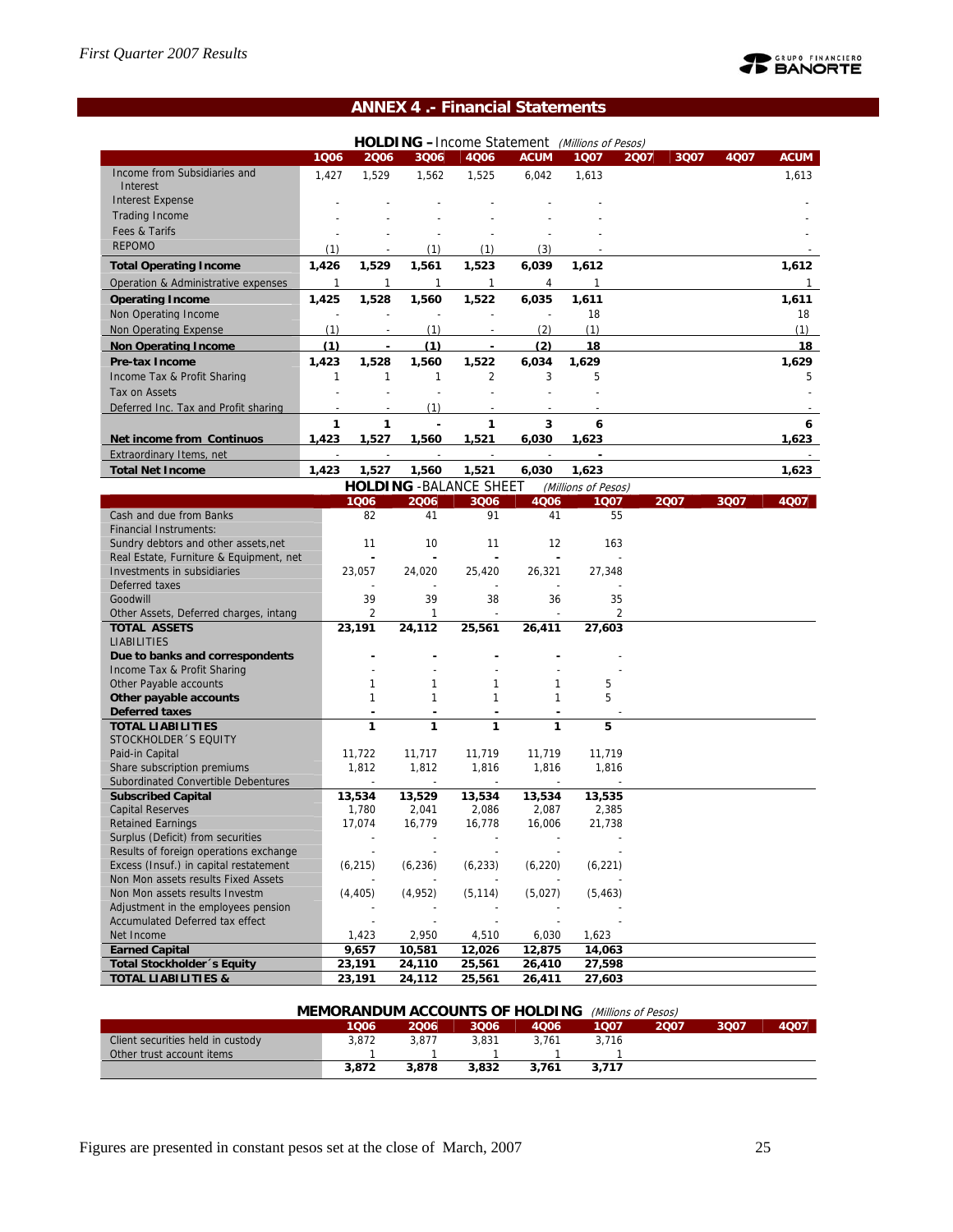

#### **GRUPO FINANCIERO BANORTE–CONSOLIDATED INCOME STATEMENT (Millions of Pesos)**

|                                       | 1006  | 2006           | 3Q06                     | 4006                     | <b>ACUM</b> | 1Q07     | 2007 | 3Q07 | 4Q07 | <b>ACUM</b>  |
|---------------------------------------|-------|----------------|--------------------------|--------------------------|-------------|----------|------|------|------|--------------|
| Interest Income                       | 8,968 | 8,493          | 8,621                    | 9,079                    | 35,161      | 8,861    |      |      |      | 8,861        |
| <b>Interest Expense</b>               | 5,576 | 5,006          | 4,887                    | 5,236                    | 20,706      | 5,091    |      |      |      | 5,091        |
| Loan Fees                             | 155   | 200            | 189                      | 201                      | 745         | 23       |      |      |      | 23           |
| <b>Fees Paid</b>                      | 41    | 39             | 47                       | 42                       | 168         |          |      |      |      |              |
| Net Interest Income (NII)             | 3,505 | 3,648          | 3,876                    | 4,003                    | 15,032      | 3,793    |      |      |      | 3,793        |
| Repomo-Margin                         | (76)  | 20             | (115)                    | (170)                    | (340)       | (64)     |      |      |      | (64)         |
| <b>NII after Repomo</b>               | 3,430 | 3,668          | 3,761                    | 3,833                    | 14,692      | 3,729    |      |      |      | 3,729        |
| Loan Loss Provisions                  | 368   | 442            | 374                      | 333                      | 1,516       | 255      |      |      |      | 255          |
| <b>Loss Sharing Provisions</b>        | 18    | 14             | $\overline{\phantom{a}}$ | $\overline{\phantom{a}}$ | 32          |          |      |      |      |              |
| <b>NII after Provisions</b>           | 3,044 | 3,212          | 3,387                    | 3,500                    | 13,143      | 3,473    |      |      |      | 3,473        |
| <b>Fund transfers</b>                 | 54    | 60             | 60                       | 61                       | 235         | 58       |      |      |      | 58           |
| Account management                    | 234   | 242            | 247                      | 253                      | 976         | 236      |      |      |      | 236          |
| Fiduciary                             | 58    | 66             | 69                       | 74                       | 267         | 62       |      |      |      | 62           |
|                                       | 626   | 446            | 332                      | 263                      | 1,668       | 112      |      |      |      | 112          |
| Income From Real Property Portfolio   | 183   | 202            | 210                      | 221                      | 816         | 207      |      |      |      | 207          |
| <b>Electronic Banking Services</b>    | 341   | 368            | 376                      | 437                      | 1,522       | 465      |      |      |      | 465          |
| <b>Credit Card</b>                    | 9     | $\overline{7}$ | 7                        |                          | 26          |          |      |      |      | $\mathbf{1}$ |
| Fees from IPAB                        |       |                |                          | $\overline{2}$<br>537    | 2,170       | 1<br>597 |      |      |      | 597          |
| Other fees                            | 557   | 520            | 556                      |                          |             |          |      |      |      |              |
| Fees on services,                     | 2,062 | 1,910          | 1,858                    | 1,849                    | 7,679       | 1,740    |      |      |      | 1,740        |
| <b>Fund transfers</b>                 | 4     | $\overline{4}$ | 4                        | 4                        | 15          | 5        |      |      |      | 5            |
| Other fees                            | 169   | 178            | 176                      | 192                      | 715         | 239      |      |      |      | 239          |
| Expense From Real Property Portfolio  | 247   | 251            | 185                      | 133                      | 816         |          |      |      |      |              |
| Fees paid,                            | 420   | 433            | 364                      | 328                      | 1,546       | 243      |      |      |      | 243          |
| Foreign exchange                      | 122   | 99             | 88                       | 122                      | 431         | 91       |      |      |      | 91           |
| Securities -Realized gains            | 562   | 184            | 257                      | 404                      | 1,407       | 498      |      |      |      | 498          |
| Securities- Unrealized gains          | (176) | 161            | $\overline{2}$           | (87)                     | (101)       | (33)     |      |      |      | (33)         |
| <b>Market-related Income</b>          | 508   | 444            | 347                      | 439                      | 1,737       | 556      |      |      |      | 556          |
| <b>Total Non Interest Income</b>      | 2,150 | 1,920          | 1,840                    | 1,960                    | 7,870       | 2,052    |      |      |      | 2,052        |
| <b>Total Operating Income</b>         | 5,193 | 5,133          | 5,227                    | 5,460                    | 21,013      | 5,526    |      |      |      | 5,526        |
| Personnel                             | 1,255 | 1,313          | 1,034                    | 1,240                    | 4,842       | 1,374    |      |      |      | 1,374        |
| <b>Professional Fees</b>              | 213   | 203            | 175                      | 245                      | 836         | 226      |      |      |      | 226          |
| Administrative and Promotion Expenses | 883   | 955            | 1,069                    | 1,053                    | 3,959       | 1,073    |      |      |      | 1,073        |
| Rents, depreciation and amortization  | 449   | 424            | 403                      | 440                      | 1,716       | 393      |      |      |      | 393          |
| Taxes, other than income tax          | 161   | 126            | 136                      | 164                      | 587         | 151      |      |      |      | 151          |
| <b>Contributions to IPAB</b>          | 163   | 170            | 167                      | 167                      | 667         | 170      |      |      |      | 170          |
| <b>Non-Interest Expense</b>           | 3,123 | 3,190          | 2,984                    | 3,310                    | 12,607      | 3,387    |      |      |      | 3,387        |
| <b>Operating Income</b>               | 2,070 | 1,942          | 2,243                    | 2,150                    | 8,406       | 2,138    |      |      |      | 2,138        |
| <b>Other Revenues</b>                 | 164   | 151            | 149                      | 118                      | 581         | 246      |      |      |      | 246          |
| Foreign exchange                      |       |                |                          |                          |             |          |      |      |      |              |
| <b>Recoveries</b>                     | 152   | 138            | 127                      | 84                       | 500         | 431      |      |      |      | 431          |
| Repomo-other revenues                 | 4     |                | 4                        | 10                       | 18          | 6        |      |      |      | 6            |
| <b>Non Operating Income</b>           | 319   | 288            | 280                      | 212                      | 1,099       | 683      |      |      |      | 683          |
| Other Expense                         | (209) | (238)          | (25)                     | (63)                     | (535)       | (208)    |      |      |      | (208)        |
| Foreign exchange                      |       |                |                          |                          |             |          |      |      |      |              |
| Repomo-other Expenses                 | (105) | 5              | (101)                    | (161)                    | (361)       | (136)    |      |      |      | (136)        |
| <b>Non Operating Expense</b>          | (314) | (234)          | (125)                    | (223)                    | (897)       | (344)    |      |      |      | (344)        |
| Non Operating Income (Expense), net   | 5     | 55             | 154                      | (11)                     | 203         | 339      |      |      |      | 339          |
| Pre-tax Income                        | 2,075 | 1,997          | 2,397                    | 2,139                    | 8,609       | 2,477    |      |      |      | 2,477        |
| Income Tax                            | 469   | 482            | 735                      | 614                      | 2,301       | 681      |      |      |      | 681          |
| Profit sharing                        | 132   | 148            | 179                      | 197                      | 657         | 235      |      |      |      | 235          |
| Tax on Assets                         |       |                |                          |                          |             |          |      |      |      |              |
| Deferred Inc. Tax and Profit sharing  | 132   | 113            | 46                       | (75)                     | 216         | (13)     |      |      |      | (13)         |
|                                       | 734   | 744            | 959                      | 737                      | 3,174       | 903      |      |      |      | 903          |
| Net Income before subsidiaries        | 1,341 | 1,253          | 1,438                    | 1,402                    | 5,435       | 1,574    |      |      |      | 1,574        |
| Subsidiaries 'net income              | 153   | 307            | 192                      | 155                      | 807         | 135      |      |      |      | 135          |
| Net Income from continuos operations  | 1,494 | 1,560          | 1,630                    | 1,557                    | 6,242       | 1,708    |      |      |      | 1,708        |
| Extraodinary items, net               |       |                |                          |                          |             |          |      |      |      |              |
| <b>Minority Interest</b>              | 72    | 33             | 70                       | 36                       | 211         | 85       |      |      |      | 85           |
| <b>TOTAL NET INCOME</b>               |       |                |                          |                          |             |          |      |      |      |              |
|                                       | 1,423 | 1,527          | 1,560                    | 1,521                    | 6,030       | 1,623    |      |      |      | 1,623        |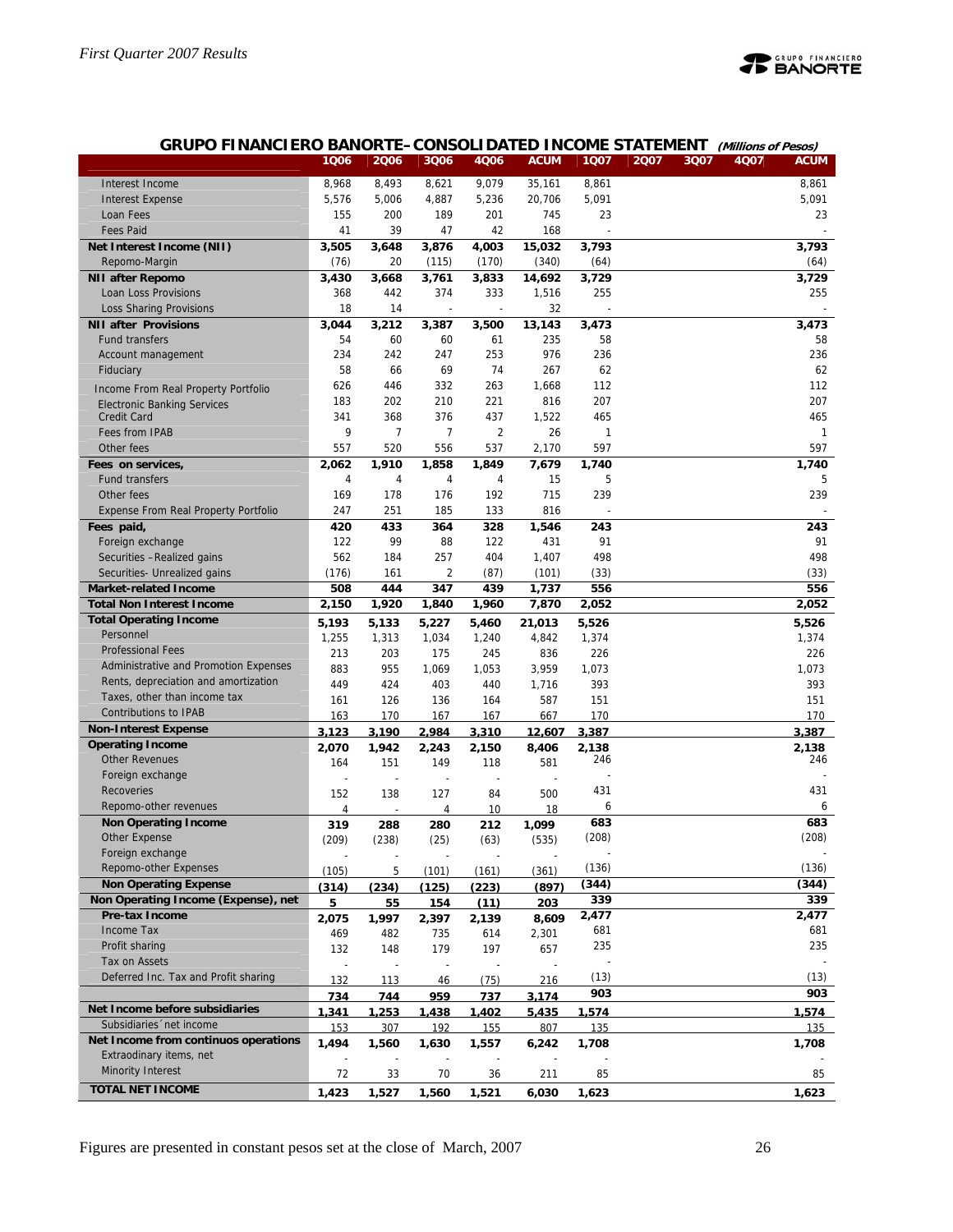

#### **GRUPO FINANCIERO BANORTE–** CONSOLIDATED BALANCE SHEET (Millions of Pesos)

|                                         |                          |                |                          | $0.1100$ . The state is the state of the state is |         | $\mu$ |      |      |
|-----------------------------------------|--------------------------|----------------|--------------------------|---------------------------------------------------|---------|-------|------|------|
|                                         | 1006                     | 2006           | 3Q06                     | 4006                                              | 1Q07    | 2007  | 3Q07 | 4Q07 |
| <b>Cash and due from Banks</b>          | 40,451                   | 40,903         | 42,148                   | 43,924                                            | 41,354  |       |      |      |
| Negotiable Instruments                  | 14,860                   | 15,379         | 9,052                    | 15,195                                            | 7,570   |       |      |      |
| Securities held for sale                | 5,403                    | 1,277          | 1,969                    | 6,329                                             | 10,139  |       |      |      |
| Securities held to maturity             | 4,604                    | 4,612          | 4,526                    | 4,456                                             | 735     |       |      |      |
| <b>Financial Instruments:</b>           | 24,867                   | 21,268         | 15,547                   | 25,981                                            | 18,444  |       |      |      |
| Non-assigned securities to pay          |                          |                |                          |                                                   |         |       |      |      |
| Repurchase agreements, net              | 123                      | 114            | 112                      | 25                                                | 97      |       |      |      |
| Operations with collateral              |                          |                |                          |                                                   |         |       |      |      |
| Futures receivable, net                 |                          |                |                          |                                                   |         |       |      |      |
| Options and derivatives, net            | 573                      | 233            | 1,172                    | 20                                                | 959     |       |      |      |
| <b>Repos &amp; Derivatives:</b>         | 696                      | 347            | 1,284                    | 45                                                | 1,057   |       |      |      |
| Commercial                              | 61,203                   | 66,631         | 68,302                   | 81,256                                            | 83,096  |       |      |      |
| <b>Financial Intermediaries</b>         | 2,334                    | 2,016          | 2,151                    | 2,402                                             | 2,427   |       |      |      |
| Consumer                                | 17,205                   | 18,826         | 19,758                   | 20,967                                            | 22,091  |       |      |      |
| Mortgage                                | 26,644                   | 28,853         | 30,764                   | 28,132                                            | 29,378  |       |      |      |
| <b>Goverment Entities</b>               | 15,069                   | 13,451         | 13,161                   | 10,913                                            | 14,879  |       |      |      |
| <b>IPAB</b>                             | 173                      |                |                          |                                                   |         |       |      |      |
| Fiduciary collection rights             | $\overline{\phantom{a}}$ |                |                          |                                                   |         |       |      |      |
| <b>Performing Loans</b>                 | 122,628                  | 129,778        | 134,136                  | 143,670                                           | 151,871 |       |      |      |
| Commercial                              | 728                      | 750            | 753                      | 739                                               | 811     |       |      |      |
| <b>Financial Intermediaries</b>         |                          |                |                          |                                                   |         |       |      |      |
| Consumer                                | 448                      | 529            | 580                      | 616                                               | 703     |       |      |      |
| Mortgage                                | 784                      | 775            | 793                      | 730                                               | 720     |       |      |      |
| <b>Goverment Entities</b>               |                          |                |                          |                                                   |         |       |      |      |
| <b>Past Due Loans</b>                   | 1,960                    | 2,053          | 2,127                    | 2,084                                             | 2,233   |       |      |      |
| <b>Credit Loans</b>                     | 124,588                  | 131,832        | 136,262                  | 145,754                                           | 154,104 |       |      |      |
| Preventive Ioan loss reserves           | 3,357                    | 3,573          | 3,649                    | 3,576                                             | 3,321   |       |      |      |
| <b>Net Loan Portfolio</b>               | 121,231                  | 128,258        | 132,613                  | 142,178                                           | 150,783 |       |      |      |
| Acquired collection rights              | 3,902                    | 4,063          | 3,867                    | 3,661                                             | 4,078   |       |      |      |
| <b>Total Loans</b>                      | 125,133                  | 132,321        | 136,480                  | 145,839                                           | 154,742 |       |      |      |
| Sundry debtors and other assets, net    | 8,113                    | 8,193          | 5,457                    | 5,707                                             | 9,700   |       |      |      |
| Foreclosed assets, net                  | 371                      | 308            | 283                      | 320                                               | 413     |       |      |      |
| Real Estate, Furniture & Equipment, net | 5,896                    | 5,908          | 5,980                    | 6,725                                             | 6,745   |       |      |      |
| Investments in subsidiaries             | 2,478                    | 2,760          | 2,970                    | 3,202                                             | 2,475   |       |      |      |
| Deferred taxes                          | 263                      | $\overline{a}$ | $\overline{\phantom{a}}$ | $\overline{\phantom{a}}$                          |         |       |      |      |
| GoodWill                                | 57                       | 53             | 48                       | 3,647                                             | 4,114   |       |      |      |
| Intangible                              |                          |                |                          | 156                                               | 152     |       |      |      |
| <b>Other Assets</b>                     | 1,226                    | 1,215          | 1,108                    | 1,703                                             | 3,387   |       |      |      |
| <b>Other Assets</b>                     | 18,406                   | 18,437         | 15,846                   | 21,461                                            | 26,986  |       |      |      |
| <b>TOTAL ASSETS</b>                     | 209,552                  | 213,274        | 211,306                  | 237,250                                           | 242,702 |       |      |      |
|                                         |                          |                |                          |                                                   |         |       |      |      |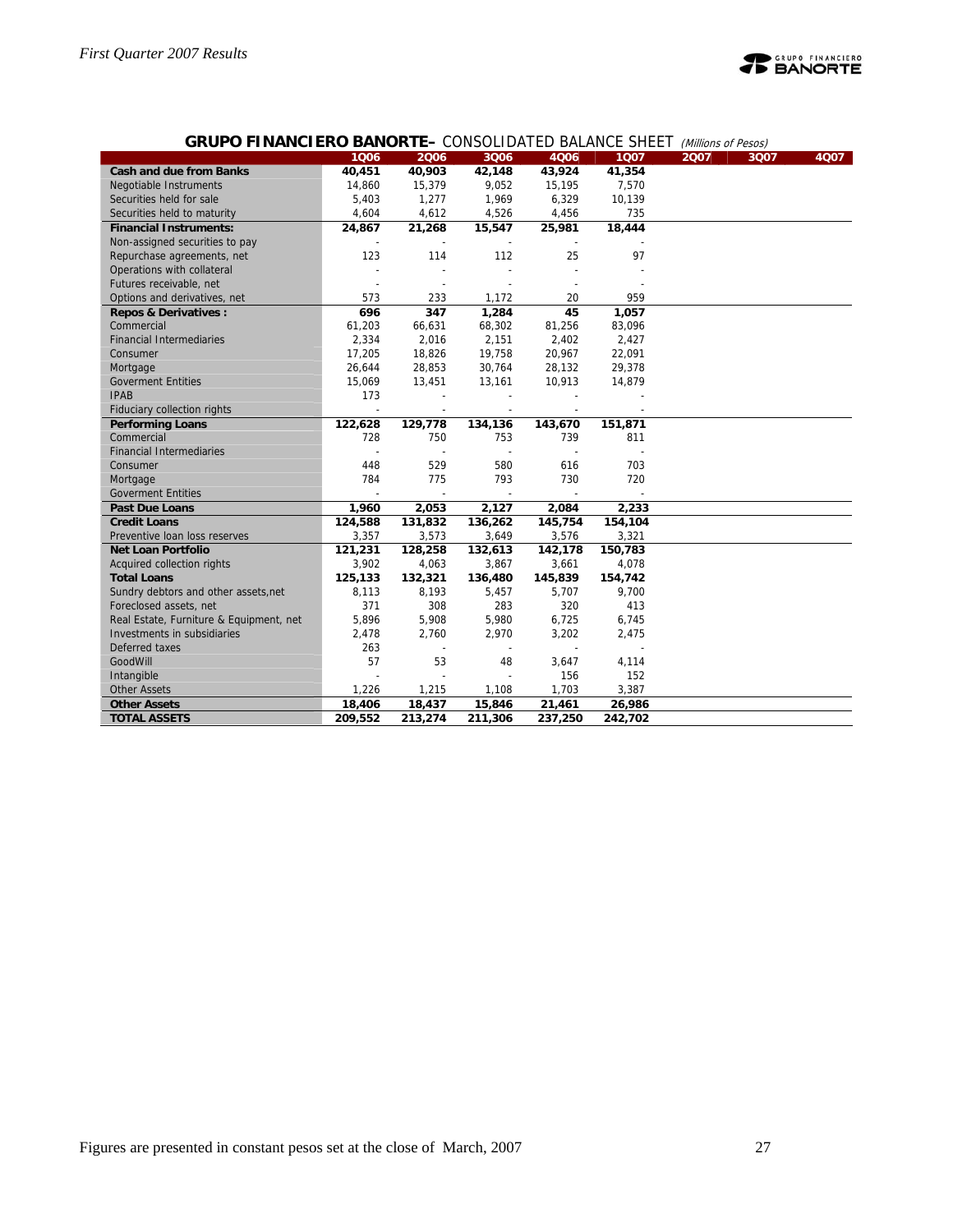

|                                           | <b>GRUPO FINANCIERO BANORTE - CONSOLIDATED BALANCE SHEET</b><br>(Millions of Pesos) |                          |                          |                          |          |      |      |      |  |  |  |  |
|-------------------------------------------|-------------------------------------------------------------------------------------|--------------------------|--------------------------|--------------------------|----------|------|------|------|--|--|--|--|
|                                           | 1006                                                                                | 2006                     | 3006                     | 4Q06                     | 1007     | 2Q07 | 3Q07 | 4Q07 |  |  |  |  |
| <b>Demand Deposits</b>                    | 79,487                                                                              | 84,212                   | 81,888                   | 96,546                   | 92,721   |      |      |      |  |  |  |  |
| <b>Time Deposits</b>                      | 66,869                                                                              | 66,070                   | 68,691                   | 75,026                   | 77,615   |      |      |      |  |  |  |  |
| <b>Bonds</b>                              |                                                                                     |                          |                          |                          |          |      |      |      |  |  |  |  |
| <b>Deposits</b>                           | 146,356                                                                             | 150,282                  | 150,579                  | 171,572                  | 170,336  |      |      |      |  |  |  |  |
| Demand                                    | 554                                                                                 | 1,636                    | 826                      | 1,000                    |          |      |      |      |  |  |  |  |
| Short term                                | 4,911                                                                               | 5,069                    | 5,140                    | 5,974                    | 6,760    |      |      |      |  |  |  |  |
| Long term                                 | 11,497                                                                              | 13,363                   | 12,886                   | 10,078                   | 9,366    |      |      |      |  |  |  |  |
| Due to banks and correspondents           | 16,962                                                                              | 20,068                   | 18,852                   | 17,052                   | 16,126   |      |      |      |  |  |  |  |
| Non-assigned securities to pay            | $\overline{\phantom{a}}$                                                            | $\overline{\phantom{a}}$ | $\overline{\phantom{a}}$ | $\overline{\phantom{a}}$ |          |      |      |      |  |  |  |  |
| Repurchase agreements, net                | 428                                                                                 | 191                      | 358                      | 238                      | 399      |      |      |      |  |  |  |  |
| Operations with collateral                |                                                                                     | $\overline{a}$           |                          |                          |          |      |      |      |  |  |  |  |
| Futures receivable, net                   |                                                                                     |                          |                          |                          |          |      |      |      |  |  |  |  |
| Options and derivatives, net              | 537                                                                                 | 192                      | 1,113                    | 2                        | 1,772    |      |      |      |  |  |  |  |
| <b>Repos &amp; Derivatives:</b>           | 965                                                                                 | 383                      | 1,471                    | 240                      | 2,171    |      |      |      |  |  |  |  |
| Income Tax & Profit Sharing               | 666                                                                                 | 686                      | 1,113                    | 1,292                    | 887      |      |      |      |  |  |  |  |
| Other Payable accounts                    | 15,422                                                                              | 11,538                   | 7,541                    | 7,539                    | 11,856   |      |      |      |  |  |  |  |
| Other payable accounts                    | 16,089                                                                              | 12,224                   | 8,654                    | 8,831                    | 12,742   |      |      |      |  |  |  |  |
| Subordinated non Convertible Debenture    | 4,770                                                                               | 4,817                    | 4,726                    | 11,503                   | 11,644   |      |      |      |  |  |  |  |
| <b>Deferred Taxes</b>                     |                                                                                     | 163                      | 207                      | 146                      | 320      |      |      |      |  |  |  |  |
| Deferred credits                          | 110                                                                                 | 104                      | 80                       | 72                       | 262      |      |      |      |  |  |  |  |
| <b>TOTAL LIABILITIES</b>                  | 185,252                                                                             | 188,042                  | 184,569                  | 209,415                  | 213,599  |      |      |      |  |  |  |  |
| <b>STOCKHOLDER 'S EQUITY</b>              |                                                                                     |                          |                          |                          |          |      |      |      |  |  |  |  |
| Paid-in Capital                           | 11,722                                                                              | 11,717                   | 11,719                   | 11,719                   | 11,719   |      |      |      |  |  |  |  |
| Share subscription premiums               | 1,812                                                                               | 1,812                    | 1,816                    | 1,816                    | 1,816    |      |      |      |  |  |  |  |
| Subordinated Convertible Debentures       |                                                                                     | $\overline{\phantom{a}}$ |                          |                          |          |      |      |      |  |  |  |  |
| <b>Subscribed Capital</b>                 | 13,534                                                                              | 13,529                   | 13,534                   | 13,534                   | 13,535   |      |      |      |  |  |  |  |
| <b>Capital Reserves</b>                   | 1,780                                                                               | 2,041                    | 2,086                    | 2,087                    | 2,385    |      |      |      |  |  |  |  |
| <b>Retained Earnings</b>                  | 17,074                                                                              | 16,779                   | 16,778                   | 16,006                   | 21,738   |      |      |      |  |  |  |  |
| Surplus (Deficit) from securities         |                                                                                     |                          |                          |                          |          |      |      |      |  |  |  |  |
| Results of foreign operations exchange    |                                                                                     |                          |                          |                          |          |      |      |      |  |  |  |  |
| Result from coverage securities valuation |                                                                                     |                          |                          |                          |          |      |      |      |  |  |  |  |
| Excess (Insuf.) in capital restatement    | (6, 215)                                                                            | (6, 236)                 | (6, 233)                 | (6, 220)                 | (6, 221) |      |      |      |  |  |  |  |
| Non Mon assets results Fixed Assets       |                                                                                     |                          |                          |                          |          |      |      |      |  |  |  |  |
| Non Mon assets results Investm            | (4, 405)                                                                            | (4, 952)                 | (5, 114)                 | (5,027)                  | (5, 463) |      |      |      |  |  |  |  |
| Adjustment in the employees pension       |                                                                                     |                          |                          |                          |          |      |      |      |  |  |  |  |
| Accumulated Deferred tax effect           |                                                                                     |                          |                          |                          |          |      |      |      |  |  |  |  |
| Net Income                                | 1,423                                                                               | 2,950                    | 4,510                    | 6,030                    | 1,623    |      |      |      |  |  |  |  |
| <b>Earned Capital</b>                     | 9,657                                                                               | 10,581                   | 12,026                   | 12,875                   | 14,063   |      |      |      |  |  |  |  |
| <b>Minority Holdings</b>                  | 1,110                                                                               | 1,122                    | 1,176                    | 1,425                    | 1,504    |      |      |      |  |  |  |  |
| Total Stockholder 's Equity               | 24,301                                                                              | 25,232                   | 26,737                   | 27,835                   | 29,102   |      |      |      |  |  |  |  |
| <b>TOTAL LIABILITIES &amp;</b>            | 209,552                                                                             | 213,274                  | 211,306                  | 237,250                  | 242,702  |      |      |      |  |  |  |  |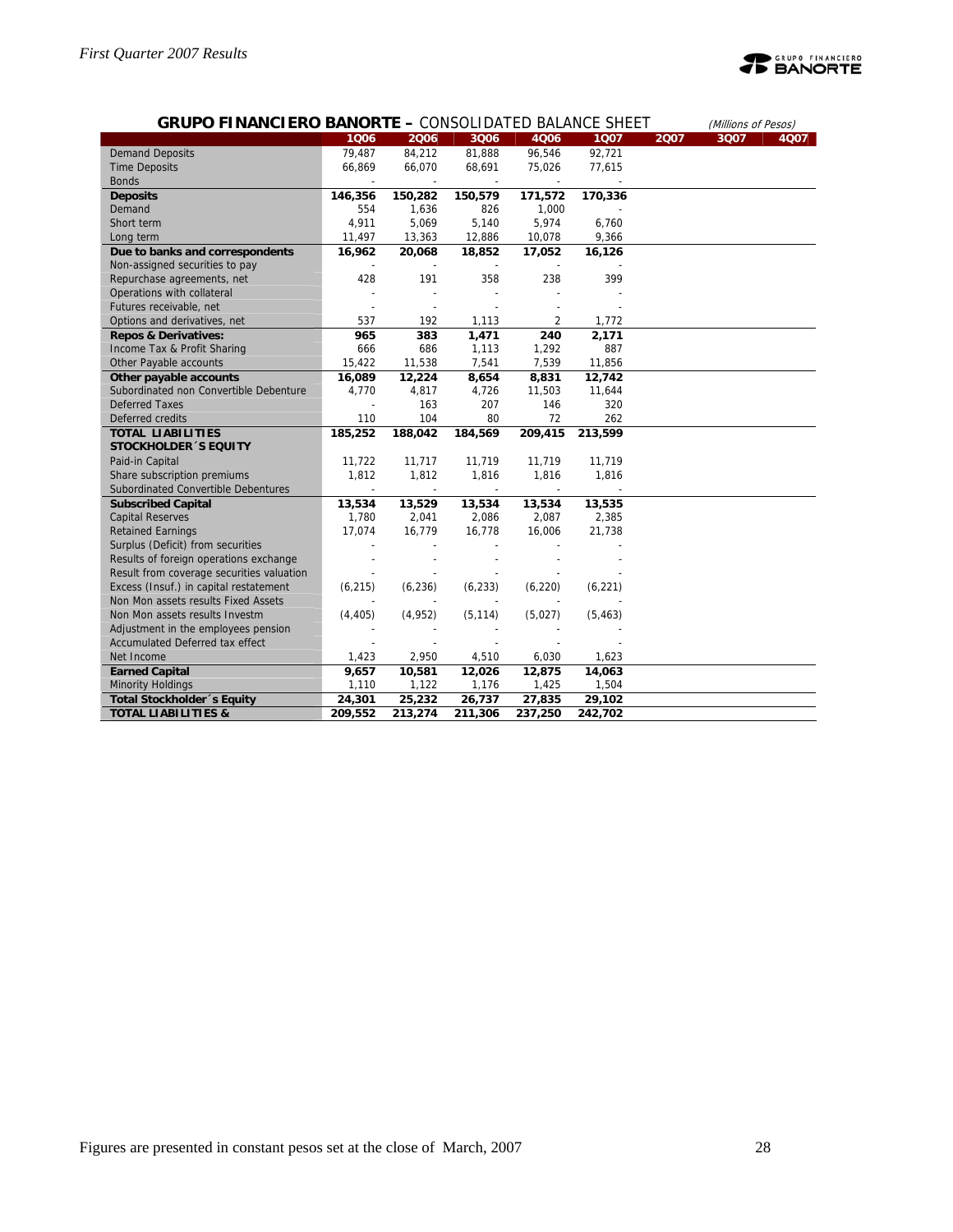

| MEMORANDUM ACCOUNTS OF GRUPO FINANCIERO BANORTE CONSOLIDATED |  |
|--------------------------------------------------------------|--|
|--------------------------------------------------------------|--|

| (Millions of Pesos)                         | 1006       | 2006           | 3Q06           | 4006       | 1007       | 2007 | 3Q07 | 4007 |
|---------------------------------------------|------------|----------------|----------------|------------|------------|------|------|------|
| ONBEHALF OF THIRD PARTY                     |            |                |                |            |            |      |      |      |
| Customers' banks                            | 13         | 14             | 9              | 12         | 24         |      |      |      |
| Dividends receivable from customers         |            |                | $\overline{a}$ |            |            |      |      |      |
| Interest receivable from customers          |            |                |                |            |            |      |      |      |
| Liquidation of customer transactions        | 729        | 695            | 450            | 424        | (312)      |      |      |      |
| <b>Customer loans</b>                       |            |                |                |            |            |      |      |      |
| Liquidation with foreign currencies of      |            |                |                |            |            |      |      |      |
| Margin accounts in futures operations       |            |                |                |            |            |      |      |      |
| Other current accounts                      |            |                |                |            |            |      |      |      |
|                                             |            | 709            | 459            |            |            |      |      |      |
| <b>CUSTOMERS CURRENT ACCOUNT</b>            | 743        |                |                | 436        | (288)      |      |      |      |
| Client securities held in custody           | 130,376    | 130,374        | 146,095        | 164,717    | 174,636    |      |      |      |
| Securities and documents received in        |            |                |                |            |            |      |      |      |
| Client securities abroad                    |            |                |                |            |            |      |      |      |
| <b>CLIENT SECURITIES</b>                    | 130,376    | 130,374        | 146,095        | 164,717    | 174,636    |      |      |      |
| Repurchase operations for customers         | 27,488     | 34,470         | 37,547         | 22,292     | 27,941     |      |      |      |
| Clients securities loans                    |            |                |                |            |            |      |      |      |
| Purchase of Futures & forward contracts     |            | $\overline{a}$ |                |            |            |      |      |      |
| Sale of futures and forward contracts       |            |                |                |            |            |      |      |      |
| Purchasing operations (option price)        | 117        | 16             |                |            | 5          |      |      |      |
| Sales operations (option price)             |            |                |                |            |            |      |      |      |
| Purchase of derivative packages             |            |                |                |            |            |      |      |      |
| Sale of derivative packages                 |            |                |                |            |            |      |      |      |
| <b>Administration trusts</b>                | 2,751      | 2,662          | 2,489          | 2,801      | 2,752      |      |      |      |
| <b>TRANSACTIONS ON BEHALF CLIENT</b>        | 30,357     | 37,148         | 40,037         | 25,093     | 30,698     |      |      |      |
| TOTAL ON BEHALF OF THIRD PARTY              | 161,475    | 168,231        | 186,590        | 190,246    | 205,046    |      |      |      |
| Signature guarantees granted                |            |                |                | 34         |            |      |      |      |
| Loan Obligations                            | 2,293      | 2,198          | 2,395          | 3,461      | 2,357      |      |      |      |
| Property in trust and guardianship          | 72,854     | 73,348         | 76,565         | 85,367     | 82,402     |      |      |      |
| Assets held in custody or in administration | 92,402     | 92,858         | 94,295         | 94,499     | 97,421     |      |      |      |
| Amounts committed to operations with        | 678        | 1,165          | 487            | 533        |            |      |      |      |
| In Transit drafts                           |            |                | $\overline{a}$ |            |            |      |      |      |
| Certificates of Deposit in circulation      | 475        | 540            | 452            | 1,200      | 959        |      |      |      |
| Secured Credit Cards from the company       |            |                |                |            |            |      |      |      |
| Securities given to the company in custody  | 207        | 262            | 244            | 207        | 271        |      |      |      |
| Government securities in custody of the     | 396        | 148            | 237            | 296        | 286        |      |      |      |
| Securities given to the company on          |            |                |                |            |            |      |      |      |
| Securities outside the country              |            |                |                |            |            |      |      |      |
| Liquidations with foreign currencies abroad |            |                |                |            |            |      |      |      |
| Debits to the contingency fund              |            |                |                |            |            |      |      |      |
| Contingen                                   | 269        | 271            | 269            | 265        | 262        |      |      |      |
| Banking transactions on behalf of third-    | 108,320    | 111,996        | 105,429        | 93,835     | 100,720    |      |      |      |
| Uncharged accrued interest from past-       | 113        | 119            | 136            | 55         | 64         |      |      |      |
| due loans                                   |            |                |                |            |            |      |      |      |
|                                             |            |                |                |            |            |      |      |      |
| Investments in funds for the retirem saving |            |                |                |            |            |      |      |      |
| Integration of the credit portfolio         |            |                |                |            |            |      |      |      |
| Amounts contracted in derivative            |            |                |                |            |            |      |      |      |
| Other trust account items                   |            |                |                |            |            |      |      |      |
| OWN ACCOUNT OPERATIONS                      | 278,005    | 282,904        | 280,509        | 279,750    | 284,743    |      |      |      |
| Repurchase agreements                       |            |                |                |            |            |      |      |      |
| Securities to be received                   | 245,739    | 237,216        | 216,866        | 200,753    | 212,201    |      |      |      |
| (Less) Securities to be delivered           | (246, 077) | (237, 267)     | (217, 186)     | (200, 966) | (212, 495) |      |      |      |
| <b>REPURCHASE TRANSACTIONS-</b>             | (338)      | (50)           | (321)          | (213)      | (294)      |      |      |      |
| Securities to be received                   | 69,688     | 53,368         | 33,509         | 19,752     | 35,645     |      |      |      |
| (Less) securities to be delivered           | (69, 654)  | (53, 395)      | (33, 434)      | (19, 752)  | (35,652)   |      |      |      |
| REPURCHASE TRANSACTIONS- SOLD               | 34         | (27)           | 75             | 1          | (7)        |      |      |      |
| <b>TOTAL ON OWN ACCOUNT</b>                 | 277,700    | 282,827        | 280,263        | 279,538    | 284,442    |      |      |      |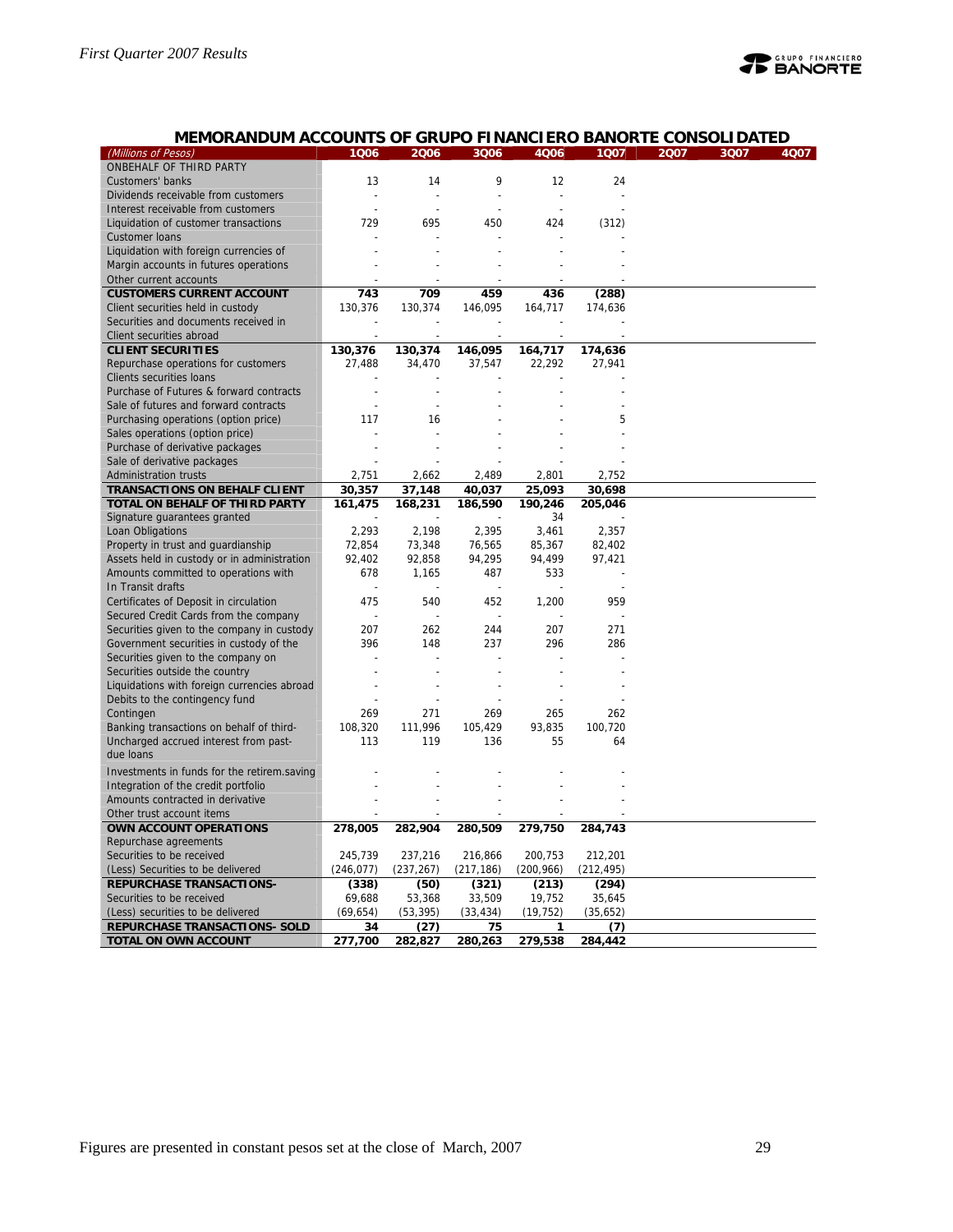

#### **GRUPO FINANCIERO BANORTE CONSOLIDATED STATEMENT OF CASH FLOW**

JANUARY 1, 2007- MARCH 31, 2007 (Millions of Pesos)

| <b>CASH FLOW FROM OPERATING ACTIVITIES:</b>                             |                |
|-------------------------------------------------------------------------|----------------|
| <b>Net Income</b>                                                       | 1.623          |
| Adjustments to Reconcile Net Income to Net Cash by Operating Activities |                |
| Mark to Market Valuation Results                                        | 53             |
| Provisions for loan losses                                              | 255            |
| Depreciation and amortization                                           | 240            |
| <b>Defferred Taxes</b>                                                  | (13)           |
| Provisions for Obligations                                              | 820            |
| <b>Minoritary Interest</b>                                              | 86             |
| Undistribuated Earnings of Subsidiaries                                 | (135)          |
|                                                                         | 1,306          |
| <b>Cash Flows From Investing Activities:</b>                            |                |
| <b>Banks Deposits</b>                                                   | (1,239)        |
| Decrease (Increase) loan portfolio                                      | (9, 275)       |
| Decrease (Increase) credit assets portfolio                             | $\overline{a}$ |
| Decrease (Increase) treasury operations                                 | 7.484          |
| Decrease (Increase) financial instruments                               | 919            |
| Loans from banks and other entities                                     | (927)          |
| Decrease (Increase) Deferred taxes                                      | 187            |
| Decrease (Increase) in accounts receivable and payable                  |                |
| Net Resources provided by operations                                    | (2, 851)       |
|                                                                         |                |
| <b>Financial Activities:</b>                                            |                |
| Subordinated Debentures Issue and Interest                              | 141            |
| Increase in other payable accounts                                      | 3.091          |
| Issuance of stock                                                       | $\sim$         |
| <b>Cash Dividends</b>                                                   |                |
| Net Resources provided by Investing activities                          | 3,232          |
| <b>CASH FLOW FROM FINANCING ACTIVITIES:</b>                             |                |
| <b>Fixed Assets increase</b>                                            | (193)          |
| Proceeds from issuance of common stock                                  | 420            |
| Decrease (Increase) Deferred charges or credits                         | (2,022)        |
| Decrease (Increase) Foreclosed assets                                   | (92)           |
| Increase in other payable accounts                                      | (3,994)        |
| Net Cash provided by financing activities                               | (5,881)        |
| Decrease (increase) in cash and due from banks                          | (2,571)        |
| Cash and due from banks at the beginning of the year                    | 43,925         |
| Cash and due from banks at the end of the year                          | 41,354         |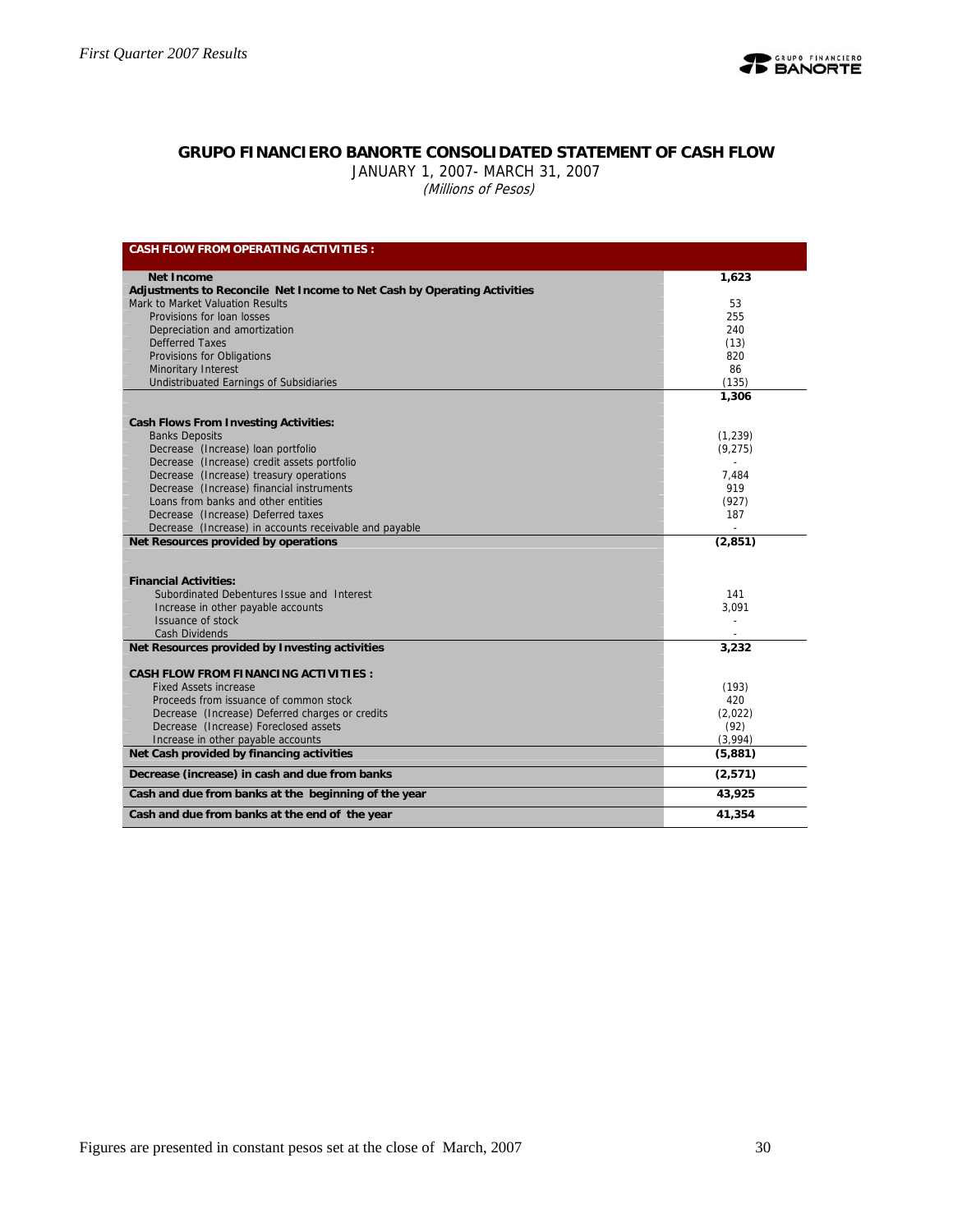

#### **GRUPO FINANCIERO BANORTE CONSOLIDATED STATEMENTS OF CHANGES IN STOCKHOLDERS´ EQUITY JANUARY 1, 2007- MARCH 31, 2007.**

(Millions of Pesos)

|                                | <b>Fixed Paid-in Capital</b><br>Variable | <b>CONTRIBUATED CAPITAL</b><br>Paid-in Capital<br>Premium, Bonds | & oth. Securities |
|--------------------------------|------------------------------------------|------------------------------------------------------------------|-------------------|
| Balance as of December 31,2006 | 11,719                                   | $\overline{\phantom{a}}$                                         | 1,816             |
| <b>Stock Changes</b>           |                                          |                                                                  |                   |
| <b>Issuance of stock</b>       |                                          |                                                                  |                   |
| Profits Capitalization         |                                          |                                                                  |                   |
| <b>Provisions Created</b>      |                                          |                                                                  |                   |
| Increments in Capital          |                                          |                                                                  |                   |
| <b>Total</b>                   |                                          |                                                                  |                   |
| <b>Total Income</b>            |                                          |                                                                  |                   |
| Total Income:                  |                                          |                                                                  |                   |
| Net Income                     |                                          |                                                                  |                   |
| Results of assets holdings     |                                          |                                                                  |                   |
| Minority Interest              |                                          |                                                                  |                   |
| <b>Total</b>                   |                                          |                                                                  |                   |
| Balance as of March 31,2007    | 11,719                                   |                                                                  | 1,816             |

|                                      | <b>EARNED CAPITAL</b>   |                      |                                               |                                                              |                                     |                                |                                                             |  |  |  |  |
|--------------------------------------|-------------------------|----------------------|-----------------------------------------------|--------------------------------------------------------------|-------------------------------------|--------------------------------|-------------------------------------------------------------|--|--|--|--|
|                                      | Capital<br>Reserve<br>S | Retained<br>earnings | Excess if<br>Insuf.<br>Capital<br>Restatement | <b>Non Monetary</b><br><b>Assets Results</b><br>(Investment) | <b>Net</b><br>Income<br>of the year | Minorit<br>ary<br>Intere<br>٢Þ | <b>Total</b><br><b>Stockholder</b><br>s <sup>2</sup> Equity |  |  |  |  |
| Balance as of December 31,2006       | 2,087                   | 16,006               | (6, 221)                                      | (5,027)                                                      | 6,030                               | 1,425                          | 27,835                                                      |  |  |  |  |
| <b>Stock Changes</b>                 |                         |                      |                                               |                                                              |                                     |                                |                                                             |  |  |  |  |
| <b>Issuance of stock</b>             |                         |                      |                                               |                                                              |                                     |                                |                                                             |  |  |  |  |
| <b>Profits Application</b>           |                         | 6,030                |                                               |                                                              | (6,030)                             |                                |                                                             |  |  |  |  |
| Provisions created                   | 298                     | (298)                |                                               |                                                              |                                     |                                |                                                             |  |  |  |  |
| Cash Dividends                       |                         |                      |                                               |                                                              |                                     |                                |                                                             |  |  |  |  |
| Increments in Capital                |                         |                      |                                               |                                                              |                                     |                                |                                                             |  |  |  |  |
| <b>Total</b>                         | 298                     | 5,732                |                                               |                                                              | (6,030)                             |                                |                                                             |  |  |  |  |
| <b>Total Income</b><br>Total Income: |                         |                      |                                               |                                                              |                                     |                                |                                                             |  |  |  |  |
| Net Income                           |                         |                      |                                               |                                                              | 1,623                               | $\overline{\phantom{a}}$       | 1,623                                                       |  |  |  |  |
| Results of assets holdings           |                         |                      |                                               | (436)                                                        |                                     | $\overline{\phantom{a}}$       | (436)                                                       |  |  |  |  |
| <b>Total</b>                         | ٠                       | ۰                    | ۰                                             | (436)                                                        | 1,623                               | $\blacksquare$                 | 1,187                                                       |  |  |  |  |
| Minority Interest                    |                         |                      |                                               |                                                              |                                     | 79                             | 79                                                          |  |  |  |  |
| Balance as of March 31,2007          | 2,385                   | 21,738               | (6, 221)                                      | (5, 463)                                                     | 1,623                               | 1,504                          | 29,101                                                      |  |  |  |  |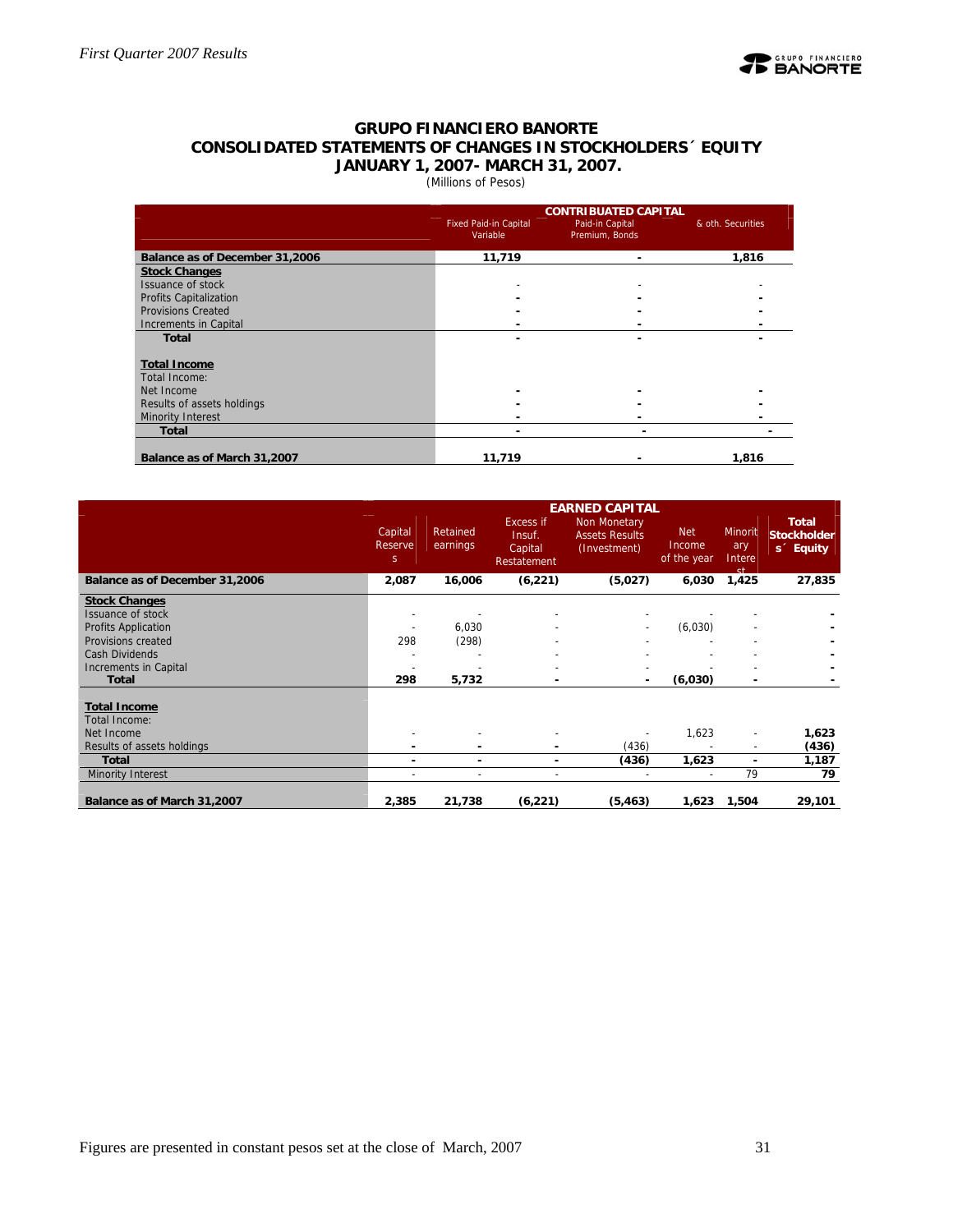

## **BANKING SECTOR- INCOME STATEMENT (\*)** (Millions of Pesos)

| <b>NET INTEREST INCOME</b>                  | 1006  | 2006       | 3Q06  | 4Q06           | <b>ACUM</b>              | 1Q07  | 2007 | 3Q07 | 4Q07 | <b>ACUM</b>  | %1007          |
|---------------------------------------------|-------|------------|-------|----------------|--------------------------|-------|------|------|------|--------------|----------------|
|                                             |       |            |       |                |                          |       |      |      |      |              | <b>VS 4006</b> |
| Interest Income                             | 8,656 | 8,100      | 8,154 | 8,531          | 33,441                   | 8,564 |      |      |      | 8,564        |                |
| <b>Interest Expense</b>                     | 5,348 | 4,733      | 4,614 | 4,838          | 19,533                   | 4,837 |      |      |      | 4,837        |                |
| Loan Fees                                   | 150   | 195        | 183   | 195            | 722                      | 22    |      |      |      | 22           | (88%)          |
| <b>Fees Paid</b>                            | 36    | 35         | 40    | 38             | 149                      |       |      |      |      |              | $(100\%)$      |
| Net Interest Income (NII)                   | 3,423 | 3,527      | 3,682 | 3,851          | 14,482                   | 3,750 |      |      |      | 3,750        | (3%)           |
| Repomo-Margin                               | (55)  | 17         | (89)  | (125)          | (252)                    | (37)  |      |      |      | (37)         | (70%)          |
| <b>NII after Repomo</b>                     | 3,368 | 3,544      | 3,593 | 3,726          | 14,230                   | 3,713 |      |      |      | 3,713        |                |
| Loan Loss Provisions                        | 366   | 436        | 373   | 322            | 1,497                    | 244   |      |      |      | 244          | (24%)          |
| <b>Loss Sharing Provisions</b>              | 18    | 14         |       |                | 32                       |       |      |      |      |              |                |
| <b>NII after Provisions</b>                 | 2,984 | 3,095      | 3,219 | 3,404          | 12,701                   | 3,469 |      |      |      | 3,469        | 2%             |
| Fund transfers                              | 54    | 60         | 60    | 61             | 235                      | 58    |      |      |      | 58           | (5%)           |
| Account management                          | 234   | 242        | 247   | 253            | 976                      | 236   |      |      |      | 236          | (7%)           |
| Fiduciary                                   | 58    | 66         | 69    | 74             | 267                      | 62    |      |      |      | 62           | (16%)          |
| Income From Real Property Portfolio         | 626   | 446        | 332   | 263            | 1,668                    | 112   |      |      |      | 112          | (57%)          |
| <b>Electronic Banking Services</b>          | 183   | 202        | 210   | 221            | 816                      | 207   |      |      |      | 207          | (6%)           |
| Credit Card                                 | 341   | 368        | 376   | 437            | 1,522                    | 465   |      |      |      | 465          | 6%             |
| Fees from IPAB                              | 9     | 7          | 7     | $\overline{2}$ | 26                       |       |      |      |      | $\mathbf{1}$ | (61%)          |
| Other fees                                  | 128   | 166        | 131   | 160            | 586                      | 207   |      |      |      | 207          | 29%            |
| Fees on services,                           | 1,634 | 1,556      | 1,432 | 1,473          | 6,095                    | 1,349 |      |      |      | 1,349        | (8%)           |
| Fund transfers                              | 4     | 4          | 4     | 4              | 15                       | 5     |      |      |      | 5            | 19%            |
| Other fees                                  | 162   | 172        | 167   | 188            | 689                      | 221   |      |      |      | 221          | 18%            |
| <b>Expense From Real Property Portfolio</b> | 247   | 251        | 185   | 133            | 816                      |       |      |      |      |              | $(100\%)$      |
| Fees paid,                                  | 413   | 428        | 355   | 325            | 1,521                    | 226   |      |      |      | 226          | (30%)          |
| Foreign exchange                            | 140   | 133        | 109   | 135            | 517                      | 110   |      |      |      | 110          | (19%)          |
| Securities -Realized gains                  | 483   | 97         | 224   | 309            | 1,112                    | 283   |      |      |      | 283          | (8%)           |
| Securities- Unrealized gains                | (189) | 163        | 4     | (84)           | (107)                    | (27)  |      |      |      | (27)         | (68%)          |
| <b>Market-related Income</b>                | 434   | 392        | 336   | 360            | 1,522                    | 366   |      |      |      | 366          | 2%             |
| <b>Total Non Interest Income</b>            | 1,654 | 1,520      | 1,413 | 1,508          | 6,096                    | 1,490 |      |      |      | 1,490        | (1%)           |
| <b>Total Operating Income</b>               | 4,638 | 4,615      | 4,632 | 4,912          | 18,797                   | 4,959 |      |      |      | 4,959        | 1%             |
| Personnel                                   | 1.207 | 1.271      | 1.005 | 1.202          | 4,685                    | 1,332 |      |      |      | 1,332        | 11%            |
| <b>Professional Fees</b>                    | 193   | 180        | 151   | 213            | 738                      | 221   |      |      |      | 221          | 4%             |
| Administrative and Promotion                | 721   | 739        | 803   | 817            | 3,080                    | 879   |      |      |      | 879          | 6%             |
| Rents, depreciation and amortization        | 377   | 350        | 329   | 359            | 1,415                    | 314   |      |      |      | 314          | (13%)          |
| Taxes, other than income tax                | 133   | 100        | 100   | 131            | 464                      | 124   |      |      |      | 124          | (6%)           |
| <b>Contributions to IPAB</b>                | 163   | 170        | 167   | 167            | 667                      | 170   |      |      |      | 170          | 2%             |
| <b>Non-Interest Expense</b>                 | 2,794 | 2,810      | 2,556 | 2,889          | 11,049                   | 3,039 |      |      |      | 3,039        | 5%             |
| <b>Operating Income</b>                     | 1,844 | 1,804      | 2,077 | 2,023          | 7,748                    | 1,919 |      |      |      | 1,919        | (5%)           |
| <b>Other Revenues</b>                       | 64    | 81         | 168   | 137            | 450                      | 128   |      |      |      | 128          | 7%             |
| Foreign exchange                            |       |            |       |                | $\overline{\phantom{a}}$ |       |      |      |      |              | 100%           |
| Recoveries                                  | 141   | 126        | 125   | 76             | 468                      | 418   |      |      |      | 418          | 452%           |
| Repomo-other revenues                       |       |            | 1     |                | 4                        | 1     |      |      |      | $\mathbf{1}$ | (9%)           |
| <b>Non Operating Income</b>                 | 206   | 207        | 294   | 214            | 922                      | 547   |      |      |      | 547          | 155%           |
| Other Expense                               | (105) | (154)      | (23)  | (61)           | (343)                    | (98)  |      |      |      | (98)         | 62%            |
| Foreign exchange<br>Repomo-other Expenses   |       |            |       |                |                          |       |      |      |      |              |                |
|                                             | (104) | $\sqrt{2}$ | (99)  | (158)          | (356)                    | (134) |      |      |      | (134)        | (15%)          |
| <b>Non Operating Expense</b>                | (209) | (149)      | (122) | (219)          | (699)                    | (232) |      |      |      | (232)        | 6%             |
| Non Operating Income (Expense)              | (3)   | 59         | 172   | (4)            | 223                      | 315   |      |      |      | 315          | 7,093%         |
| Pre-tax Income                              | 1,840 | 1,863      | 2,249 | 2,019          | 7,971                    | 2,234 |      |      |      | 2,234        | 11%            |
| Income Tax                                  | 404   | 447        | 699   | 575            | 2,126                    | 613   |      |      |      | 613          | 6%             |
| Profit sharing<br>Tax on Assets             | 129   | 143        | 175   | 184            | 631                      | 227   |      |      |      | 227          | 23%            |
|                                             |       |            |       |                | $\overline{a}$           |       |      |      |      |              |                |
| Deferred Inc. Tax and Profit sharing        | 139   | 120        | 46    | (75)           | 230                      | (15)  |      |      |      | (15)         | (80%)          |
|                                             | 672   | 710        | 921   | 684            | 2,988                    | 825   |      |      |      | 825          | 20%            |
| Net Income before subsidiaries              | 1,168 | 1,153      | 1,328 | 1,334          | 4,983                    | 1,409 |      |      |      | 1,409        | 6%             |
| Subsidiaries 'net income                    | 77    | 36         | 76    | 84             | 272                      | 30    |      |      |      | 30           | (64%)          |
| Net Income from continuos                   | 1,244 | 1,188      | 1,404 | 1,418          | 5,255                    | 1,439 |      |      |      | 1,439        | 1%             |
| Extraodinary items, net                     |       |            |       |                |                          |       |      |      |      |              |                |
| Minority Interest                           |       |            |       |                | $\overline{7}$           | 19    |      |      |      | 19           | 160%           |
| <b>TOTAL NET INCOME</b>                     | 1,244 | 1,188      | 1,404 | 1,411          | 5,248                    | 1,420 |      |      |      | 1,420        | 1%             |

(\*)Afore is included in the Subsidiaries' net income.  **N.C.= Not comparable**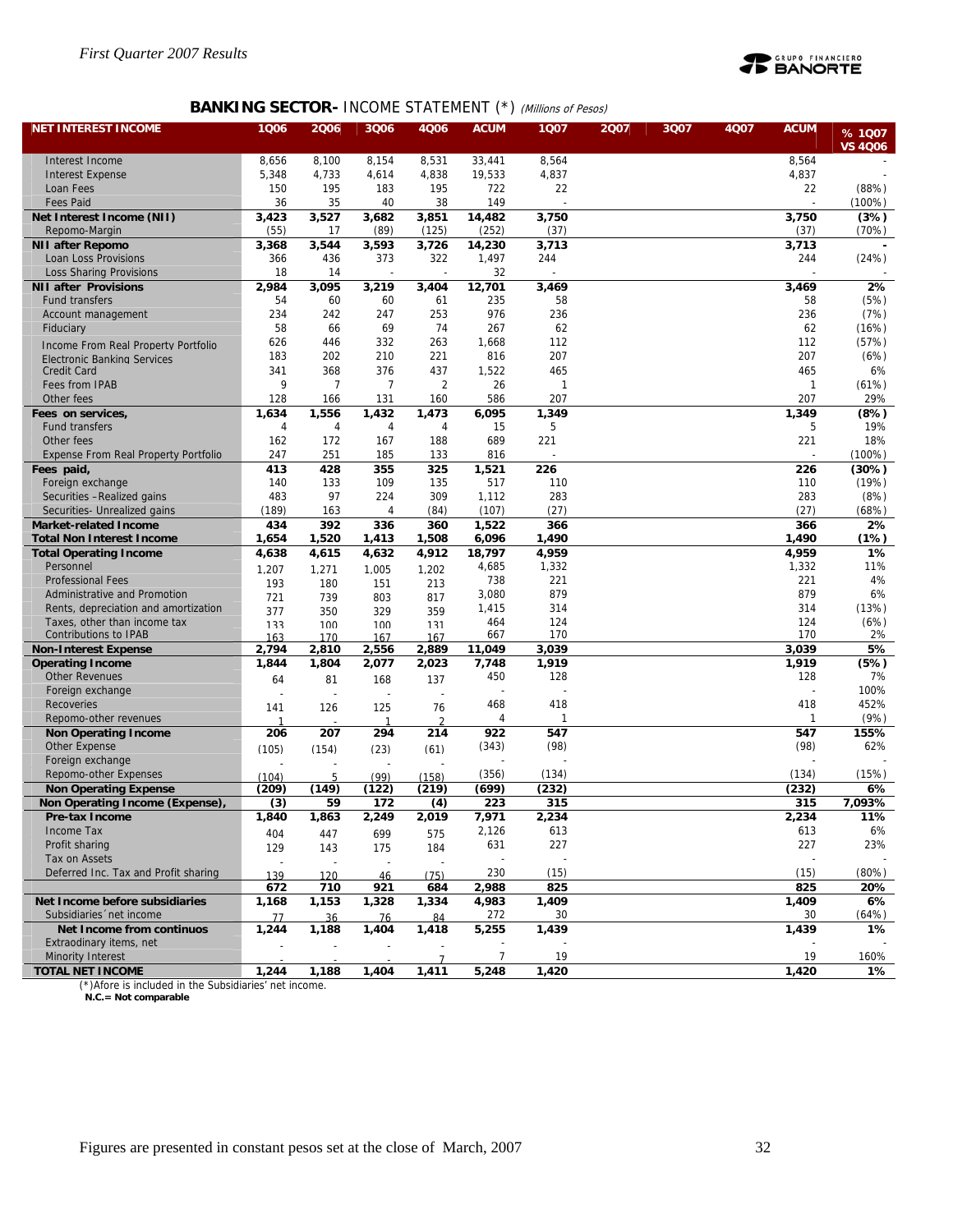

## **BANKING SECTOR -BALANCE SHEET** (\*)(Millions of Pesos)

|                                          | 1006    | 2006           | 3006    | 4006            | 1Q07            | 2007 | 3Q07 | <b>4Q07</b> | %<br>1007 |
|------------------------------------------|---------|----------------|---------|-----------------|-----------------|------|------|-------------|-----------|
| <b>Cash and due from Banks</b>           | 40,213  | 40,633         | 41,894  | 43,592          | 41,082          |      |      |             | (6%)      |
| Negotiable Instruments                   | 14,440  | 14,965         | 8,566   | 14,692          | 7,009           |      |      |             | (52%)     |
| Securities held for sale                 | 5,403   | 1,277          | 1,969   | 6,329           | 10,139          |      |      |             | 60%       |
| Securities held to maturity              | 4,604   | 4,612          | 4,526   | 4,456           | 735             |      |      |             | (84% )    |
| <b>Financial Instruments:</b>            | 24,447  | 20,854         | 15,061  | 25,477          | 17,883          |      |      |             | (30%)     |
| Non-assigned securities to pay           |         |                |         |                 |                 |      |      |             |           |
| Repurchase agreements, net               | 105     | 99             | 33      | 14              | 59              |      |      |             | 319%      |
| Operations with collateral               |         |                |         |                 |                 |      |      |             |           |
| Futures receivable, net                  |         |                |         |                 |                 |      |      |             |           |
| Options and derivatives, net             | 364     | 215            | 1,172   | 20              | 930             |      |      |             | 4,659%    |
| <b>Repos &amp; Derivatives:</b>          | 469     | 314            | 1,206   | 34              | 989             |      |      |             | 2,846     |
| <b>Business or commercial activities</b> | 55,386  | 60,040         | 61,376  | 74,115          | 75,611          |      |      |             | 2%        |
| <b>Financial Intermediaries</b>          | 4,363   | 4,282          | 4,465   | 4,290           | 4,795           |      |      |             | 12%       |
| Consumer                                 | 17,205  | 18,824         | 19,756  | 20,964          | 22,087          |      |      |             | 5%        |
| Mortgage                                 | 26,644  | 28,853         | 30,764  | 28,132          | 29,378          |      |      |             | 4%        |
| <b>Goverment Entities</b>                | 15,033  | 13,423         | 13,140  | 10,900          | 14,872          |      |      |             | 36%       |
| <b>IPAB</b>                              | 173     |                |         |                 |                 |      |      |             |           |
| Fiduciary collection rights              |         |                |         |                 |                 |      |      |             |           |
| <b>Performing Loans</b>                  | 118,806 | 125,422        |         | 129,501 138,400 | 146,745         |      |      |             | 6%        |
| <b>Business or commercial activities</b> | 660     | 674            | 659     | 640             | 697             |      |      |             | 9%        |
| <b>Financial Intermediaries</b>          |         |                |         |                 |                 |      |      |             | $(100\%)$ |
| Consumer                                 | 448     | 529            | 580     | 616             | 703             |      |      |             | 14%       |
| Mortgage                                 | 784     | 775            | 793     | 730             | 720             |      |      |             | (1%)      |
| <b>Goverment Entities</b>                |         |                |         |                 |                 |      |      |             |           |
| <b>Past Due Loans</b>                    | 1,892   | 1,978          | 2,032   | 1,986           | 2,119           |      |      |             | 7%        |
| <b>Credit Loans</b>                      | 120,697 | 127,400        | 131,533 | 140,386         | 148,863         |      |      |             | 6%        |
| Preventive loan loss reserves            | 3,259   | 3,475          | 3,554   | 3,488           | 3,235           |      |      |             | (7%)      |
| <b>Net Loan Portfolio</b>                | 117,438 | 123,925        | 127,979 | 136,898         | 145,629         |      |      |             | 6%        |
| Acquired collection rights               | 3,902   | 4,063          | 3,867   | 3,661           | 4,078           |      |      |             | 11%       |
| <b>Total Loans</b>                       | 121,340 | 127,988        | 131,845 | 140,559         | 149,707         |      |      |             | 6%        |
| Sundry debtors and other assets, net     | 7,846   | 7,912          | 5,202   | 5,481           | 9,317           |      |      |             | 70%       |
| Foreclosed assets, net                   | 367     | 307            | 282     | 320             | 413             |      |      |             | 29%       |
| Real Estate, Furniture & Equipment, net  | 5,153   | 5,148          | 5,202   | 5,879           | 5,881           |      |      |             |           |
| Investments in subsidiaries              | 1,408   | 1,428          | 1,479   | 1,578           | 905             |      |      |             | (43%)     |
| Deferred taxes                           | 342     | $\overline{a}$ | ÷,      | $\sim$          |                 |      |      |             |           |
| GoodWill                                 | 18      | 14             | 11      | 3,611           | 4,078           |      |      |             | 13%       |
| Intangible                               |         |                |         | 156             | 152             |      |      |             | (3%)      |
| Otros assets                             | 817     | 889            | 792     | 1,299           | 3,104           |      |      |             | 139%      |
| <b>Other Assets</b>                      | 15,951  | 15,658         | 12,968  | 18,324          | 23,850          |      |      |             | 30%       |
| <b>TOTAL ASSETS</b>                      | 202,420 | 205,487        | 202,974 |                 | 227,985 233,511 |      |      |             | 2%        |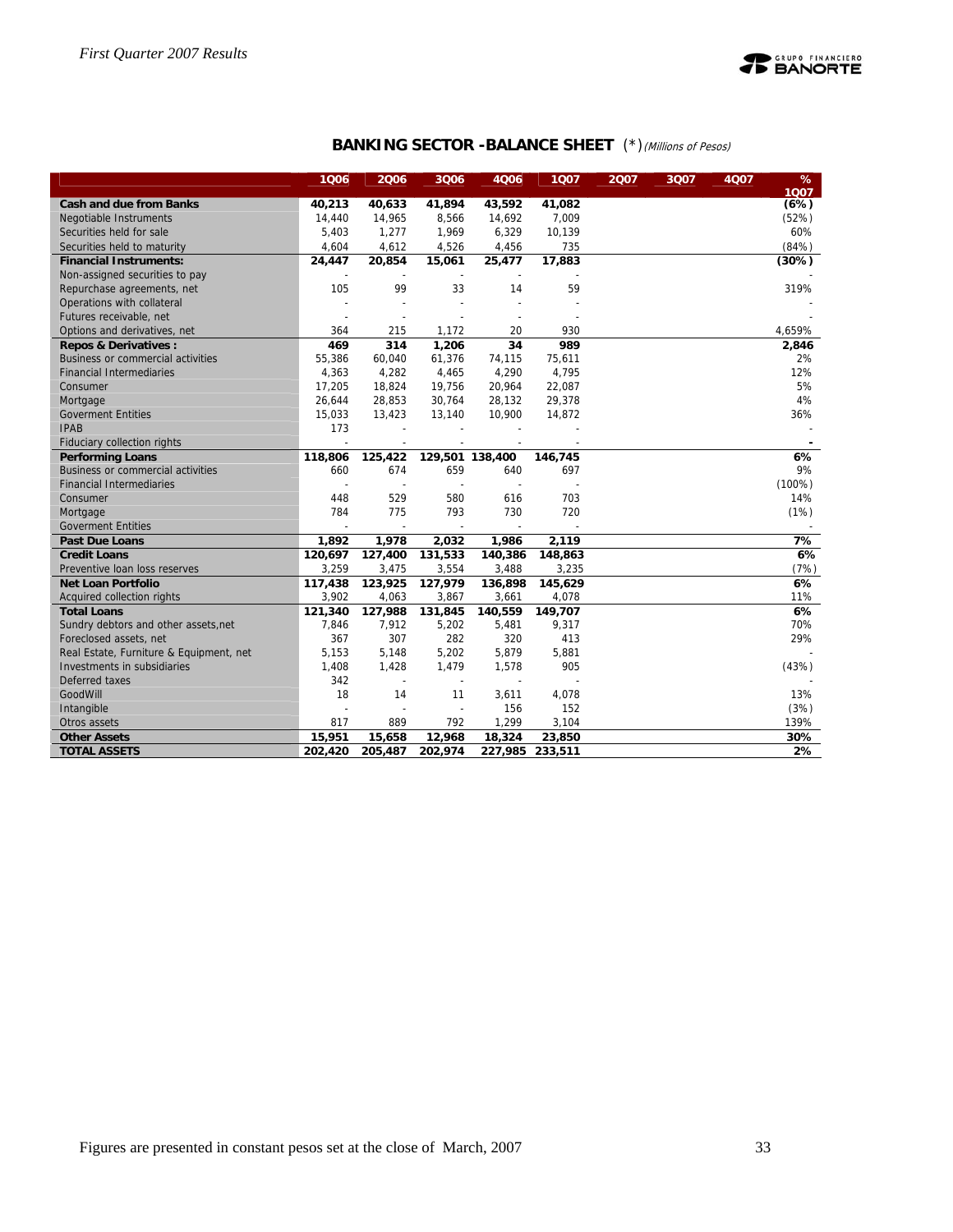

|                                                   |         |              |                          |                          | BANKING SECTOR-BALANCE SHEET |      | (Millions of Pesos) |      |                         |
|---------------------------------------------------|---------|--------------|--------------------------|--------------------------|------------------------------|------|---------------------|------|-------------------------|
|                                                   | 1006    | 2006         | 3006                     | 4006                     | 1007                         | 2007 | 3Q07                | 4Q07 | %1007<br><b>VS 4Q06</b> |
| <b>Demand Deposits</b>                            | 79,518  | 84,271       | 81,930                   | 96,569                   | 92,747                       |      |                     |      | (4%)                    |
| <b>Time Deposits</b>                              | 67,001  | 66,182       | 68,855                   | 75,067                   | 77,721                       |      |                     |      | 4%                      |
| <b>Bonds</b>                                      |         | $\sim$       | $\overline{\phantom{a}}$ | $\overline{\phantom{a}}$ |                              |      |                     |      |                         |
| <b>Deposits</b>                                   | 146,519 | 150,453      | 150,785                  | 171,636                  | 170,468                      |      |                     |      | (1%)                    |
| Demand                                            | 554     | 1,636        | 826                      | 1,000                    |                              |      |                     |      | $(100\%)$               |
| Short term                                        | 2,863   | 2,686        | 2,490                    | 2,505                    | 3,465                        |      |                     |      | 38%                     |
| Long term                                         | 10,061  | 11,886       | 11,402                   | 8,614                    | 8,070                        |      |                     |      | (6%)                    |
| Due to banks and correspondents                   | 13,478  | 16,207       | 14,718                   | 12,118                   | 11,535                       |      |                     |      | (5%)                    |
| Non-assigned securities to pay                    |         |              |                          |                          |                              |      |                     |      |                         |
| Repurchase agreements, net                        | 414     | 179          | 282                      | 223                      | 364                          |      |                     |      | 63%                     |
| Operations with collateral                        |         |              |                          |                          |                              |      |                     |      |                         |
| Futures receivable, net                           |         |              |                          |                          |                              |      |                     |      |                         |
| Options and derivatives, net                      | 328     | 175          | 1,113                    | 2                        | 1,744                        |      |                     |      | 92,750%                 |
| <b>Repos &amp; Derivatives:</b>                   | 743     | 354          | 1,395                    | 225                      | 2,108                        |      |                     |      | 836%                    |
| Income Tax & Profit Sharing                       | 585     | 583          | 983                      | 1,170                    | 781                          |      |                     |      | (33%)                   |
| Other Payable accounts                            | 15,045  | 11,101       | 7,130                    | 7,140                    | 11,440                       |      |                     |      | 60%                     |
| Other payable accounts                            | 15,629  | 11,684       | 8,114                    | 8,310                    | 12,221                       |      |                     |      | 47%                     |
| Subordinated non Convertible Debenture            | 4,770   | 4,817        | 4,726                    | 11,503                   | 11,644                       |      |                     |      | 1%                      |
| <b>Deferred Taxes</b>                             |         | 91           | 137                      | 77                       | 250                          |      |                     |      | 226%                    |
| Deferred loans and advance collection             | 70      | 56           | 36                       | 44                       | 215                          |      |                     |      | 385%                    |
| <b>TOTAL LIABILITIES</b><br>STOCKHOLDER 'S EQUITY | 181,209 | 183,662      | 179,911                  | 203,914                  | 208,440                      |      |                     |      | 2%                      |
| Paid-in Capital                                   | 10,476  | 10,477       | 10,476                   | 10,476                   | 10,681                       |      |                     |      | 2%                      |
| Share subscription premiums                       | 1,124   | 1,124        | 1,124                    | 1,124                    | 834                          |      |                     |      | (26%)                   |
| Subordinated Convertible Debentures               |         |              |                          |                          |                              |      |                     |      |                         |
| <b>Subscribed Capital</b>                         | 11,600  | 11,601       | 11,600                   | 11,600                   | 11,515                       |      |                     |      | (1%)                    |
| Capital Reserves                                  | 3,321   | 3,570        | 3,570                    | 3,525                    | 3,305                        |      |                     |      | (6%)                    |
| <b>Retained Earnings</b>                          | 8,431   | 7,811        | 7,811                    | 7,016                    | 10,882                       |      |                     |      | 55%                     |
| Surplus (Deficit) from securities                 | 89      | (95)         | (232)                    | (30)                     | 40                           |      |                     |      | 233%                    |
| Result from coverage securities valuation         |         |              |                          |                          | (505)                        |      |                     |      | (100%)                  |
| Results of foreign operations exchange            |         |              |                          | 36                       | 9                            |      |                     |      | (75%)                   |
| Excess (Insuf.) in capital restatement            | (2,703) | (2,710)      | (2,710)                  | (2,713)                  | (1,890)                      |      |                     |      | (30%)                   |
| Non Mon assets results Fixed Assets               | 13      | 13           | 13                       | 13                       |                              |      |                     |      | $(100\%)$               |
| Non Mon assets results Investm                    | (469)   | (482)        | (511)                    | (547)                    | 30                           |      |                     |      | 105%                    |
| Adjustment in the employees pension               |         |              |                          |                          |                              |      |                     |      |                         |
| Accumulated Deferred tax effect                   | (317)   | (317)        | (317)                    | (317)                    |                              |      |                     |      | 100%                    |
| Net Income                                        | 1,244   | 2,433        | 3,837                    | 5,248                    | 1,420                        |      |                     |      | (73%)                   |
| <b>Earned Capital</b>                             | 9,610   | 10,223       | 11,461                   | 12,231                   | 13,291                       |      |                     |      | 9%                      |
| <b>Minority Holdings</b>                          | 1       | $\mathbf{1}$ | 1                        | 239                      | 265                          |      |                     |      | 11%                     |
| <b>Total Stockholder</b> 's Equity                | 21,211  | 21,825       | 23,063                   | 24,071                   | 25,071                       |      |                     |      | 4%                      |
| <b>TOTAL LIABILITIES &amp;</b>                    | 202,420 | 205,487      | 202,974                  | 227,985                  | 233,511                      |      |                     |      | 2%                      |

## **BANKING SECTOR BALANCE SHEET** (\*)

#### **MEMORANDUM ACCOUNTS OF BANKING SECTOR** (Millions of Pesos)

|                                           | 1006       | 2006       | 3Q06       | 4Q06       | 1Q07       | 2007 | 3Q07 | 4Q07 | % 1007         |
|-------------------------------------------|------------|------------|------------|------------|------------|------|------|------|----------------|
|                                           |            |            |            |            |            |      |      |      | <b>VS 4Q06</b> |
| Signature guarantees granted              |            |            |            | 34         |            |      |      |      | $(100\%)$      |
| Contingent assets and liabilities         | 269        | 271        | 269        | 265        | 262        |      |      |      | (1%)           |
| Irrevocable lines of credit               | 2,293      | 2,198      | 2,395      | 3,461      | 2,357      |      |      |      | (32%)          |
| Assets held in trust and mandate          | 72,854     | 73,348     | 76,565     | 85,367     | 82,402     |      |      |      | (3%)           |
| Assets held in custody or in              | 88,531     | 88,981     | 90,463     | 90,738     | 93,687     |      |      |      | 3%             |
| Investment banking transactions for third | 108,320    | 111,996    | 105,429    | 93,835     | 100,720    |      |      |      | 7%             |
| Uncharged accrued interest from past-     | 111        | 117        | 133        | 50         | 57         |      |      |      | 14%            |
| due loans                                 |            |            |            |            |            |      |      |      |                |
| Engaged amounts in fobaproa operations    | 678        | 1,165      | 487        | 533        |            |      |      |      | $(100\%)$      |
| Investment of retirement saving funds     |            |            |            |            |            |      |      |      |                |
| Integration of loan portfolio             |            |            |            |            |            |      |      |      |                |
| Received amounts in derivative            |            |            |            |            |            |      |      |      |                |
| Fobaproa trusts                           |            |            |            |            |            |      |      |      |                |
| Securities to be received                 | 216.009    | 201,701    | 172,036    | 173,774    | 183,926    |      |      |      | 6%             |
| (Less) payable for reversal               | (216, 351) | (201, 757) | (172, 288) | (173, 979) | (184, 211) |      |      |      | 6%             |
| Receivables for reversal                  | 53.939     | 30,676     | 9,981      | 13,917     | 15,496     |      |      |      | 11%            |
| (Less) securities to be delivered         | (53,906)   | (30, 700)  | (9, 977)   | (13, 921)  | (15, 516)  |      |      |      | 11%            |
| Other control accounts                    |            |            |            |            |            |      |      |      |                |
|                                           | 272,745    | 277,995    | 275,494    | 274,073    | 279,180    |      |      |      | 2%             |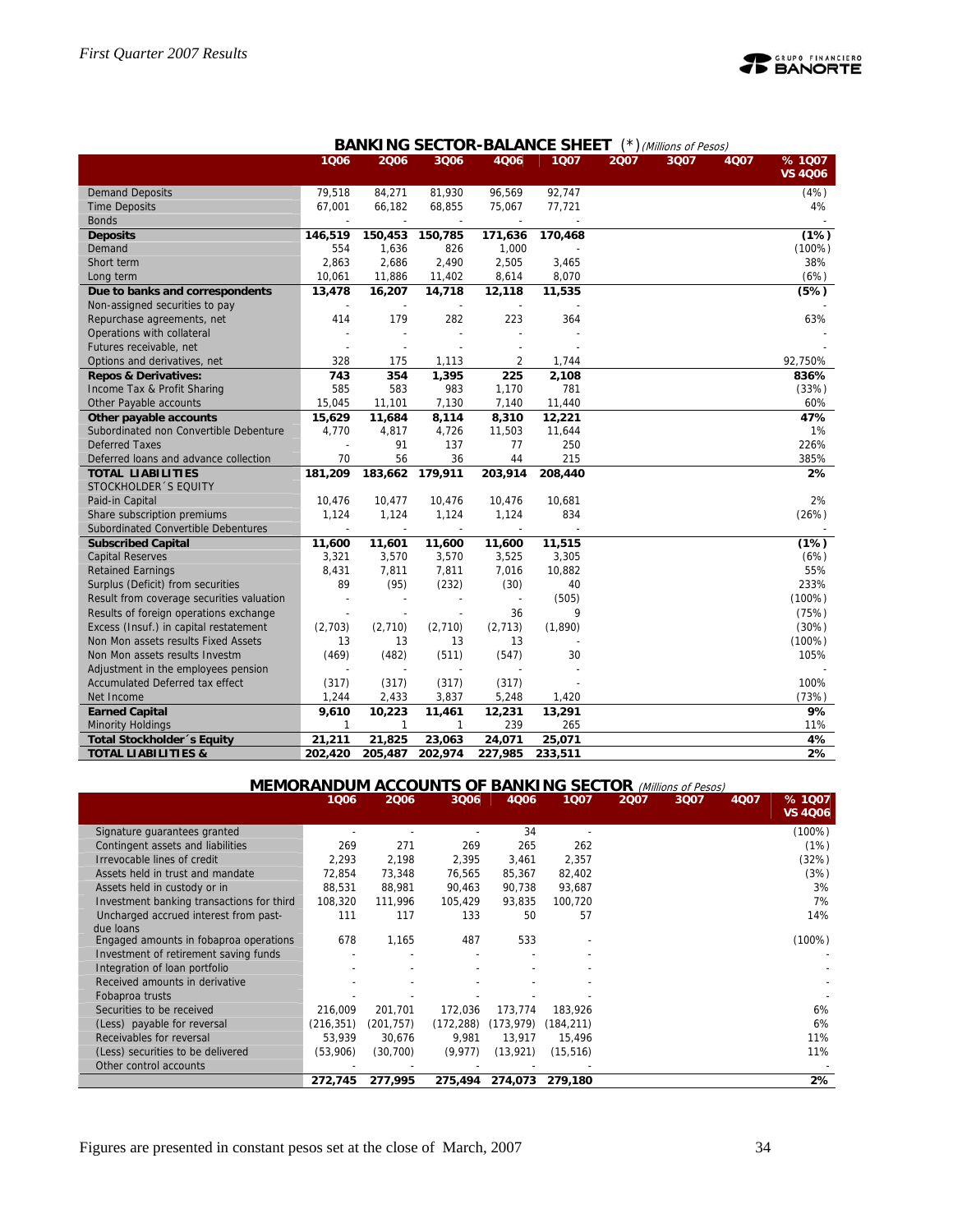

## **BANORTE USA- INCOME STATEMENT (\*)** (Millions of Pesos)

| <b>NET INTEREST INCOME</b>                             | 1Q07       |
|--------------------------------------------------------|------------|
| Interest Income                                        | 302        |
| <b>Interest Expense</b>                                | 146        |
| Loan Fees                                              |            |
| <b>Fees Paid</b>                                       |            |
| Net Interest Income (NII)                              | 156        |
| Repomo-Margin                                          |            |
| <b>NII after Repomo</b>                                | 156        |
| Loan Loss Provisions                                   | 15         |
| Loss Sharing Provisions<br><b>NII after Provisions</b> | 141        |
| <b>Fund transfers</b>                                  |            |
| Account management                                     |            |
| Fiduciary                                              |            |
| Income from Loan Portfolios Acquired                   |            |
| <b>Electronic Banking Services</b>                     |            |
| Credit Card                                            |            |
| <b>Fees from IPAB</b>                                  |            |
| Other fees                                             | 24         |
| Fees on services,<br><b>Fund transfers</b>             | 24         |
| Other fees                                             |            |
| Expenses from Loan Portfolios Acquired                 |            |
| Fees paid,                                             |            |
| Foreign exchange                                       |            |
| Securities - Realized gains                            |            |
| Securities- Unrealized gains                           |            |
| <b>Market-related Income</b>                           |            |
| <b>Total Non Interest Income</b>                       | 24         |
| <b>Total Operating Income</b><br>Personnel             | 165<br>50  |
| <b>Professional Fees</b>                               | 6          |
| Administrative and Promotion Expenses                  | 50         |
| Rents, depreciation and amortization                   | 11         |
| Taxes, other than income tax                           |            |
| Contributions to IPAB                                  |            |
| <b>Non-Interest Expense</b>                            | 117        |
| <b>Operating Income</b>                                | 48         |
| <b>Other Revenues</b><br>Foreign exchange              | 28         |
| Recoveries                                             | 1          |
| Repomo-other revenues                                  |            |
| <b>Non Operating Income</b>                            | 29         |
| <b>Other Expense</b>                                   |            |
| Foreign exchange                                       |            |
| Repomo-other Expenses                                  |            |
| <b>Non Operating Expense</b>                           |            |
| Non Operating Income (Expense), net                    | 29         |
| Pre-tax Income<br>Income Tax                           | 77<br>(26) |
| Profit sharing                                         |            |
| <b>Tax on Assets</b>                                   |            |
| Deferred Inc. Tax and Profit sharing                   |            |
|                                                        |            |
| Net Income before subsidiaries                         | 51         |
| Subsidiaries 'net income                               |            |
| Net Income from continuos operations                   | 51         |
| Extraodinary items, net<br>Minority Interest           | (18)       |
| <b>TOTAL NET INCOME</b>                                | 33         |
|                                                        |            |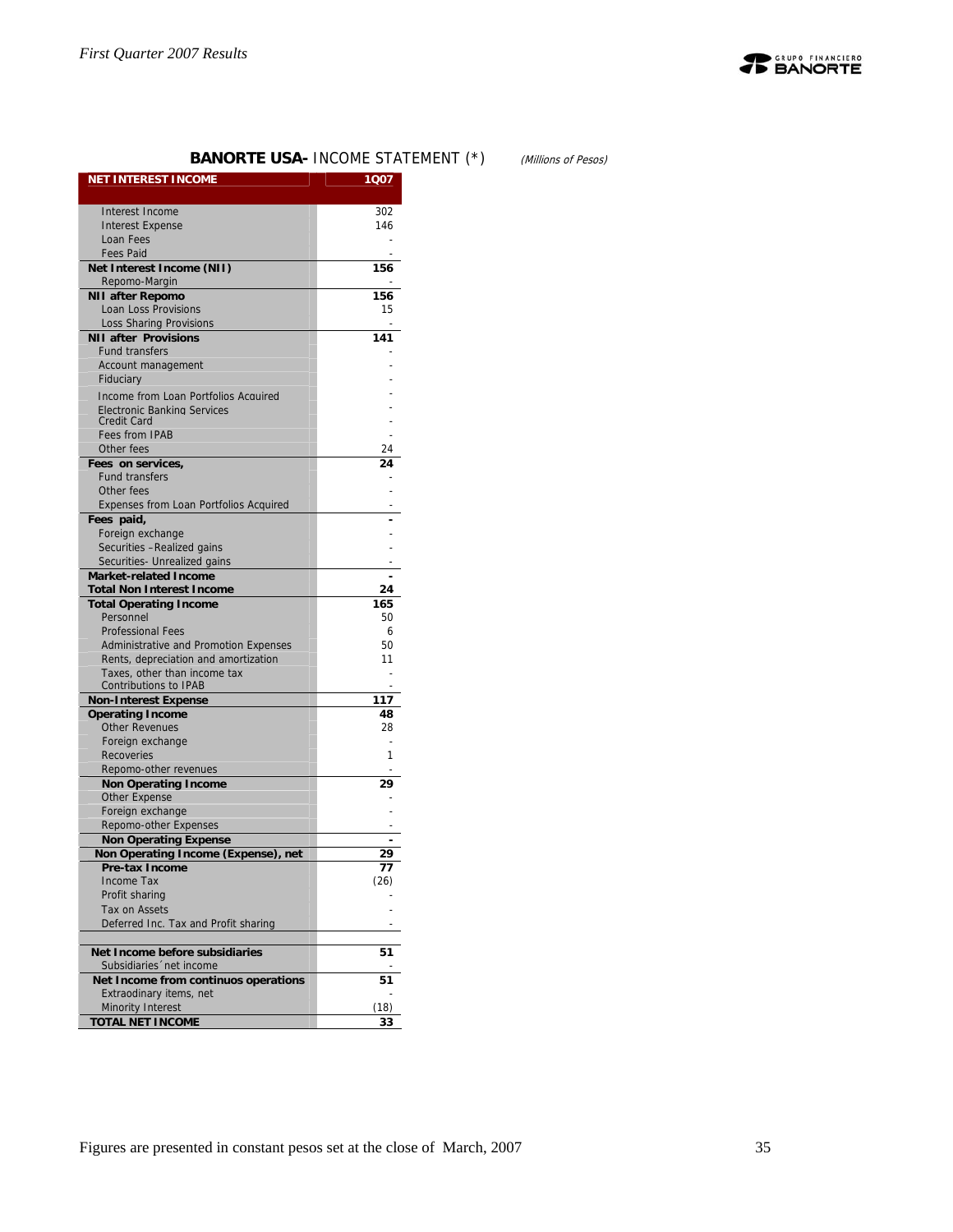

## **BANORTE USA -BALANCE SHEET** (\*)(Millions of Pesos)

|                                         | 1007   |
|-----------------------------------------|--------|
| <b>Cash and due from Banks</b>          | 1,466  |
| Negotiable Instruments                  |        |
| Securities held for sale                | 3,989  |
| Securities held to maturity             | 11     |
| <b>Financial Instruments:</b>           | 4,000  |
| Non-assigned securities to pay          |        |
| Repurchase agreements, net              |        |
| Operations with collateral              |        |
| Futures receivable, net                 |        |
| Options and derivatives, net            |        |
| <b>Repos &amp; Derivatives:</b>         |        |
| Commercial                              | 8,723  |
| <b>Financial Intermediaries</b>         |        |
| Consumer                                | 153    |
| Mortgage                                | 707    |
| <b>Goverment Entities</b>               |        |
| <b>IPAR</b>                             |        |
| Fiduciary collection rights             |        |
| <b>Performing Loans</b>                 | 9,583  |
| Commercial                              | 71     |
| <b>Financial Intermediaries</b>         |        |
| Consumer                                | 1      |
| Mortgage                                | 5      |
| <b>Goverment Entities</b>               |        |
| <b>Past Due Loans</b>                   | 77     |
| <b>Total Loans</b>                      | 9,660  |
| Preventive loan loss reserves           | 187    |
| <b>Net Loan Portfolio</b>               | 9.474  |
| Credit Assets Portfolio                 |        |
| Sundry debtors and other assets, net    |        |
| Foreclosed assets, net                  | 20     |
| Real Estate, Furniture & Equipment, net | 554    |
| Investments in subsidiaries             | 7      |
| Deferred taxes                          |        |
| Risk Coverage for Mortgage              |        |
| GoodWill                                | 2,576  |
| Intangible                              | 152    |
| <b>Otros Assets</b>                     | 434    |
| <b>Other Assets</b>                     | 3,162  |
| <b>TOTAL ASSETS</b>                     | 18,682 |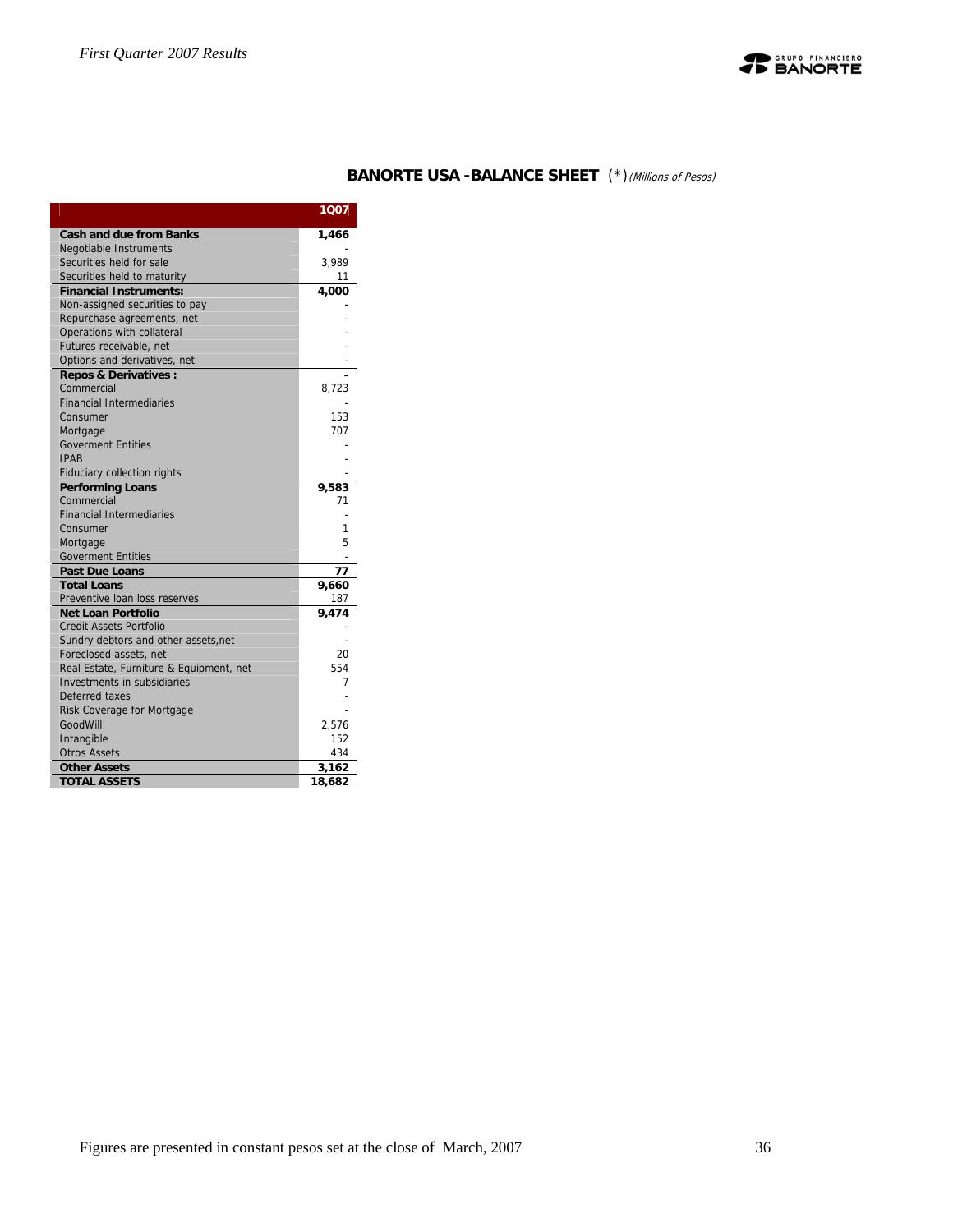

|                                                          | 1007   |
|----------------------------------------------------------|--------|
| <b>Demand Deposits</b>                                   | 8,017  |
| <b>Time Deposits</b>                                     | 6,646  |
| <b>Bonds</b>                                             |        |
| <b>Deposits</b>                                          | 14,663 |
| Demand                                                   |        |
| Short term                                               |        |
| Long term                                                | 86     |
| Due to banks and correspondents                          | 86     |
| Non-assigned securities to pay                           |        |
| Repurchase agreements, net                               |        |
| Operations with collateral                               |        |
| Futures receivable, net                                  |        |
| Options and derivatives, net                             |        |
| <b>Repos &amp; Derivatives:</b>                          |        |
| Income Tax & Profit Sharing                              | 32     |
| Other Payable accounts                                   | 214    |
| Other payable accounts                                   | 246    |
| Subordinated non Convertible Debenture                   | 227    |
| <b>Deferred Taxes</b>                                    | 30     |
| Deferred credits                                         |        |
| <b>TOTAL LIABILITIES</b><br><b>STOCKHOLDER 'S EQUITY</b> | 15,253 |
| Paid-in Capital                                          | 3,055  |
| Share subscription premiums                              |        |
| Subordinated Convertible Debentures                      |        |
| <b>Subscribed Capital</b>                                | 3,055  |
| <b>Capital Reserves</b>                                  |        |
| <b>Retained Earnings</b>                                 | 10     |
| Surplus (Deficit) from securities                        | 22     |
| Results of foreign operations exchange                   | 49     |
| Excess (Insuf.) in capital restatement                   |        |
| Non Mon assets results Fixed Assets                      |        |
| Non Mon assets results Investm                           |        |
| Adjustment in the employees pension                      |        |
| <b>Accumulated Deferred tax effect</b>                   |        |
| Net Income                                               | 33     |
| <b>Earned Capital</b>                                    | 114    |
| <b>Minority Holdings</b>                                 | 260    |
| <b>Total Stockholder</b> 's Equity                       | 3,429  |
| <b>TOTAL LIABILITIES &amp;</b>                           | 18,682 |

#### **BANORTE USA-BALANCE SHEET** (\*)(Millions of Pesos)

## **MEMORANDUM ACCOUNTS OF BANORTE USA** (Millions of Pesos)

| Signature guarantees granted              |    |
|-------------------------------------------|----|
| Other contingent obligations              | 18 |
| Irrevocable lines of credit               |    |
| Assets held in trust and mandate          |    |
| Assets held in custody or in              |    |
| Investment banking transactions for third |    |
| Engaged amounts in fobaproa operations    |    |
| Investment of retirement saving funds     |    |
| Integration of loan portfolio             |    |
| Received amounts in derivative            |    |
| Fobaproa trusts                           |    |
| Securities to be received                 |    |
| (Less) payable for reversal               |    |
| Receivables for reversal                  |    |
| (Less) securities to be delivered         |    |
| Other control accounts                    |    |
|                                           |    |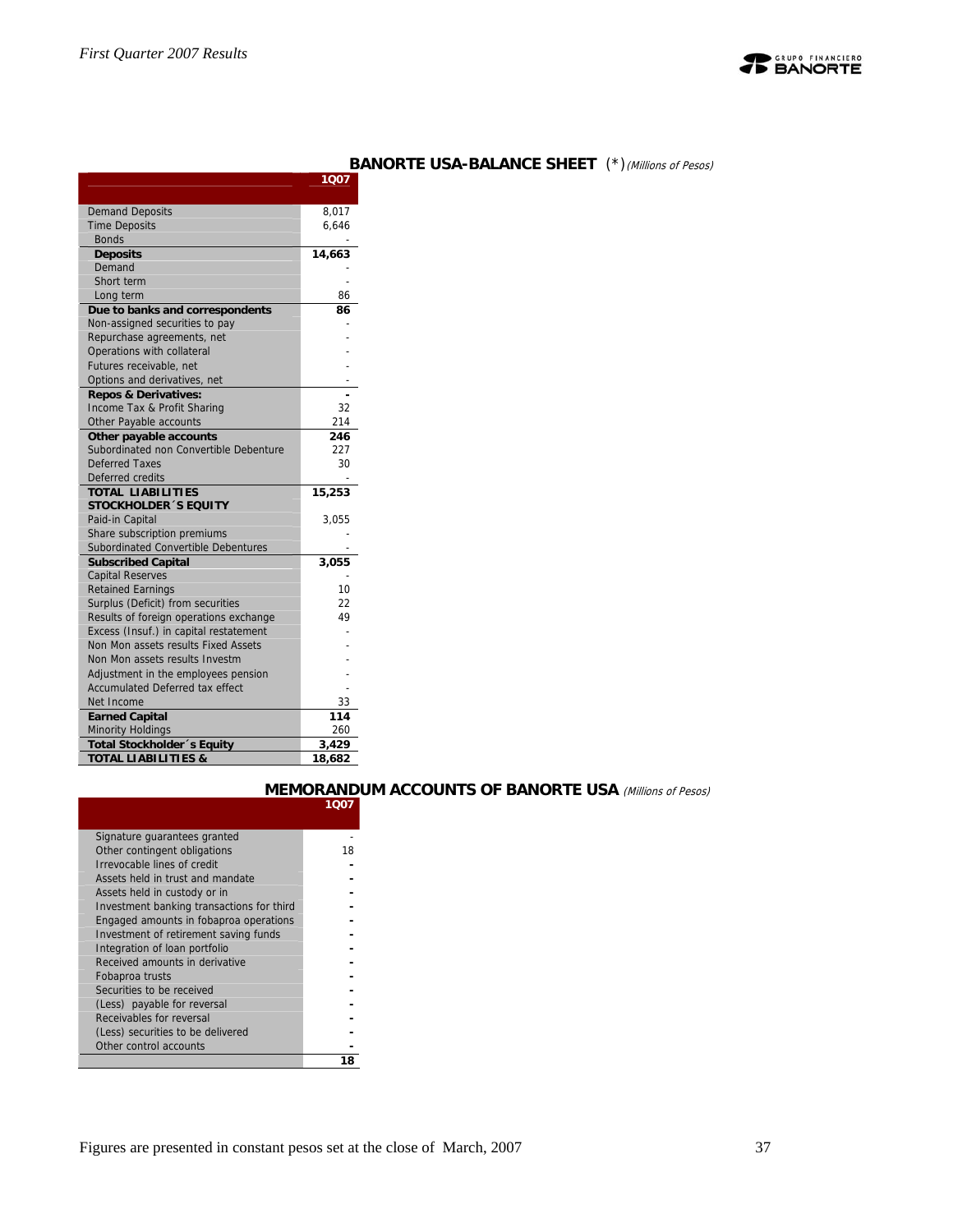## **Annex 5. Notes to Grupo Financiero Banorte Financial Statements**

## **Financial Instruments and Valuation Effects 1Q07**

|                                     | <b>BOOK</b>    | <b>INTEREST</b> | <b>MARKET</b>         | <b>UNREALIZED</b><br><b>GAIN (LOSS)</b> |
|-------------------------------------|----------------|-----------------|-----------------------|-----------------------------------------|
| <b>NEGOTIABLE INSTRUMENTS</b>       | <b>VALUE</b>   | 9               | <b>VALUE</b><br>(489) | $\overline{2}$                          |
| <b>Goverment Securities</b>         | (500)          | 34              | 7,771                 | (1)                                     |
| <b>Banking Securities</b>           | 7,739          | 4               | 202                   | 16                                      |
| Private                             | 182            |                 |                       |                                         |
| Banks paper                         |                |                 |                       |                                         |
| <b>Treasury Bonds</b>               |                |                 |                       |                                         |
| <b>UMS</b>                          |                |                 | 4                     |                                         |
| <b>Commercial Paper</b>             | 4              |                 | 6                     |                                         |
| Shares listed in the SIC            | 6              |                 | 4                     |                                         |
| Guarantee (collateral) for futures  | 4              |                 | 72                    |                                         |
| <b>Mutual Funds</b>                 | 72             |                 |                       |                                         |
| Swap of Coverage purposes           | L,             |                 |                       |                                         |
| <b>Total</b>                        | 7,507          | 46              | 7,570                 | 17                                      |
| <b>SECURITIES HELD FOR SALE</b>     |                |                 |                       |                                         |
| <b>Goverment Securities</b>         | 4,035          | 18              | 3,987                 | (65)                                    |
| Mexican Government Securities (UMS) | 1,665          | 18              | 1,692                 | 9                                       |
| <b>Treasury Bonds</b>               | (1)            | 1               |                       |                                         |
| Bonds public company                | 19             |                 | 72                    | 53                                      |
| Eurobonds                           | $\overline{2}$ |                 | 2                     |                                         |
| Banks paper                         |                |                 |                       |                                         |
| Structured note                     |                |                 |                       |                                         |
| <b>PEMEX</b>                        | 4,242          | 120             | 4,365                 | 3                                       |
| Subordinate securities              | 21             |                 | 21                    |                                         |
| Swap of Coverage purposes           |                |                 |                       |                                         |
| <b>Total</b>                        | 9,983          | 156             | 10,139                | $\blacksquare$                          |
| SECURITIES HELD TO MATURITY         |                |                 |                       |                                         |
| <b>Special Cetes</b>                | 613            | 7               | 620                   |                                         |
| <b>Trust Bonds</b>                  |                |                 |                       |                                         |
| <b>Fiduciary Rights</b>             | 34             |                 | 8                     | (26)                                    |
| <b>Bonds</b>                        |                |                 |                       |                                         |
| Mexican Government Securities (UMS) |                |                 |                       |                                         |
| Government securities               | 11             |                 | 11                    |                                         |
| PEMEX (dlls)                        |                |                 |                       |                                         |
| <b>Bonos Strip</b>                  | 20             |                 | 20                    |                                         |
| Subordinate securities              | 76             |                 | 76                    |                                         |
| <b>Total</b>                        | 754            | 7               | 735                   | (26)                                    |
| <b>TOTAL</b>                        | 18,244         | 209             | 18,444                | (9)                                     |

#### **Repurchase Agreement Operations 1Q07**

(Millions of Pesos)

| $\epsilon$<br><b>SALES</b>  | <b>MARKET VALUE</b>                                               |                                                       |                                  |                                | <b>FINANCIAL STATEMENT</b><br><b>INDIVIDUAL</b><br><b>COMPENSATION</b> |
|-----------------------------|-------------------------------------------------------------------|-------------------------------------------------------|----------------------------------|--------------------------------|------------------------------------------------------------------------|
|                             | <b>RECEIVABLES</b><br>ON<br><b>REPURCHASE</b><br><b>AGREEMENT</b> | <b>SECURITIES</b><br><b>TO BE</b><br><b>DELIVERED</b> | <b>GLOBAL</b><br><b>POSITION</b> | <b>ASSET</b><br><b>BALANCE</b> | <b>LIABILITY</b><br><b>BALANCE</b>                                     |
| <b>Goverment Securities</b> | 186.676                                                           | 186.914                                               | (238)                            | 57                             | 295                                                                    |
| <b>Banking Securities</b>   | 16,876                                                            | 16,927                                                | (51)                             | 8                              | 59                                                                     |
| <b>Private Securities</b>   | 8,649                                                             | 8,654                                                 | (5)                              | 5                              | 10                                                                     |
| Total                       | 212.201                                                           | 212.495                                               | (294)                            | 70                             | 364                                                                    |

Figures are presented in constant pesos set at the close of March, 2007 38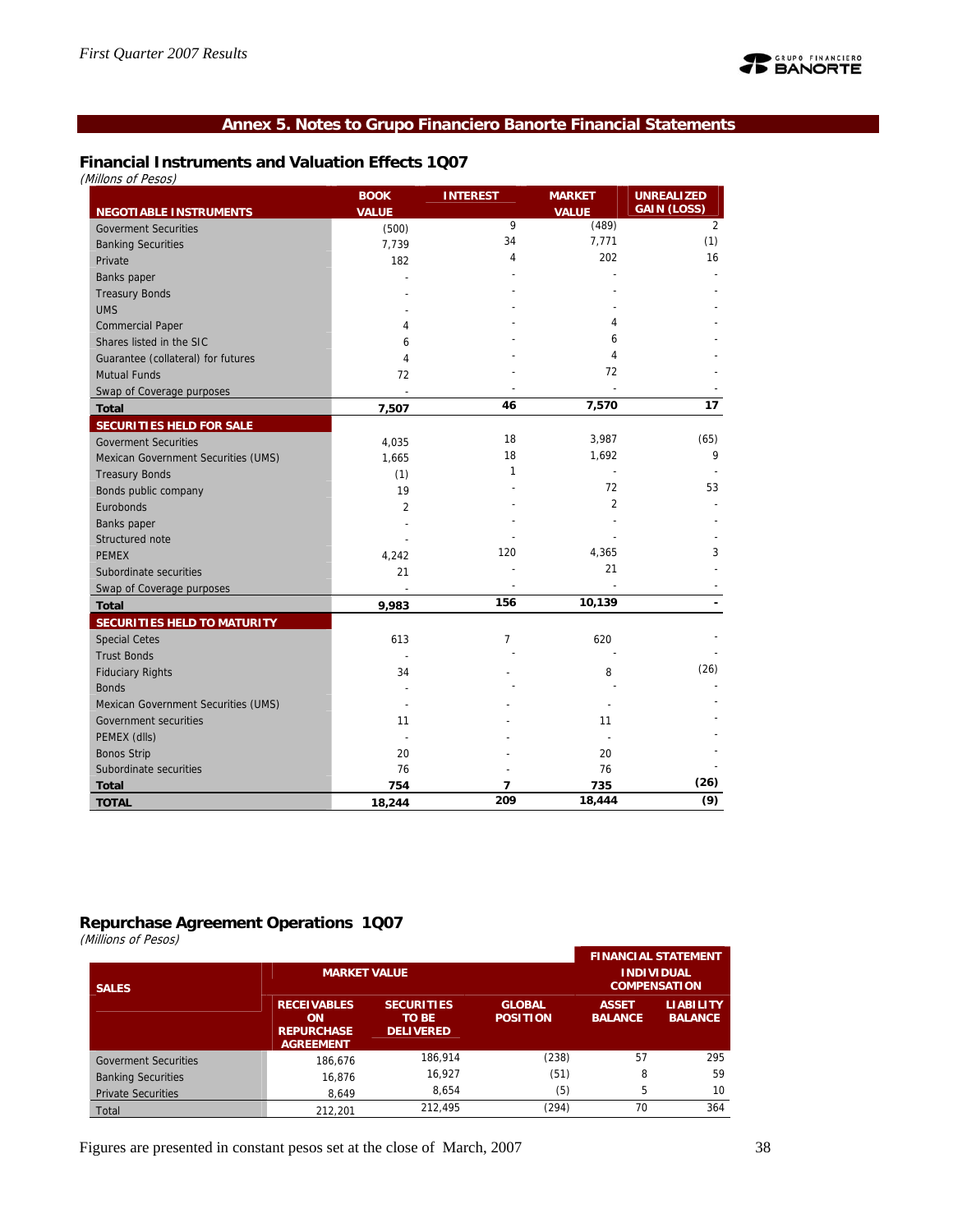

|                             |                                                      |                                                             |                                  | <b>FINANCIAL STATEMENT</b>     |                                    |
|-----------------------------|------------------------------------------------------|-------------------------------------------------------------|----------------------------------|--------------------------------|------------------------------------|
| <b>PURCHASE</b>             |                                                      | <b>MARKET VALUE</b>                                         |                                  | <b>COMPENSATION</b>            | <b>INDIVIDUAL</b>                  |
|                             | <b>SECURITIES</b><br><b>TO BE</b><br><b>RECEIVED</b> | <b>PAYABLES ON</b><br><b>REPURCHASE</b><br><b>AGREEMENT</b> | <b>GLOBAL</b><br><b>POSITION</b> | <b>ASSET</b><br><b>BALANCE</b> | <b>LIABILITY</b><br><b>BALANCE</b> |
| <b>Goverment Securities</b> | 33.102                                               | 33,110                                                      | 8                                | 27                             | 35                                 |
| <b>Banking Securities</b>   | 2.368                                                | 2,367                                                       | (1)                              |                                |                                    |
| <b>Private Securities</b>   | 175                                                  | 175                                                         |                                  |                                |                                    |
| Total                       | 35,645                                               | 35,652                                                      |                                  | 28                             | 35                                 |
|                             |                                                      |                                                             | Balance                          | 97                             | 399                                |

#### **Derivative Financial Instruments Operations 1Q07**

(Millions of Pesos)

| <b>INSTRUMENT</b>                                                    |                   |                   |            |
|----------------------------------------------------------------------|-------------------|-------------------|------------|
|                                                                      | <b>TO RECEIVE</b> | <b>TO DELIVER</b> | <b>NET</b> |
| <b>FORWARDS</b>                                                      |                   |                   |            |
| Over INPC                                                            |                   |                   |            |
| <b>FORWARD CONTRACT WITH</b><br><b>FOREIGN CURRENCIES</b>            |                   |                   |            |
| <b>Market Value</b>                                                  | 1,681             | 2,181             | 3,862      |
| <b>Agreed Price</b>                                                  | 1,677             | 2,178             | 3,856      |
| Coverage                                                             |                   |                   |            |
| <b>Market Value</b>                                                  | 2,821             |                   | 2,821      |
| <b>Agreed Price</b>                                                  | 2,857             |                   | 2,857      |
| <b>SWAPS</b>                                                         |                   |                   |            |
| Capital                                                              | 10,578            | (10,687)          | (108)      |
| Interest rate                                                        | 306               | (328)             | (22)       |
| Valuation                                                            | 1,572             | (1, 573)          |            |
|                                                                      | 12,457            | (12, 588)         | (131)      |
| Coverage                                                             |                   |                   |            |
| Capital                                                              | 14,616            | (14, 946)         | (329)      |
| Interest rate                                                        | 270               | (143)             | 127        |
| Valuation                                                            | 2,502             | (3,090)           | (588)      |
|                                                                      | 17,388            | (18, 178)         | (790)      |
| <b>OPTIONS</b><br><b>FOREIGN</b><br><b>WITH</b><br><b>CURRENCIES</b> |                   |                   |            |
| <b>Actives</b>                                                       |                   |                   |            |
| Swaptions                                                            | 6                 | (1)               | 5          |
| <b>Rate Options</b>                                                  | 534               | 385               | 919        |
| Index Options (ipc)                                                  | 57                | (28)              | 29         |
|                                                                      | 597               | 356               | 953        |
| <b>Passives</b>                                                      |                   |                   |            |
| Swaptions                                                            | (9)               | 6                 | (3)        |
| <b>Currency Options</b>                                              |                   |                   |            |
| <b>Rate Options</b>                                                  | (426)             | (358)             | (783)      |
| Index Oprions (ipc)                                                  | (45)              | 17                | (28)       |
|                                                                      | (480)             | (334)             | (814)      |
| <b>Debt Balance</b>                                                  |                   |                   | 959        |
| <b>Creditor Balance</b>                                              |                   |                   | (1, 772)   |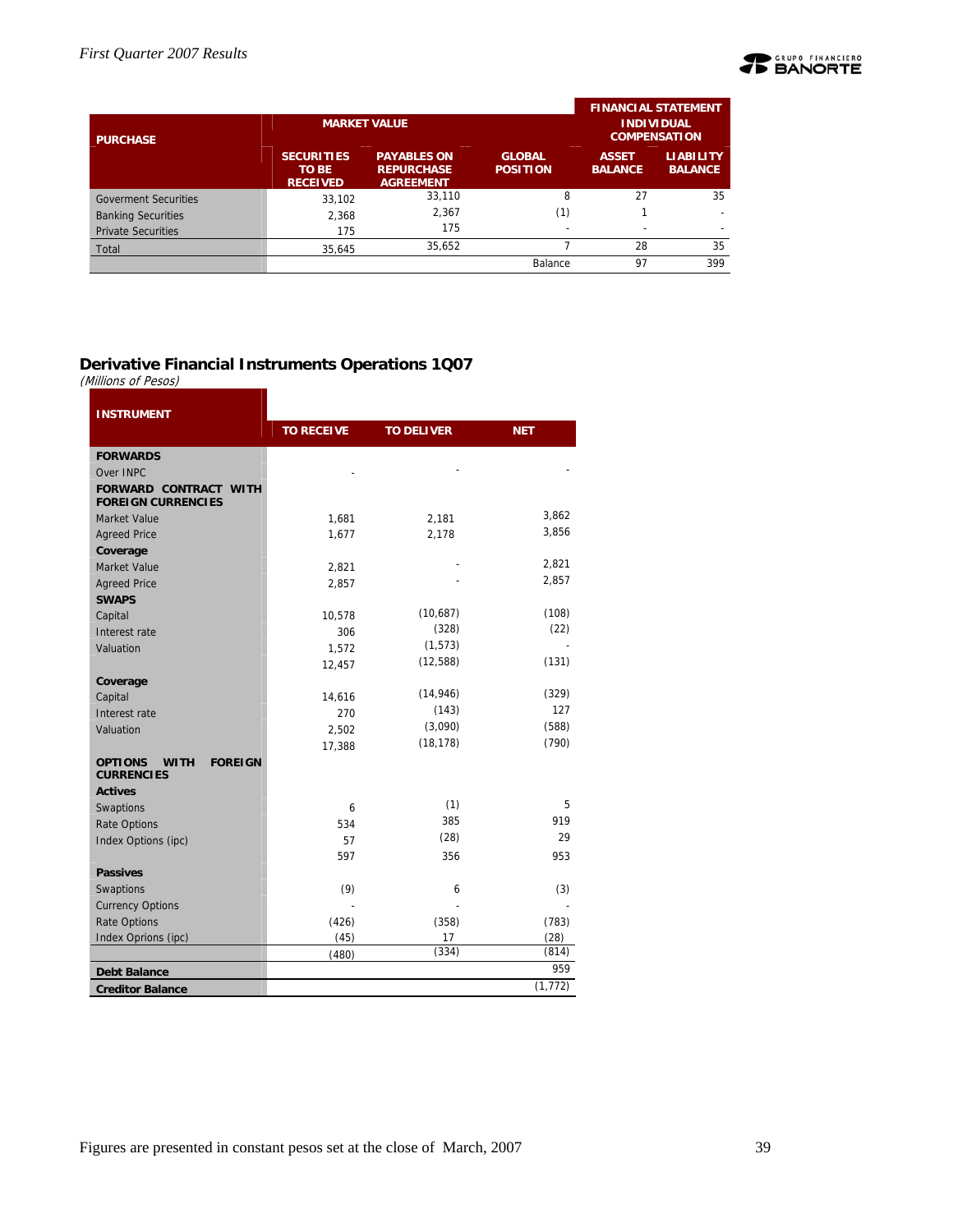

## **NOTIONAL PRINCIPAL AMOUNT IN DERIVATIVE OPERATIONS 1Q07**

(Millions of Pesos)

| ט ויט שוטי<br><b>PRODUCT</b>         | <b>KIND</b>  | <b>UNDERLYING</b>               | <b>CURRENCY</b>          | <b>POSITION</b>        |
|--------------------------------------|--------------|---------------------------------|--------------------------|------------------------|
| <b>Forwards of Foreign Currency</b>  | Purchases    | <b>Exchange Rate</b><br>(Dolar) | <b>MXN</b>               | 1,677                  |
| <b>Forwards of Foreign Currency</b>  | <b>Sells</b> | <b>Exchange Rate</b><br>(Dolar) | <b>MXN</b>               | 5,058                  |
|                                      |              |                                 |                          | 6,734                  |
| <b>Options with Foreign Currency</b> | Purchases    | <b>Exchange Rate</b><br>(Dolar) | <b>MXN</b>               |                        |
| <b>Options with Foreign Currency</b> | <b>Sells</b> | <b>Exchange Rate</b><br>(Dolar) | <b>MXN</b>               | 29                     |
|                                      |              |                                 |                          | 29                     |
| <b>Rate Options</b>                  | Purchases    | <b>TIIE</b>                     | <b>MXN</b>               | 1,796,900              |
| <b>Rate Options</b>                  | <b>Sells</b> | TIIE                            | <b>MXN</b>               | 1,773,206<br>3,570,106 |
|                                      |              |                                 |                          |                        |
| <b>Swaps with Rate</b>               | USLI/IRS     | <b>TIIE</b><br><b>TIIE</b>      | <b>MXN</b><br><b>MXN</b> | 17,650<br>600          |
| <b>Swaps with Rate</b>               | TIIE/IRS     |                                 |                          | 18,250                 |
| <b>Swaps with Rate</b>               | USLI/IRS     | LIBOR                           | <b>MXN</b>               | 331                    |
| <b>Swaps with Rate</b>               | TIIE/IRS     | <b>TIIE</b>                     | <b>MXN</b>               | 82,151                 |
|                                      |              |                                 |                          | 82,482                 |
| <b>Swaps with Rate</b>               | CETE-US/CS   | <b>CETE</b>                     | <b>MXN</b>               | 4,744                  |
| <b>Swaps with Foreign Currency</b>   | TIIE-EU/CS   | <b>TIIE</b>                     | <b>MXN</b>               | 555                    |
| <b>Swaps with Foreign Currency</b>   | MXP-US/CSF   | <b>FIX/FIX</b>                  | <b>MXN</b>               | 14,616                 |
| <b>Swaps with Foreign Currency</b>   | TIIE-US/BS   | TIIE/LIBOR                      | <b>MXN</b>               |                        |
| <b>Swaps with Foreign Currency</b>   | TIIE-US/CS   | <b>TIIE</b><br><b>IMPLICIT</b>  | <b>MXN</b><br><b>MXN</b> | 5.280                  |
| <b>Swaps with Foreign Currency</b>   | IMPL-US/CS   |                                 |                          | 25,195                 |
|                                      |              |                                 |                          |                        |
| <b>Forwards in MEXDER</b>            | Purchases    | <b>TIIE</b>                     | <b>MXN</b>               | 76,273                 |
| <b>Forwards in MEXDER</b>            | <b>Sells</b> | <b>TIIE</b>                     | <b>MXN</b>               |                        |
|                                      |              |                                 |                          | 76,273                 |
| <b>Forwards in MEXDER</b>            | Purchases    | <b>CETE</b>                     | <b>MXN</b>               |                        |
| <b>Forwards in MEXDER</b>            | <b>Sells</b> | <b>CETE</b>                     | <b>MXN</b>               | 100                    |
|                                      |              |                                 |                          | 100                    |
| <b>Forwards in MEXDER</b>            | Purchases    | M10                             | <b>MXN</b>               |                        |
| <b>Forwards in MEXDER</b>            | <b>Sells</b> | M10                             | <b>MXN</b>               |                        |
|                                      |              |                                 |                          |                        |

## **Non-governmental Financial Instruments above by 5% of Net Capital 1Q07**

(Millions of Pesos)

| <b>INDUSTRY</b> | <b>INVESTMENT INSTRUMENT</b> | <b>AMOUNT</b> | % NET<br><b>CAPITAL</b> |
|-----------------|------------------------------|---------------|-------------------------|
| <b>BANSAN</b>   | <b>Term Deposits</b>         | 6.023         | 20.0%                   |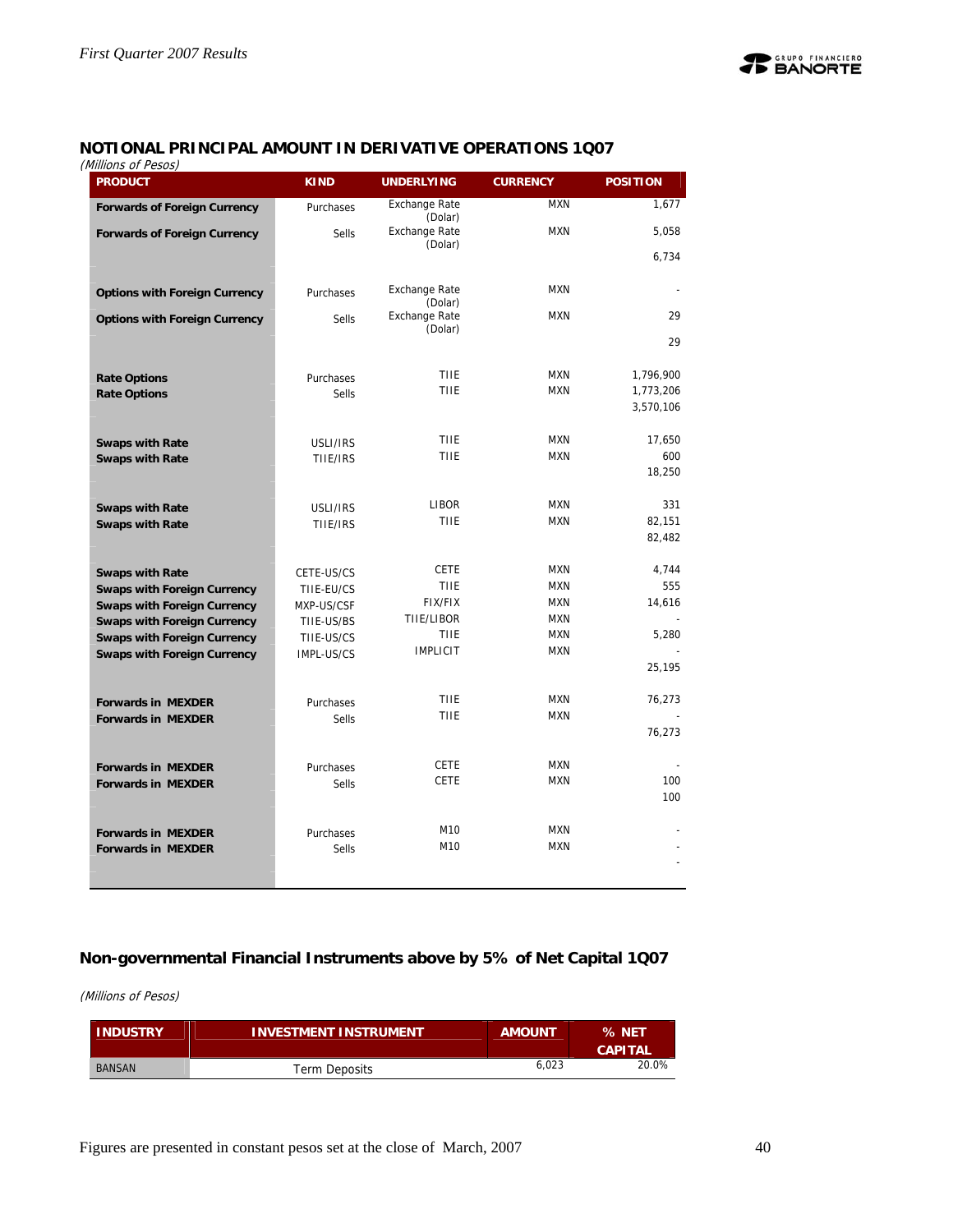

#### **Loan Portfolio**

| (Million of Pesos)              | <b>LOCAL CURRENCY(*)</b> |         | <b>FOREIGN CURRENCY</b>  |        | <b>TOTAL</b> |         |
|---------------------------------|--------------------------|---------|--------------------------|--------|--------------|---------|
|                                 | 1006                     | 1007    | 1006                     | 1007   | 1006         | 1007    |
| <b>Performing Loans</b>         |                          |         |                          |        |              |         |
| Commercial                      | 51,465                   | 61,118  | 9,737                    | 21,977 | 61,203       | 83,096  |
| <b>Financial Intermediaries</b> | 1,520                    | 2,211   | 814                      | 216    | 2,334        | 2,427   |
| Consumer                        | 17,205                   | 21,938  | $\overline{\phantom{a}}$ | 153    | 17,205       | 22,091  |
| Mortgages                       | 26,644                   | 28,671  |                          | 707    | 26,644       | 29,378  |
| <b>Goverment Entities</b>       | 14,559                   | 14,473  | 510                      | 406    | 15,069       | 14,879  |
| Fobaproa                        | 173                      |         |                          |        | 173          |         |
| <b>Total</b>                    | 111,566                  | 128,412 | 11,062                   | 23,459 | 122,628      | 151,871 |
| <b>Past Due Loans</b>           |                          |         |                          |        |              |         |
| Commercial                      | 651                      | 700     | 77                       | 111    | 728          | 811     |
| <b>Financial Intermediaries</b> | ٠                        |         |                          |        |              |         |
| Consumer                        | 448                      | 702     |                          | 1      | 448          | 703     |
| Mortgages                       | 784                      | 714     |                          | 5      | 784          | 720     |
| <b>Goverment Entities</b>       |                          |         |                          |        |              |         |
| <b>Total</b>                    | 1,883                    | 2,116   | 77                       | 117    | 1,960        | 2,233   |
| <b>Total Propietary Loans</b>   | 113,449                  | 130,528 | 11,139                   | 23,575 | 124,588      | 154,104 |

(\*) Includes valued UDIS

Note: There is no scheme for Mortgage Earnings.

#### **Cost and Balances of FINAPE, FOPIME, Mortgage UDIS and Mortgage FOVI loan portfolios as of 1Q07**

|                     |               | <b>TOTAL</b>     |
|---------------------|---------------|------------------|
| (Millions of Pesos) | <b>PERIOD</b> | <b>BALANCE</b>   |
|                     | <b>COST</b>   | <b>LOAN</b>      |
|                     |               | <b>PORTFOLIO</b> |
| <b>FINAPE</b>       | 0.1           | 1.0              |
| <b>FOPYME</b>       |               | 0.4              |
| Mortgage UDIS       | 11.0          | 109.7            |
| Mortgage FOVI       | 6.0           | 62.3             |
|                     | 17.1          | 173.3            |

The quarter ending with a balance of Ps 173.3 million pesos in debtors support programs with a cost of the period of Ps 17.1 million. The 99% of this portfolio are concentrated in Banorte.

#### **Troubled Portfolio 1Q07**

The National Banking and Securities Commission (CNByV) accepted the Proposal of the Bankers Association of Mexico (ABM), to consider as a Troubled Portfolio the D and E risk grades of the portfolio classification. The following table shows the troubled portfolio.

| (Millions of Pesos)              | <b>TOTAL</b> |
|----------------------------------|--------------|
| <b>Troubled Portfolio</b>        | 1.437        |
| <b>Total Loans</b>               | 154,104      |
| Troubled Portfolio / Total Loans | 0.9%         |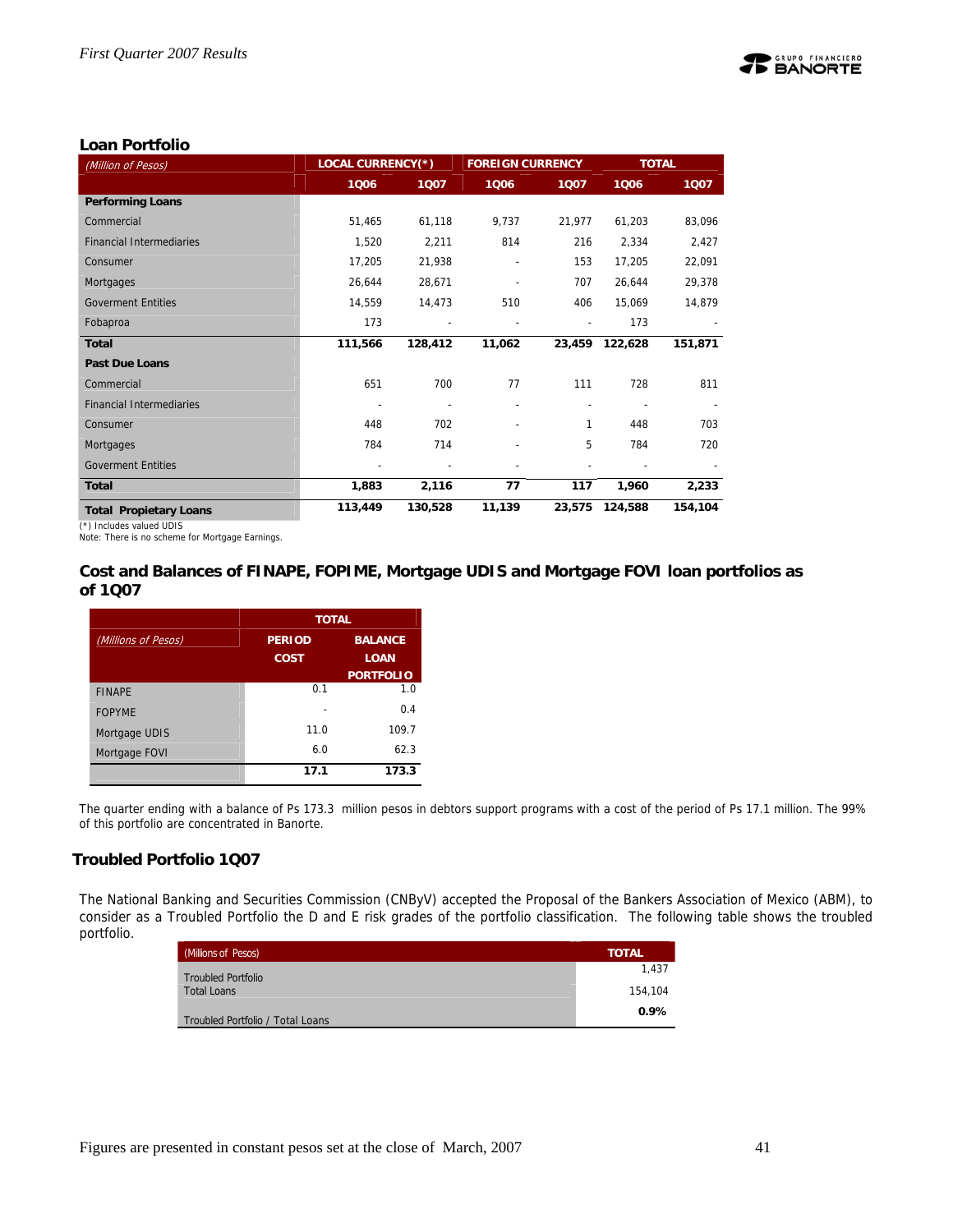## **Deferred Taxes 1Q07**

| (Millions of Pesos)                                                                             |                   |                                 |                |
|-------------------------------------------------------------------------------------------------|-------------------|---------------------------------|----------------|
| <b>ASSETS</b>                                                                                   | <b>INCOME TAX</b> | <b>PROFIT</b><br><b>SHARING</b> | <b>NET</b>     |
| Taxes losses pending amortization                                                               | 64                | $\overline{a}$                  | 64             |
| Unrealized loss from Securities held for sale                                                   | 23                |                                 | 23             |
| Provisions for possible loss in loans                                                           | 32                |                                 | 32             |
| Intangibles amortizations                                                                       |                   |                                 |                |
| Deferred compensation                                                                           | 5                 |                                 | 5              |
| Non deductible provisions and accumulative income                                               | 177               | 61                              | 237            |
| Excess of accunting value over fiscal value on Reposessed Assets                                | 337               | 69                              | 406            |
| Diminishable profit sharing                                                                     | 171               |                                 | 171            |
| Past-due loan reserves                                                                          | 14                |                                 | 14             |
| Installation expenses                                                                           | 9                 |                                 | 9              |
| Effects of financial instrument valuation                                                       | 2                 | 1                               | $\overline{2}$ |
| Tax on Assets to recover                                                                        | 2                 |                                 | $\overline{2}$ |
| <b>Total Assets</b>                                                                             | 835               | 130                             | 966            |
| <b>LIABILITIES</b>                                                                              |                   |                                 |                |
| Accrued interest and inflationary component of Fixed Assets,<br>Foreclosed, Intangible & Others | (197)             |                                 | (197)          |
| Loan Portfolio Acquisitions                                                                     | (632)             | (87)                            | (719)          |
| Capitalizable projects                                                                          | (91)              | (33)                            | (124)          |
| Income tax to pay on UDIS Trust funds                                                           | (36)              |                                 | (36)           |
| Depreciation                                                                                    |                   |                                 |                |
| Book value depreciation                                                                         | (34)              |                                 | (34)           |
| Dividends Federal Home Joon Bank                                                                | (4)               |                                 | (4)            |
| Intangibles amortizations                                                                       | (52)              |                                 | (52)           |
| Expenses paid in advance                                                                        | (4)               |                                 | (4)            |
| Effects of other accounts                                                                       | (16)              | (6)                             | (22)           |
| Sale Cost Revers                                                                                | (13)              |                                 | (13)           |
| Organization and Recording Expenses & Installation Expenses                                     | (20)              |                                 | (20)           |
| Unrealized capital gain from investments in siefore                                             | (40)              |                                 | (40)           |
| Trust Revenue "Meseta"                                                                          | (21)              |                                 | (21)           |
| <b>Total liabilities</b>                                                                        | (1, 159)          | (126)                           | (1, 285)       |
| <b>Assets (Liabilities) Accumulated Net</b>                                                     | (324)             | 4                               | (320)          |

## **Long term debt as of 1Q07**

| <b>TYPE OF DEBT</b>                               | <b>CURRE</b><br><b>NCY</b> | <b>DATE</b><br><b>OF</b><br><b>ISSUE</b> | <b>AMOUNT</b><br>(Ps) | ORIGINAL<br><b>AMOUNT</b><br>(Millons Ps.<br>DIs o UDIS) | <b>TERM</b> | <b>INTEREST</b><br><b>RATE</b> | <b>MATURITY</b> | <b>INTEREST</b><br><b>PAYMENT</b> |
|---------------------------------------------------|----------------------------|------------------------------------------|-----------------------|----------------------------------------------------------|-------------|--------------------------------|-----------------|-----------------------------------|
| <b>BANORTE</b>                                    |                            |                                          |                       |                                                          |             |                                |                 |                                   |
| CD's- Banorte U01001                              | <b>UDIS</b>                | 11-Ene-01                                | 347                   | 90                                                       | 10 years    | 8.13%                          | 30-Dic-10       | $E/182$ days                      |
| Non Convertible Subordinate Bonds<br>QBanorte 02D | Ps                         | 28-Nov-02                                | 1,234                 | 1,136                                                    | 10 years    | 8.00%                          | 28-Nov-12       | $E/182$ days                      |
| Step-Up Subordinated Callable                     | <b>DIs</b>                 | 17-Feb-04                                | 3.310                 | 300                                                      | 10 years    | 5.875 %                        | 17-Feb-14       | $E/180$ days                      |
| Notes Due 2014                                    |                            |                                          |                       |                                                          |             |                                |                 |                                   |
| Non Convertible Subordinate Bonds<br>2006         | DIs.                       | 13-Oct-06                                | 4,413                 | 400                                                      | 10 years    | 6.135%                         | 13-Apr-16       | $E/180$ days                      |
| Non Convertible Subordinate Bonds<br>2006         | <b>DIs</b>                 | 13-Oct-06                                | 2.206                 | 200                                                      | 15 years    | 6.862%                         | 13-Apr-21       | $E/180$ days                      |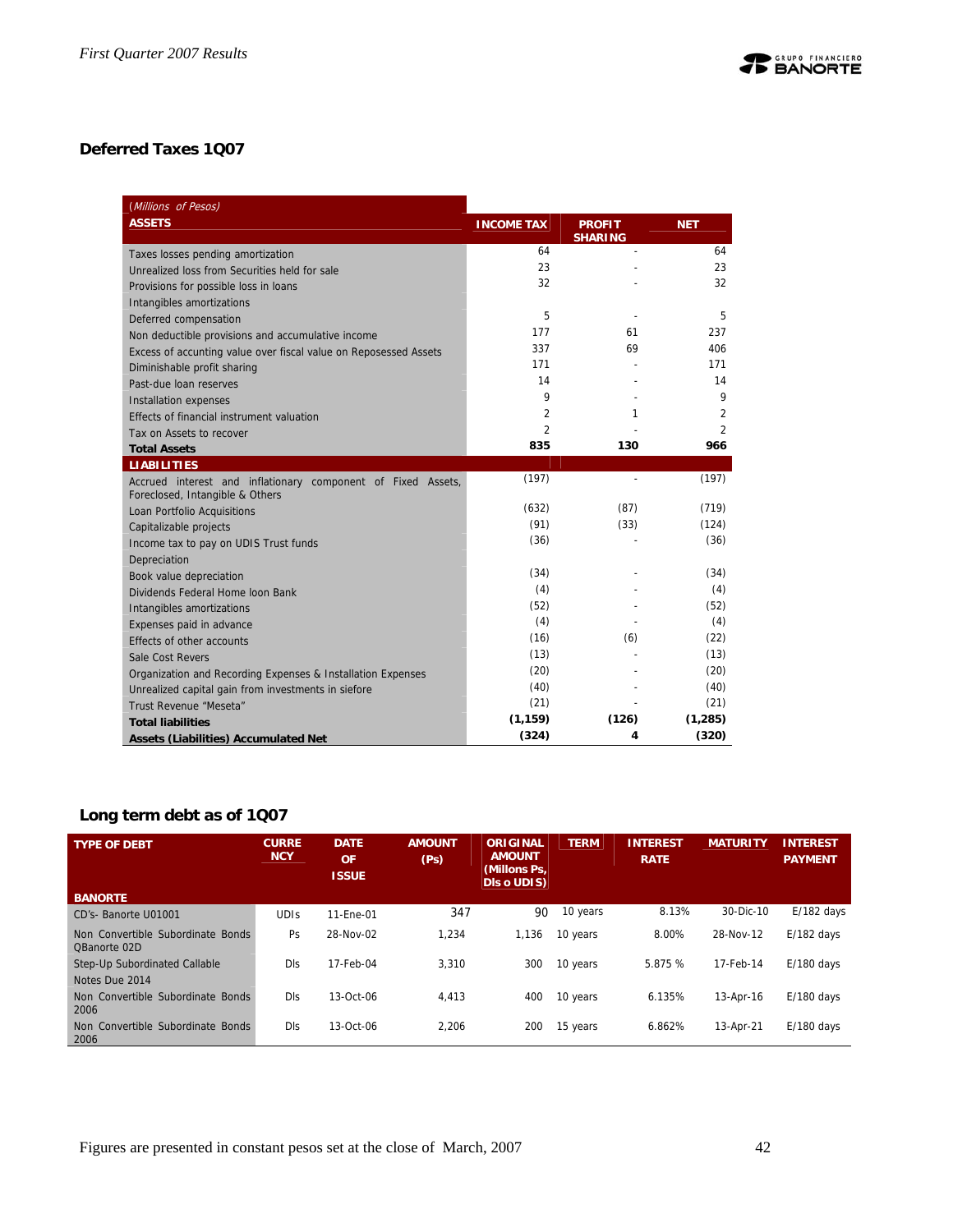#### **Bank and Other entities loans as of 1Q07**

| (Millions of Pesos)                                   | <b>LOCAL</b><br><b>CURRENCY</b> | <b>INTERE</b><br><b>ST RATE</b> | <b>TERM</b><br>(DAYS)    | <b>FOREIGN</b><br><b>CURRENCY</b> | <b>INTEREST</b><br><b>RATE</b> | <b>TERM</b><br>(DAYS)    | <b>TOTAL</b> |
|-------------------------------------------------------|---------------------------------|---------------------------------|--------------------------|-----------------------------------|--------------------------------|--------------------------|--------------|
| <b>LOANS FROM LOCAL BANKS</b>                         |                                 | $\overline{\phantom{0}}$        |                          | 296                               | $L+6$                          | 364                      | 296          |
| LOANS FROM FOREIGN BANK CONCERTED FROM<br>THE COUNTRY |                                 |                                 | $\overline{\phantom{a}}$ | 479                               | $L + 1.2$                      | 1,101                    | 479          |
| LOANS FROM FOREIGN BANK CONCERTED FROM<br>CAYMAN      |                                 |                                 |                          | 1.576                             | 5.86                           | 821                      | 1,576        |
| LOANS FROM DEVELOPING BANKS                           | 3,417                           | 9.21%                           | 760                      | 733                               | 10.31%                         | 914                      | 4,150        |
| LOANS FROM PUBLIC FUNDS                               | 8.575                           | 6.78%                           | 602                      | 75                                | 5.05%                          | 760                      | 8.650        |
| <b>LOANS FROM BANKS</b>                               |                                 |                                 |                          | $\overline{\phantom{0}}$          |                                |                          | 219          |
| <b>CALL MONEY</b>                                     | 219                             | 7.00%                           | 3                        |                                   |                                |                          |              |
| LOANS FROM FIDUCIARY FUNDS                            | 75                              | 10.24%                          | 5,220                    | $\overline{\phantom{0}}$          |                                | $\overline{a}$           | 75           |
| PROVISIONS FOR INTEREST                               | 72                              | N.A                             | N.A                      |                                   |                                | $\overline{\phantom{0}}$ | 72           |
|                                                       | 12,358                          |                                 |                          | 3,159                             |                                |                          | 15,517       |

## **Trading Income 1Q07**

(MillIons of Pesos)

| <b>VALUATION EFFECTS</b>                       | <b>NET</b> |
|------------------------------------------------|------------|
| <b>Negotiable Instruments</b>                  | (4)        |
| Securities Held to Maturity                    |            |
| Repurchase                                     | 5          |
| Derived instruments                            | (34)       |
| <b>Futures</b>                                 |            |
| Securities Ioans                               |            |
| Range                                          |            |
| <b>Inflation Adjustment</b>                    |            |
| <b>Total</b>                                   | (33)       |
| <b>RESULTS FROM BUYING AND SELLING</b>         |            |
| <b>Negotiable Instruments</b>                  | 438        |
| Securities Held for Sell                       | (9)        |
| Derived for coverage purposes                  | 70         |
| <b>Inflation Adjustment</b>                    |            |
| <b>Total of Buying and Selling Instruments</b> | 498        |
| <b>FX Spot</b>                                 | 89         |
| <b>FX Forwards</b>                             |            |
| <b>FX Futures</b>                              |            |
| <b>FX Futures TIIE</b>                         |            |
| <b>Forwards</b>                                |            |
| Trading currencies securitization              | (2)        |
| Gain from metal intermediation                 | 1          |
| <b>Metals Valuation</b>                        | 2          |
| <b>Total of Foreign Exchange</b>               | 90         |
| Inflation Adjustment                           |            |
| <b>Total of Buying and Selling</b>             | 589        |
| <b>TOTAL TRADING INCOME</b>                    | 556        |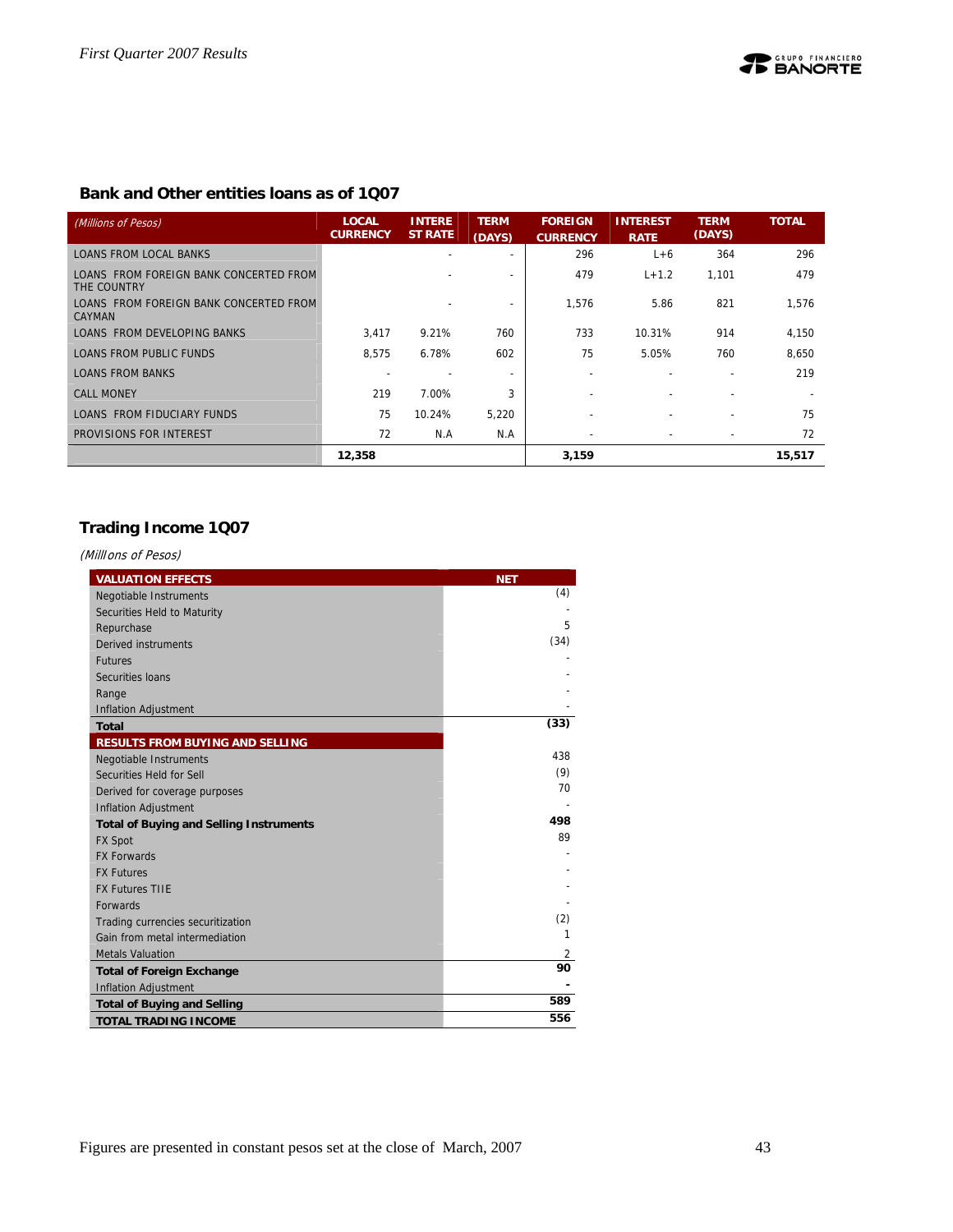

#### **Risk Management**

#### **Credit risk**

Credit risk is the risk of clients failing to meet their payments. Therefore, it is essential to correctly manage such a risk in order to maintain a quality loan portfolio.

The objectives of credit risk management at GFNorte are:

- Improve the quality, diversification and composition of the loan portfolio in order to optimize the risk-performance (yield) ratio
- Provide Executive Management with reliable, timely information to assist decision making regarding loans.
- Provide the Business Areas with clear and sufficient tools to support loan placement and follow-up.
- Create economic value for shareholders by efficient loan risk management.
- Comply with the information requirements that the authorities set forth regarding loan risk management.
- Perform risk management in accordance with the best practices, implementing models, methodologies, procedures and systems based on the main advances worldwide.

#### **Individual Credit risk**

The Bank of the Group separate the loan portfolio into two large groups: consumer loans and company loans.

The individual loan risk for consumer loans is identified, measured and controlled by a parametric system (scoring) that includes origination and behavior models for each of the consumer products: mortgage, car, payroll loans and credit cards.

The individual risk for company loans is identified, measures and controlled by the Target Markets, Risk Acceptance Criteria and Banorte's Internal Risk Qualification (CIR).

The Target Markets and Risk Acceptance Criteria are tools that, along with the Internal Risk Qualification, are part of GFNorte's Loan Strategy and give support to loan risk level estimation.

The Target Markets are activities selected by region and economic activity – backed by economic research and loan behavior analysis – where Banorte is interested in placing loans.

The Risk Acceptance Criteria are parameters that describe the risk identified by the industry, which makes it possible to estimate the risk involved for the bank when granting a loan to customer on the bases of their economic activity. The types of risk contemplated in the Risk Acceptance Criteria are financial risk, operation risk, market risk, company life cycle, legal, regulatory, loan experience and management quality.

Banorte's CIR aligns with the "general PROVISIONS applicable to the loan qualification method of loan institution" issued by the CNByV on December 2, 2005. Banorte's CIR was certified by the CNBV and by an international external auditor in 2001.

Banorte's CIR is applied to commercial loans equal to or greater than an amount in Mexican pesos equivalent to nine hundred thousand investment units on the qualification date.

#### **Portfolio Credit risk**

GFNorte has designed a portfolio credit risk method that, besides contemplating the major and latest international practices in identification, measurement, control and follow-up, has been adapted to work within the context of the Mexican Financial System.

This credit risk methodology makes it possible to know the current value of the portfolio loans of the Banks (including Banco Mercantil del Norte and Banco del Centro), that is, *the loan exposure*, allowing surveillance of the risk concentration levels per risk qualification, geographical regions, economic activities, currency and type of product in order to know the portfolio's profile and take action to direct it toward a diversification which will maximize profitability with the lowest risk.

Calculating loan exposure implies generating a cash flow of each one of the loans, of both capital and interest to discount it later. This exposure is sensible to changes in the market, thereby facilitating calculations under different economic scenarios.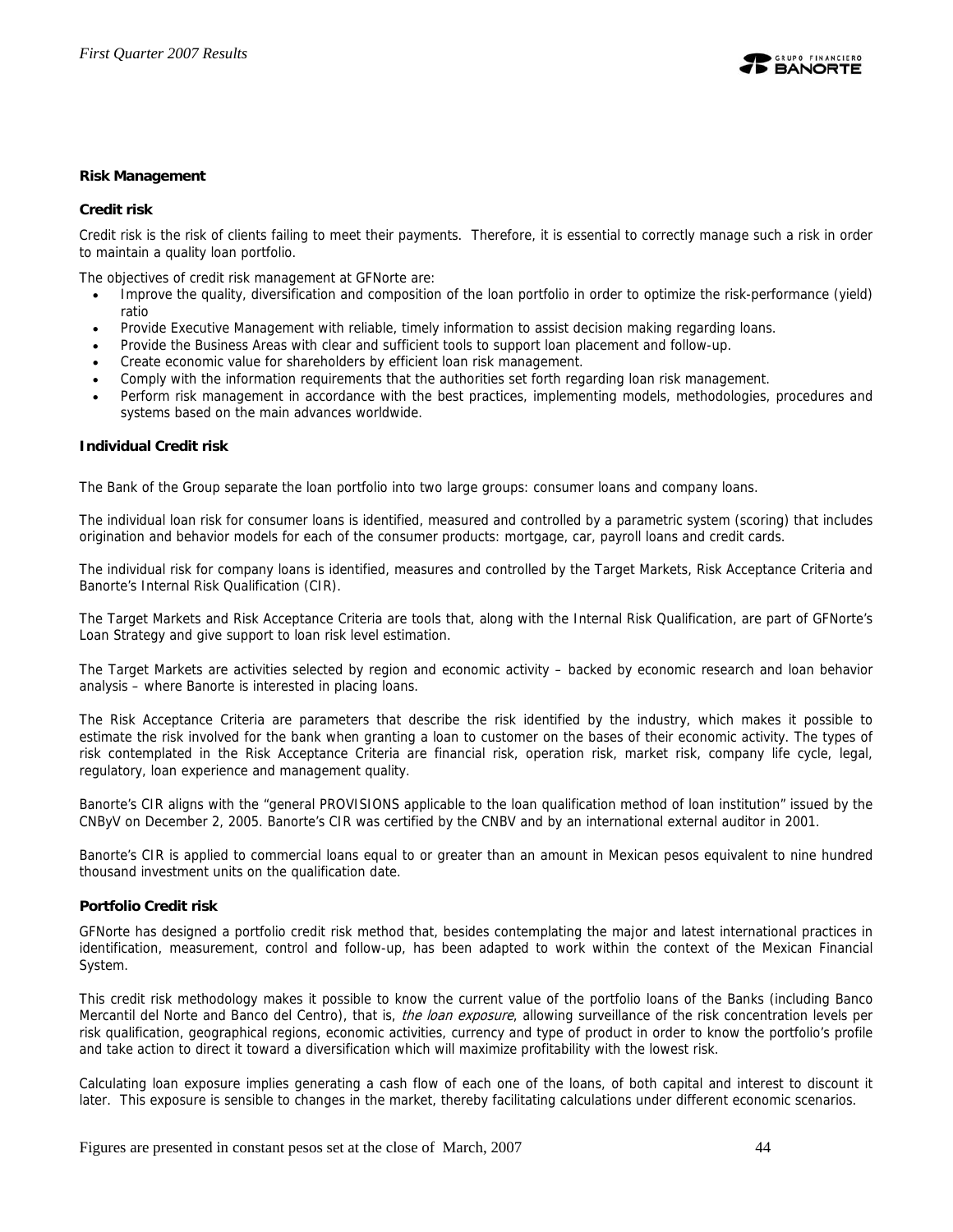The method, in addition to contemplating loan exposure, takes into consideration the probability of non-compliance, the recovery level associated to each client and the classification of the debtor based on the Merton model. The *probability of non*compliance is the probability that the debtor will not meet his/her debt obligation with the bank according to the originally agreed terms and conditions. The probability of non-compliance is based on the transition matrixes that the Banks calculate from the migration of the debtors through different risk qualification levels. The recovery ratio is the percentage of total exposure that is estimated to be recovered if the debtor fails to comply. The *classification of the debtor*, based on the Merton model, associates the debtor's future behavior to loan and market factors on which his "credit health" depends, as determined by statistical techniques.

The results are risk measures such as the expected and unexpected loss at a one-year horizon. The expected loss is the credit portfolio's loss distribution average, which is used to measure the following year's expected loss due to non-compliance or variations in debtors' credit quality. This unexpected loss is an indicator of the loss that could be expected in extreme scenarios and is measured as the difference between the maximum loss given the distribution of losses, at a specific reliability level that in the case of the Banking Sector is 95%, and the expected loss.

The results obtained are used as a tool for better decision-making in granting loans and in the diversification of the portfolio, according to the Banks' global strategy. The individual risk identification tools and the portfolio credit risk methodology are periodically checked and updated to allow the application of new techniques that may support or strengthen them.

By March 31, 2007, the Banco Mercantil del Norte total portfolio was Ps 141,162 million. The expected loss represents 1.7% and the unexpected loss is 3.2% with respect to the total portfolio. The average expected loss is 1.7% during the period between January 2007 and March 2007.

#### **General rules for risk diversification in asset and liability operations applicable to loan institutions**

In December 2005, the COMMISSION issued the "General Rules for Risk Diversification in asset and liability operations applicable to loan institutions".

According to these provisions, the Banks shall make an analysis of the debtors and/or financings they have to determine the amount of their "Common Risk". Additionally, the Banks should have the necessary information and documentation to prove that a person or group of persons represents a common risk as per the cases referred to in the aforementioned Rules.

Upon granting financings to the same person or group of persons that represent a "Common Risk", the banks shall adjust to the maximum Financing limit that is the result of applying to the basic capital a factor that is associated with the Banks' capitalization level.

On the other hand, regarding public deposits, the Banking Sector shall diversify its risks, trying to make a proper integration of its liabilities in terms of the placement of the deposited funds.

In compliance with the risk diversification rules in asset and liability operations, Banco Mercantil del Norte submits the following information:

|                   | Basic capital by December 31, 2006            |          |
|-------------------|-----------------------------------------------|----------|
| L.                | Financings whose individual amount represents |          |
|                   | more than 10% of the basic capital:           |          |
| Credit operations |                                               |          |
|                   | Number of financings                          | 0        |
| $\qquad \qquad -$ | Total amount of financings                    | \$0      |
|                   | % vs. basic capital                           | $0\%$    |
|                   | Money Market operations                       |          |
| -                 | Number of financings                          | 3        |
| $\qquad \qquad -$ | Total amount of financings                    | \$12.086 |
|                   | % vs. basic capital                           | 56%      |
|                   |                                               |          |

Figures are presented in constant pesos set at the close of March, 2007 45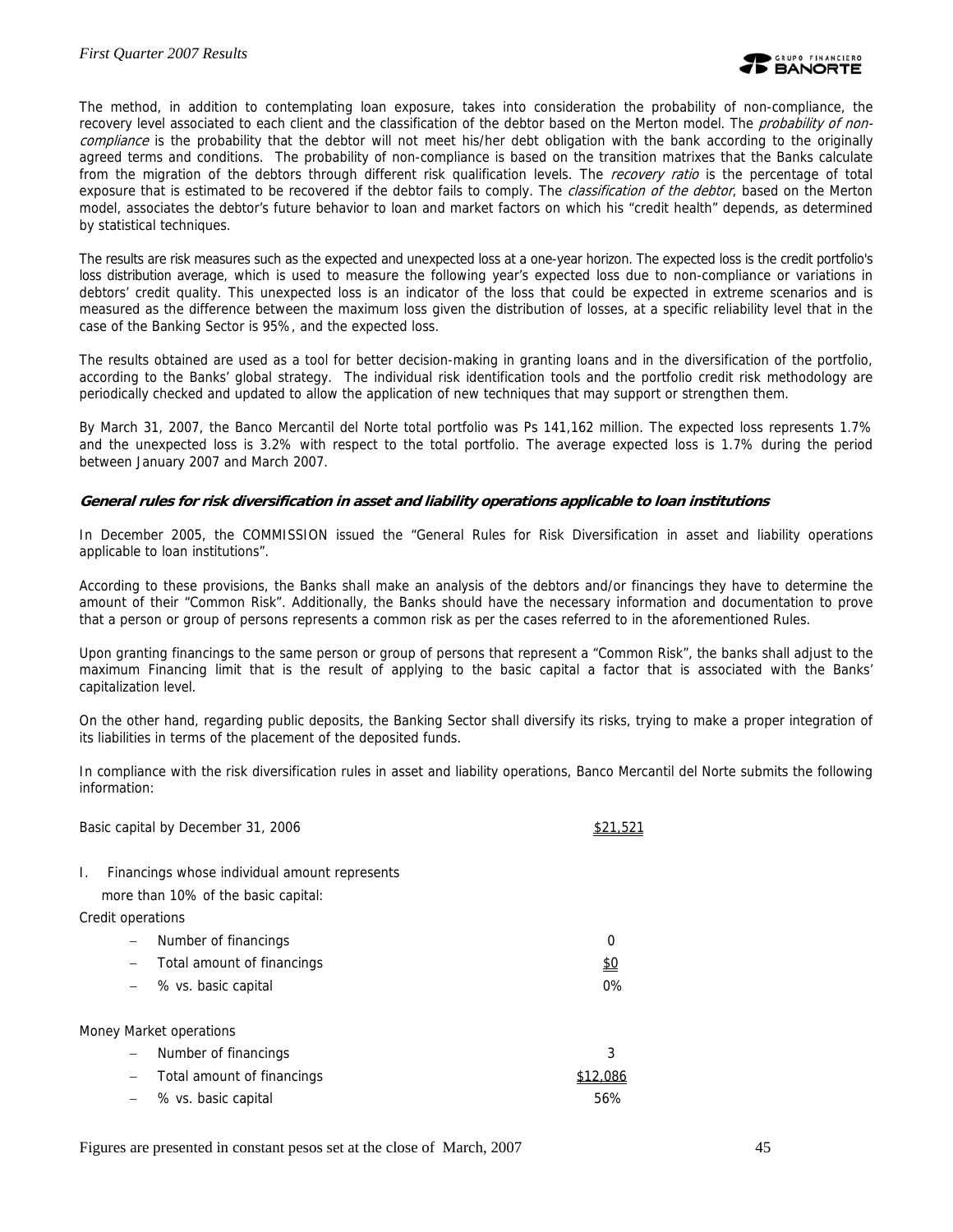

## II. Maximum amount of financing with the 3 major

Common Risk debtors and groups \$12,514

#### **Market Risk**

#### **Value at Risk**

The exposure to market risk is determined through the calculation of the Value at Risk ("VaR"). The meaning of the VaR under this method is the potential loss which could be generated in the valuation of the portfolios at a given date. This methodology is used both for the calculation of market risk and for the establishment and control of internal limits.

In order to calculate the Value at Risk (VaR), the Institution applies the nonparametric historical simulation method, considering for such purpose a 99% confidence level, using the 500 immediate historical scenarios, multiplying the result by a security factor that fluctuates between 3 and 4 depending on the annual Back Testing results calculated up to the previous quarter, also considering 10 days to break up the risk portfolio in question. These measures make it possible to insure considering unforeseen volatilities in the main risk factors that affect such portfolios.

Such methodology is applied to all financial instrument portfolios within and beyond the balance, including money market and treasury transactions, capital, foreign-exchange and derivatives held for trading and hedging purposes, which are exposed to variations in their value due to changes in the risk factors affecting their market valuation (domestic and foreign interest rates, exchange rates and indexes, among others).

The average VaR for the January - March 2007 quarter for the portfolio is Ps 316 million.

| <b>Millions of Pesos</b> | <b>1Q06</b> | <b>2Q06</b> | <b>3Q06</b> | 4Q06   | <b>1Q07</b> |
|--------------------------|-------------|-------------|-------------|--------|-------------|
| Total VaR*               | 1.342       | .020        | 1.043       | .499   | 1.648       |
| Net Capital **           | 23,675      | 24.455      | 26.405      | 31.151 | 31.043      |
| VaR / Net Capital        | 5.67%       | 4.17%       | 3.95%       | 4.81%  | 5.31%       |

\* Quarter Average of Bank and Brokerage House

\*\* Net capital of the Banking Sector is the arithmetic sum of the net capitals of Bank and Brokerage House.

Moreover, the average Value at Risk per risk factor of the portfolio of instruments described for the Bank and Brokerage House, during the first quarter of 2007 is shown below:

#### **Millions of Pesos**

| <b>Risk Factor</b>                    | <b>VaR</b> |
|---------------------------------------|------------|
| Domestic interest rate                | 1,752      |
| Foreign interest rate                 | 156        |
| Exchange rate                         | 207        |
| Capitals                              | 11         |
| Prices of Bonds in Foreign Currency   | 159        |
| Total VaR of Bank and Brokerage House | 1 648      |

The VaR for each of the risk factors shown is determined by simulating 500 historical scenarios of the variables that make up each of such factors, maintaining constant the variables that affect the other risk factors mentioned above. Similarly, the consolidated Value at Risk for the Bank and Brokerage House considers the correlations of all the risk factors that affect portfolio valuation. That is why the arithmetic sum of the Value at Risk per Risk Factor does not match.

#### **Backtesting Analysis**

In order to validate the daily VaR calculation measurement effectiveness, as a measure of market risk, the Backtesting analysis is updated weekly. This analysis makes it possible to compare the results estimated by VaR with the actual results.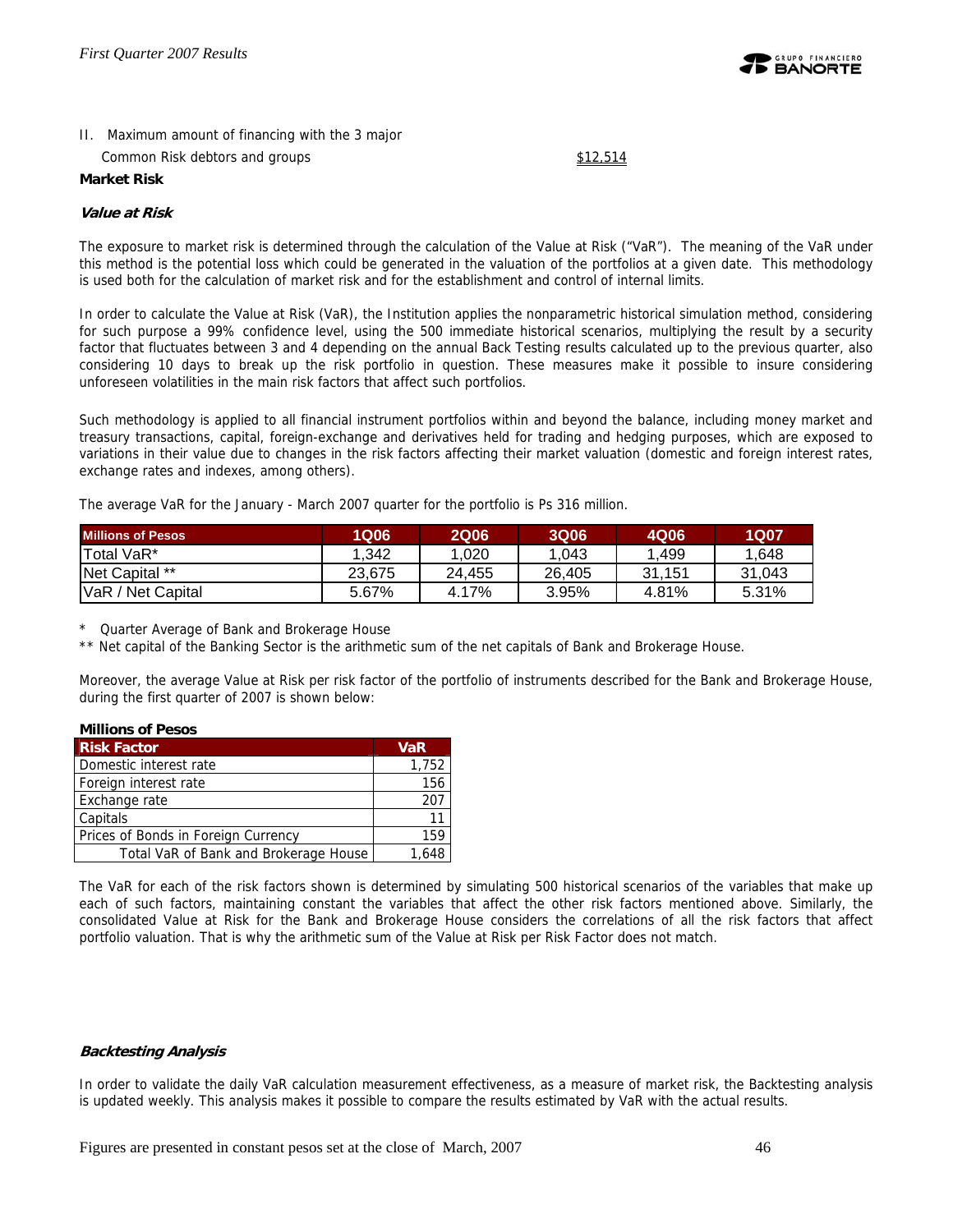

#### **Liquidity Risk and Balance**

In response to the Banking Sector's need to measure Liquidity Risk and to have consistent follow-up, the Banks us financial ratios, such as the Liquidity Ratios (Liquid Assets / Liquid Liabilities). Liquid Assets include availabilities, securities to negotiate and securities available for sale. Liquid Liabilities include demand deposits, demand interbanking loans and short-term interbanking loans.

For liquidity risk quantification and follow-up, the Banking Sector uses for the dollar portfolios, the criteria that the Bank of Mexico established for developing the Liquidity Coefficient, which makes it possible to evaluate the differentials between asset and liability flows in different periods of time. This promotes a healthier distribution of terms for these assets.

Moreover, to prevent the risk of concentrating terms and re-appreciation date for each of the Banks in the Banking Sector, a Gap Analysis is made to face the resources with sources of funding, detecting any concentration in advance. These analyses are made separately per currency (domestic, foreign, and udis).

Additionally a balance simulation analysis is made for each of the Banks in the Banking Sector. It is used to evaluate the future behavior of the Balance Sheet in a statistic and dynamic manner. An analysis of sensitivity to changes in domestic, foreign and actual rates is made on the base scenario. Tests are also made under extreme condition to evaluate the result of extreme changes in rates, funding and the exchange rate.

As a measure of the evaluation effectiveness of the simulation model, projections are periodically compared with actual data. These tests make it possible to evaluate the assumptions and the method used, and to make any necessary adjustments.

#### **Operational Risk**

In January 2003, the Bank Sector of Grupo Financiero Banorte created a formal Operational Risk Department, known as Operational Risk Management Office (ARO for its acronym in Spanish), as part of the Risk Management Office. The latter department developed a master implementation plan (2004 – 2007) pursuant to local authority requirements, and the plan was approved by the Risk Policy Committee (CPR for its acronym in Spanish). In general, the plan covers institutional management of Operational Risk, records dealing with losses and calculation of Operational Risk capital requirements.

The master plan consists of the following phases:

- a. Close coordination with Comptrollership, Internal Audit and Risk generating areas,
- b. Identification of main sources of information,
- c. Creation of database,
- d. Definition of the type of software for Operational Risk Management and for calculating Op VaR,
- e. Acquisition or development of software,
- f. Implementation of software and testing, and
- g. Development of reports through the Managerial Information System.

As the cornerstone of Operational Risk Management, and considering the II Agreement of Basel, events that imply an actual or potential economic loss are being recorded in order to have the bases to calculate the Op VaR according to the Advanced Method (AMA) recommended in Basel II.

The Operational Risk Office works together with the Internal Audit and Comptrollership Offices in order to promote and provide assistance on achieving the goals of the former two, to wit: having effective Internal Controls that establish process procedures and ensure process compliance, and ongoing Audit oversight. Moreover, the ARO works closely with the Business, Systems and Operations Departments to develop strategies that mitigate operational risk.

#### **Management Model**

The banks of Grupo Financiero Banorte have well-defined objectives that are reached through different plans, programs and projects. Reaching these objectives may be affected by operating risks. Therefore it is necessary to have a methodology to manage them within the organization and the operational risk management is now a definite institution policy that has top management backing.

To carry out Operational Risk Management, it is essential to identify each of the operating risks in the processes in order to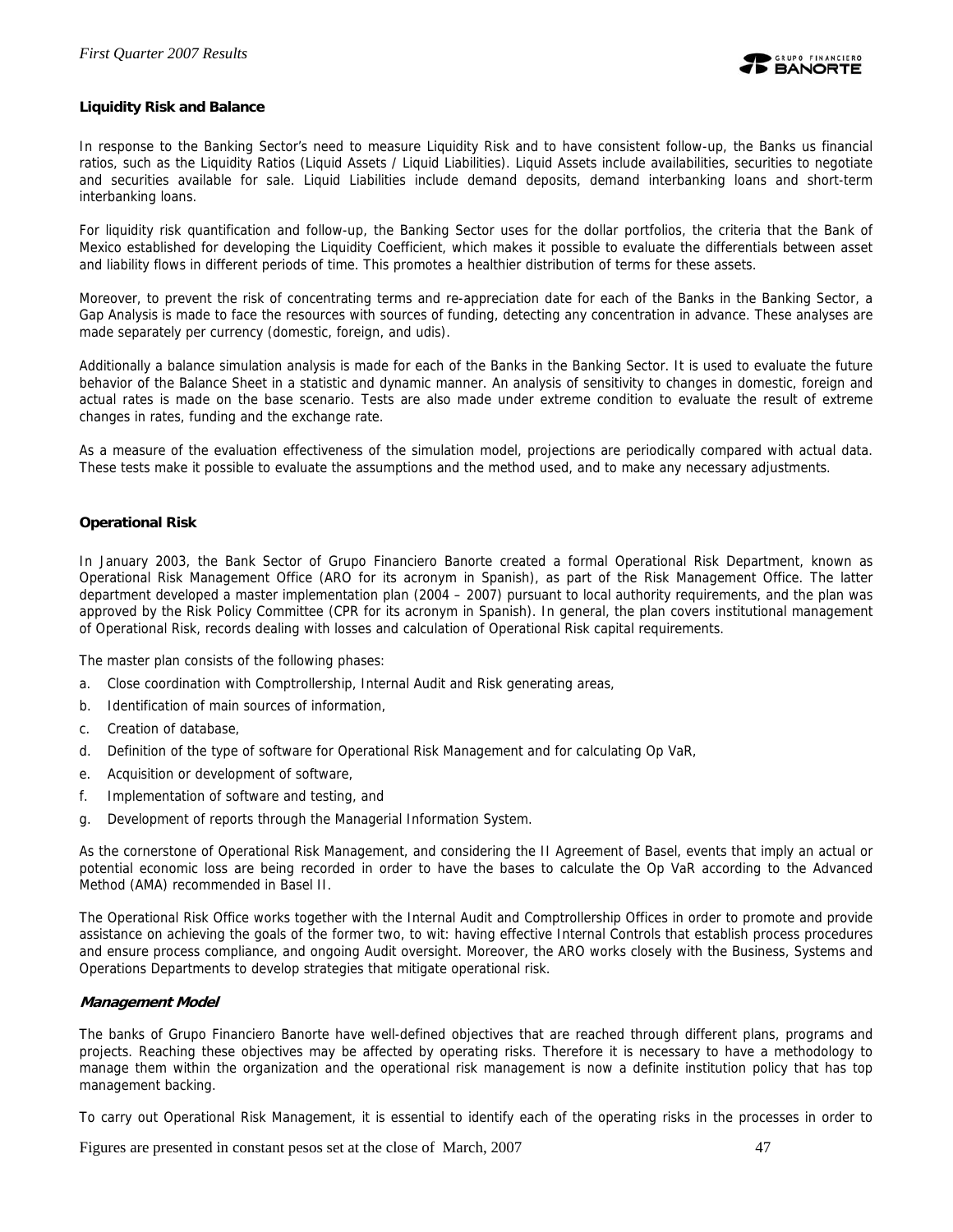analyze them properly. Thus, the identified risks are managed in order to eliminate or mitigate them (trying to reduce their severity or frequency) and defining the corresponding tolerance levels. At present, the development of an Institutional Operational Risk Management Model is underway. The first step is to record operational risk events.

#### **Record of Events**

Given the nature of Operational Risk, it is necessary to have an historical Database that contains operating events in which the institution has incurred to be able to determine the trends, frequency, impact and distribution.

To record operating loss events, an in-house system was developed. It is called the "Operating Loss Events Recording System" (SCERO). This system enables the central information supplying areas to record these events directly and on-line. The events are classified per Type of Event according to the following categories (in keeping with those proposed by Basel II):

| Types of Events                            | Description                                                                                                                                                                           |
|--------------------------------------------|---------------------------------------------------------------------------------------------------------------------------------------------------------------------------------------|
| <b>Internal Fraud</b>                      | Acts intended to defraud, usurp the property or avoid the regulation, law or policies                                                                                                 |
|                                            | of the Institution that involve at least one internal party.                                                                                                                          |
| External Fraud                             | Acts, by a third party, Acts intended to defraud, usurp the property or avoid the<br>law.                                                                                             |
| <b>Labor Relations</b>                     | Acts that inconsistent with the laws or agreements of employment, health or<br>safety, or that result in payment of claims for personal damage or regarding<br>discrimination issues. |
| Practices with Clients                     | Negligent or unintentional faults that hinder compliance with the professional<br>obligations with clients, or faults derived from the nature or design of a product or<br>service.   |
| Damage to Assets                           | Loss or damage to physical assets due to natural disasters or other events.                                                                                                           |
| <b>System Failures</b>                     | Interruption of business activities because of information system failures.                                                                                                           |
| Delivery<br>Execution,<br><b>Processes</b> | & Failures in processing transactions or in process management and in relationships<br>with counterparts and suppliers.                                                               |

#### **Technological Risk**

As Technological Risk is an inherent part of Operational Risk, they are managed together. The area of Technology and Operations performs the functions established by the CNBV for Technological Risk Management issues associated with the establishment of controls, vulnerability evaluation and contingency plans.

To face Operational Risk caused by high-impact external events, the banks of Grupo Financiero Banorte are working on a project to enhance their Business Continuity Plan (BCP) and their Business Recovery Plan (BRP). The project leader is the Executive Directorship of Comptrollership because of its relationship with processes, procedures and compliance. However, other fundamental areas participate: Technology and Operations, Business, and the ARO Directorship. Despite the above, we still have the services of an outside provider, of international renown, to backup the business' critical systems, guaranteeing operation continuity in the event of contingency or disaster.

#### **Legal Risk**

As part of the Leal Risk management, a detailed record is kept on judicial, administrative and fiscal issues (in favor of or against) the Institution. This record includes the attorneys' estimation of the contingencies based on their knowledge of each case. This makes it possible to create the necessary accounting reserves to face such contingencies.

It is essential to measure the Legal Risk as part of Operational Risk in order to understand and estimate its impact. Therefore, the legal issues that result in actual operating losses are recorded in the SCERO, according to a predefined taxonomy.

Based on the statistics of the legal issues underway and the actual loss events, it is possible to identify specific legal or operating risks, which are analyzed to eliminate them or mitigate (reduce or limit future occurrence) their impact.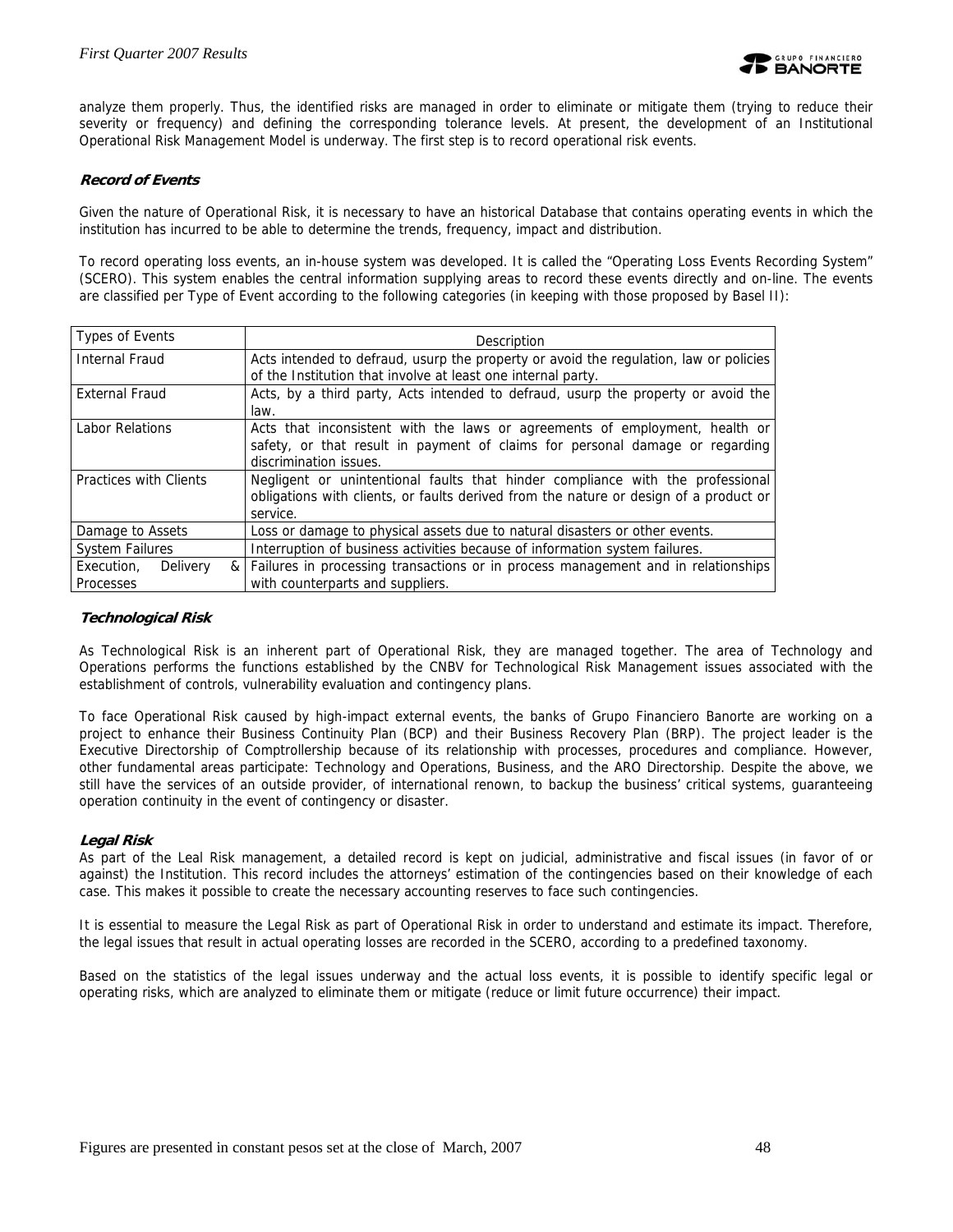

## **Information by Segments**

#### **GFNORTE –INCOME STATEMENT AS OF 1Q07 (Millions of Pesos)**

|                                     | Holding                  |       | Banorte Brokerage Leasing |                          |                          | Factoring Warehou Pronego |                          | <b>Total</b> | Eliminatio     | Final          |
|-------------------------------------|--------------------------|-------|---------------------------|--------------------------|--------------------------|---------------------------|--------------------------|--------------|----------------|----------------|
|                                     |                          |       |                           |                          |                          | sing                      | cio                      |              | ns             | <b>Balance</b> |
| Interest Income                     | 1                        | 8,568 | 403                       | 128                      | 99                       | 1                         | 62                       | 9,261        | (401)          | 8,861          |
| <b>Interest Expense</b>             |                          | 4,837 | 496                       | 53                       | 59                       | $\overline{a}$            | 11                       | 5,456        | (365)          | 5,091          |
| Loan Fees                           |                          | 22    |                           | $\overline{\phantom{a}}$ | $\overline{\phantom{a}}$ |                           | $\overline{\phantom{a}}$ | 23           | $\overline{a}$ | 23             |
| Net Interest Income (NII)           | 1                        | 3.753 | (93)                      | 75                       | 40                       | 1                         | 52                       | 3,828        | (35)           | 3,793          |
| Repomo-Margin                       | $\overline{\phantom{a}}$ | (46)  | (5)                       | (4)                      | (7)                      | $\overline{\phantom{a}}$  | (1)                      | (64)         |                | (64)           |
| <b>NII after Repomo</b>             | ٠                        | 3,707 | (98)                      | 71                       | 32                       | 1                         | 51                       | 3,764        | (35)           | 3,729          |
| Loan Loss & Loss Sharing Provisions |                          | 244   |                           | $\overline{a}$           | 3                        | $\overline{\phantom{a}}$  | 8                        | 255          |                | 255            |
| <b>NII after Provisions</b>         | ٠                        | 3,463 | (98)                      | 71                       | 29                       | 1                         | 43                       | 3,509        | (35)           | 3,473          |
| Fees on services,                   |                          | 1,613 | 140                       |                          | 3                        | 9                         |                          | 1,765        | (25)           | 1,740          |
| Fees paid.                          |                          | 233   |                           |                          | 3                        |                           | 8                        | 244          |                | 243            |
| Market-related Income               |                          | 366   | 189                       |                          |                          | $\overline{a}$            | $\overline{a}$           | 556          |                | 556            |
| <b>Total Non Interest Income</b>    | $\blacksquare$           | 1,746 | 329                       | $\blacksquare$           |                          | 9                         | (8)                      | 2,076        | (24)           | 2,052          |
| <b>Total Operating Income</b>       | $\blacksquare$           | 5,209 | 231                       | 71                       | 29                       | 10                        | 35                       | 5,585        | (59)           | 5.526          |
| <b>Non-Interest Expense</b>         | 1                        | 3.233 | 131                       | 49                       | $\overline{\phantom{a}}$ | 5                         | 39                       | 3.466        | (79)           | 3.387          |
| <b>Operating Income</b>             | (1)                      | 1,976 | 100                       | 21                       | 22                       | 5                         | (4)                      | 2,119        | 19             | 2,138          |
| Non Operating Income                | 18                       | 547   |                           | 13                       | 11                       | 109                       | 3                        | 702          | (19)           | 683            |
| Non Operating Expense               |                          | 232   | 2                         |                          |                          | 108                       |                          | 344          |                | 344            |
| Non Operating Income (Expense)NET   | 18                       | 315   | (1)                       | 13                       | 10                       | 1                         | 3                        | 358          | (19)           | 339            |
| <b>Pre-tax Income</b>               | 17                       | 2,290 | 99                        | 34                       | 32                       | 6                         | (2)                      | 2,477        |                | 2,477          |
| <b>Tax and Profit sharing</b>       | 5                        | 863   | 37                        | $\overline{\phantom{a}}$ | $\overline{\phantom{a}}$ | $\overline{a}$            | 1                        | 916          |                | 916            |
| Net Income before subsidiaries      | 11                       | 1.444 | 58                        | 34                       | 23                       | 4                         | (1)                      | 1.574        | $\blacksquare$ | 1.574          |
| Subsidiaries 'net income            | 1.612                    | 19    | 4                         | $\overline{\phantom{a}}$ | $\overline{\phantom{a}}$ |                           |                          | 1,635        | (1,500)        | 135            |
| Net Inc. from continuos operations  | 1,623                    | 1,464 | 61                        | 34                       | 23                       | 4                         | (1)                      | 3,209        | (1,500)        | 1,708          |
| Extraodinary items, net             |                          |       |                           |                          |                          |                           |                          |              |                |                |
| <b>Minority Interest</b>            |                          | (44)  |                           |                          |                          |                           |                          | (44)         | (42)           | (85)           |
| <b>TOTAL NET INCOME</b>             | 1,623                    | 1,420 | 61                        | 34                       | 23                       | 4                         | (1)                      | 3,165        | (1, 542)       | 1,623          |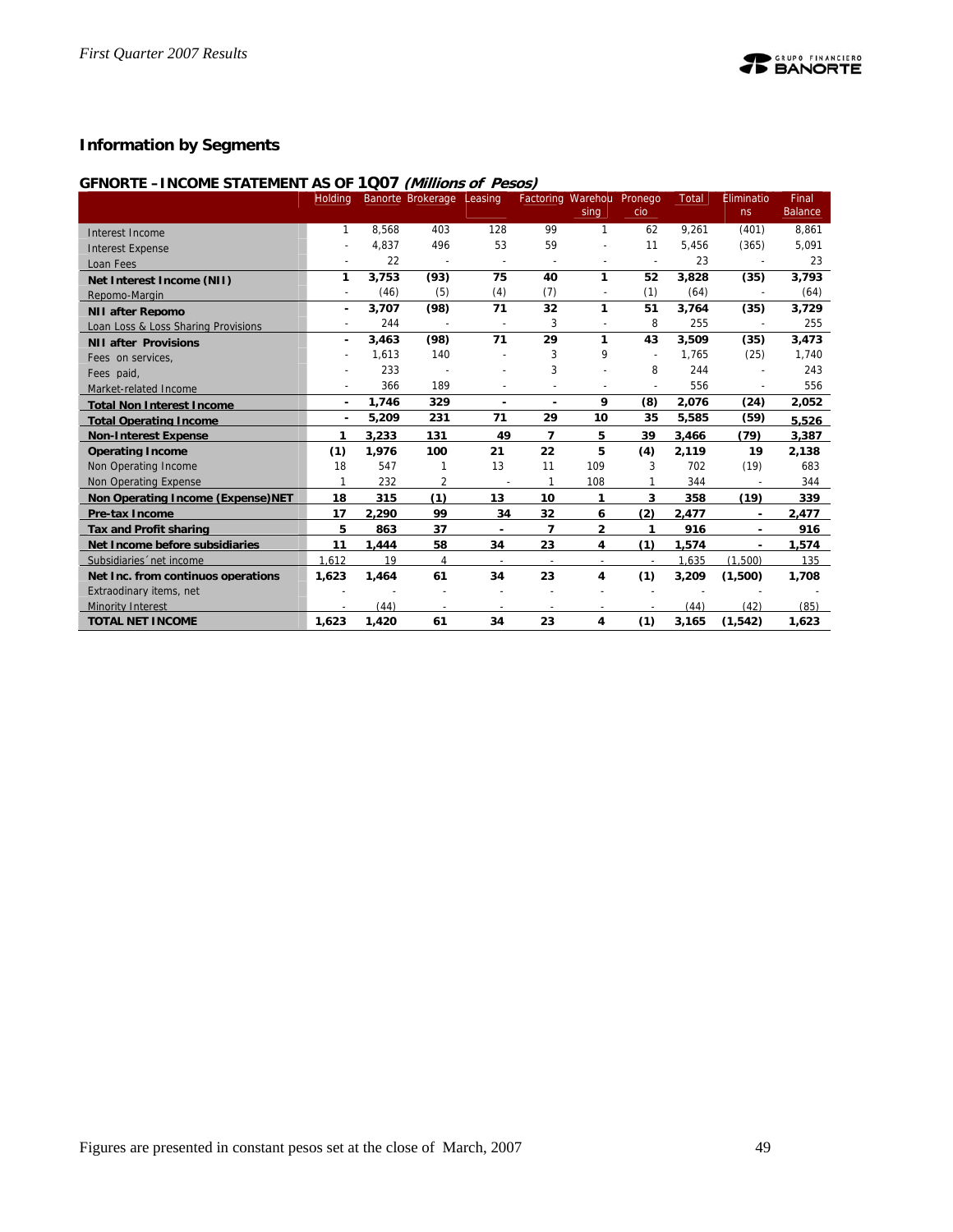

## **GFNORTE - BALANCE SHEET AS OF 1Q07 (Millions of Pesos)**

|                                 | Holding                  | Banorte        | Brokerage Leasing        |                | Factoring | using                    | Wareho Pronego<br>cio    | Total   | <b>Eliminations</b>      | Final<br><b>Balance</b> |
|---------------------------------|--------------------------|----------------|--------------------------|----------------|-----------|--------------------------|--------------------------|---------|--------------------------|-------------------------|
| <b>Cash and due from Banks</b>  | 55                       | 41,327         | $\overline{2}$           | 4              | 6         | 77                       | 11                       | 41,482  | (128)                    | 41,354                  |
| <b>Negotiable Instruments</b>   |                          | 7.009          | 561                      |                |           |                          | L,                       | 7,570   |                          | 7,570                   |
| Securities held for sale        |                          | 10,139         |                          |                |           |                          |                          | 10,139  |                          |                         |
|                                 |                          |                |                          |                |           |                          |                          |         |                          | 10,139                  |
| Securities held to maturity     |                          | 735            |                          |                |           |                          |                          | 735     |                          | 735                     |
| <b>Financial Instruments:</b>   | $\overline{\phantom{a}}$ | 17,883         | 561                      |                |           |                          |                          | 18,444  |                          | 18,444                  |
| Non-assigned securities to pay  |                          | 59             |                          |                |           |                          |                          | 97      |                          | 97                      |
| Futures receivable, net         |                          |                | 38                       |                |           |                          |                          | 959     |                          |                         |
| Options and derivatives, net    | $\overline{\phantom{a}}$ | 930            | 29                       | $\overline{a}$ |           | $\overline{a}$           | $\overline{a}$           |         | $\overline{\phantom{a}}$ | 959                     |
| <b>Repos &amp; Derivatives:</b> | ٠                        | 989            | 67                       | $\blacksquare$ |           | ÷                        | $\blacksquare$           | 1,057   | ä,                       | 1,057                   |
| Commercial                      |                          | 75,611         | $\overline{a}$           | 2,448          | 4,454     |                          | 583                      | 83,096  |                          | 83,096                  |
| <b>Financial Intermediaries</b> |                          | 4.795          |                          | 273            |           |                          |                          | 5,068   | (2,642)                  | 2,427                   |
| Consumer                        |                          | 22,087         |                          | 3              |           |                          |                          | 22,091  |                          | 22,091                  |
| Mortgage                        |                          | 29,378         |                          |                |           |                          |                          | 29,378  |                          | 29,378                  |
| <b>Goverment Entities</b>       |                          | 14,872         |                          | 7              |           |                          | ÷.                       | 14,879  |                          | 14,879                  |
| Fobaproa                        |                          |                |                          |                |           |                          | $\overline{\phantom{a}}$ |         |                          |                         |
| <b>Performing Loans</b>         |                          | 146,745        | ÷.                       | 2,731          | 4,454     |                          | 583                      | 154,512 | (2,642)                  | 151,871                 |
| Commercial                      |                          | 697            |                          | 21             | 18        |                          | 75                       | 811     |                          | 811                     |
| <b>Financial Intermediaries</b> |                          |                |                          |                |           |                          |                          |         |                          |                         |
| Consumer                        |                          | 703            |                          |                |           |                          |                          | 703     |                          | 703                     |
| Mortgage                        |                          | 720            |                          |                |           |                          |                          | 720     |                          | 720                     |
| <b>Goverment Entities</b>       |                          |                |                          |                |           |                          |                          |         |                          |                         |
| <b>Past Due Loans</b>           |                          | 2,119          | ä,                       | 21             | 18        | ä,                       | 75                       | 2,233   |                          | 2,233                   |
| <b>Total Credit</b>             | $\sim$                   | 149,707        | $\mathbf{r}$             | 2,716          | 4,445     | $\mathbf{r}$             | 634                      | 157,503 | (2,642)                  | 154,861                 |
| Preventive loan loss reserves   | $\overline{\phantom{a}}$ | 3.235          | $\sim$                   | 37             | 26        | $\overline{\phantom{a}}$ | 24                       | 3,321   | $\overline{\phantom{a}}$ | 3,321                   |
| <b>Net Loan Portfolio</b>       | ٠                        | 146,472        | $\blacksquare$           | 2,679          | 4,419     | $\blacksquare$           | 614                      | 154,182 | (2,642)                  | 151,540                 |
| Acquired collection rights      |                          | 4,078          |                          |                |           | $\overline{a}$           |                          | 4,078   |                          | 4,078                   |
| <b>Total Loans</b>              |                          | 150,550        | $\blacksquare$           | 2,679          | 4,419     | ٠                        | 614                      | 158,260 | (2,642)                  | 155,618                 |
| Sundry debtors and other        | 163                      | 9,401          | 90                       | 21             |           | 19                       | 6                        | 9,700   |                          | 9,700                   |
| Foreclosed assets, net          |                          | 413            | $\overline{\phantom{a}}$ |                |           |                          | $\overline{a}$           | 413     |                          | 413                     |
| Real Estate, Furniture &        |                          | 6,007          | 21                       | 619            | 1         | 53                       | 44                       | 6,745   |                          | 6,745                   |
| Investments in subsidiaries     | 27,348                   | 1,022          | 62                       |                |           |                          | $\overline{\phantom{a}}$ | 28,432  | (25, 957)                | 2,475                   |
| Deferred taxes                  |                          |                |                          |                | 5         |                          | 6                        | 11      | (11)                     |                         |
| GoodWill                        | 36                       | 4,078          |                          |                |           |                          |                          | 4,114   |                          | 4,114                   |
| Intangible                      |                          | 152            |                          |                |           |                          |                          | 152     |                          | 152                     |
| <b>Otros Assets</b>             | 1                        | 3,140          | 237                      |                | 10        | $\overline{7}$           | $\overline{\phantom{a}}$ | 3,396   | (9)                      | 3,387                   |
| <b>Total Other Assets</b>       | 27,548                   | 24.213         | 410                      | 640            | 16        | 79                       | 56                       | 52,963  | (25, 977)                | 26,986                  |
| <b>TOTAL ASSETS</b>             |                          | 27,603 234,119 | 1,040                    | 3,360          | 4,468     | 157                      | 702                      | 271,448 | (28, 747)                | 242,702                 |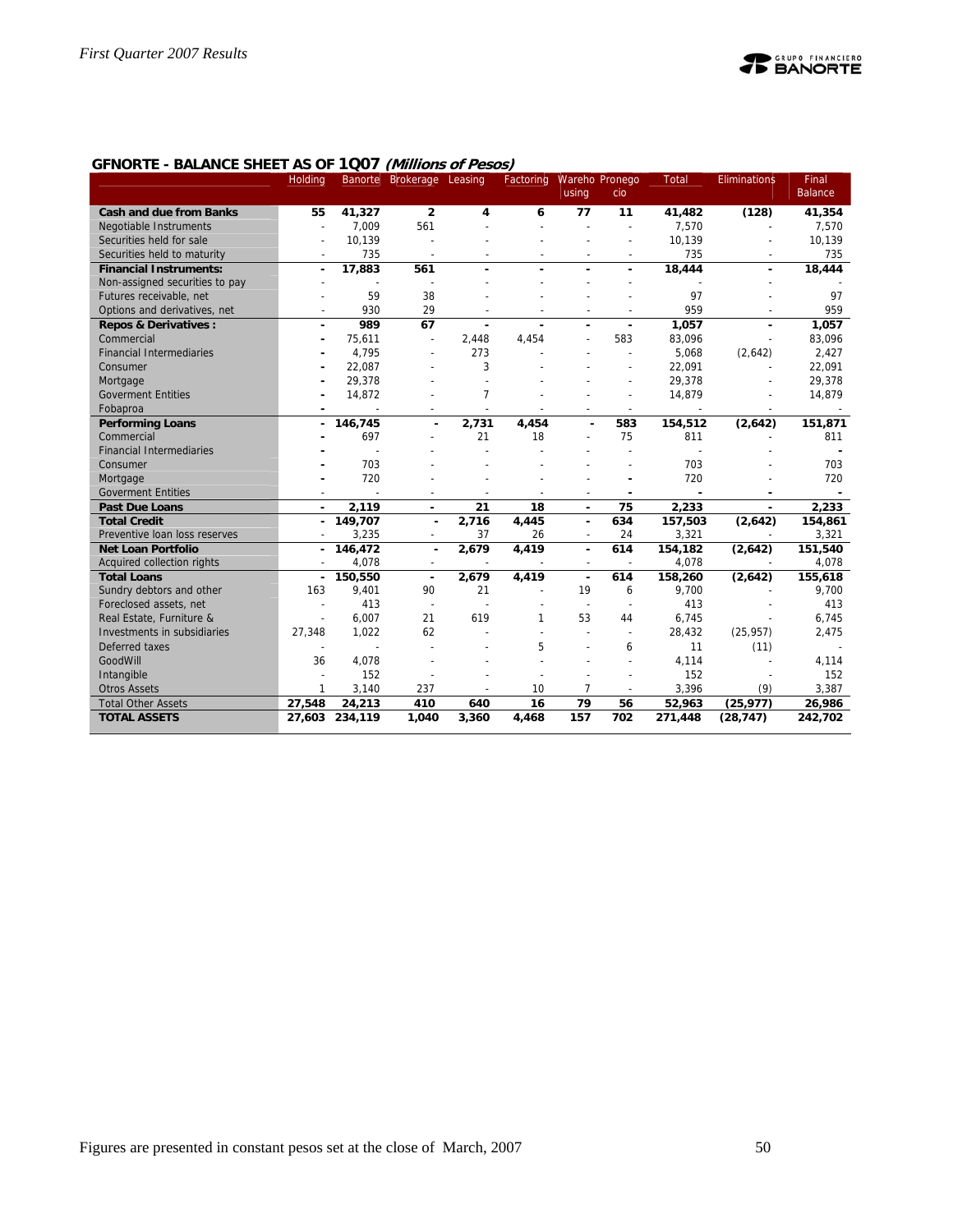

|                                            | Holding        |                          | Banorte Brokerage            | Leasing | Factoring      |                              | <b>Wareho Pronego</b>    | <b>Total</b> | Elimination | Final          |
|--------------------------------------------|----------------|--------------------------|------------------------------|---------|----------------|------------------------------|--------------------------|--------------|-------------|----------------|
|                                            |                |                          |                              |         |                | using                        | cio                      |              | S           | <b>Balance</b> |
| <b>Demand Deposits</b>                     |                | 92.745                   |                              |         |                |                              |                          | 92.745       | (25)        | 92.721         |
| <b>Time Deposits</b>                       |                | 77,721                   |                              |         |                |                              |                          | 77,721       | (106)       | 77,615         |
| <b>Bonds</b>                               |                |                          |                              |         |                |                              |                          |              |             |                |
| Deposits                                   |                | 170,467                  |                              |         |                |                              | ٠                        | 170,467      | (131)       | 170,336        |
| Demand                                     |                |                          |                              |         |                |                              |                          |              |             |                |
| Short term                                 |                | 3.465                    |                              | 1,421   | 3.931          |                              | 577                      | 9,394        | (2,634)     | 6,760          |
| Long term                                  |                | 8,070                    | ÷                            | 1,222   | 74             | $\sim$                       | J.                       | 9,366        |             | 9,366          |
| Due to banks & corresp.                    | ٠              | 11,535                   | $\qquad \qquad \blacksquare$ | 2,643   | 4,005          | $\qquad \qquad \blacksquare$ | 577                      | 18,760       | (2,634)     | 16,126         |
| Non-assigned securities to pay             |                | $\overline{\phantom{a}}$ | $\overline{a}$               |         |                |                              | $\overline{a}$           |              |             |                |
| Futures receivable, net                    |                | 364                      | 35                           |         |                |                              |                          | 399          |             | 399            |
| Options and derivatives, net               |                | 1,744                    | 28                           |         |                |                              |                          | 1,772        |             | 1,772          |
| Repos & Derivatives:                       |                | 2,108                    | 63                           |         |                |                              | ٠                        | 2,171        |             | 2,171          |
| Income Tax & Profit Sharing                | $\overline{4}$ | 806                      | 68                           | $\sim$  | 3              | 4                            | 1                        | 887          |             | 887            |
| Other Payable accounts                     | $\mathbf{1}$   | 11,469                   | 113                          | 222     | $\overline{2}$ | 13                           | 40                       | 11,860       | (4)         | 11,856         |
| Other payable accounts                     | 5              | 12,275                   | 181                          | 222     | 5              | 18                           | 41                       | 12,747       | (4)         | 12,742         |
| Subordinated<br>Convertible<br>non         |                | 11,644                   | $\overline{\phantom{a}}$     |         |                | $\overline{\phantom{a}}$     |                          | 11,644       |             | 11,644         |
| <b>Deferred Taxes</b>                      |                | 294                      | 20                           |         |                | 17                           | $\overline{\phantom{a}}$ | 331          | (11)        | 320            |
| Deferred credits                           |                | 215                      | $\overline{\phantom{a}}$     | 50      |                | $\overline{\phantom{a}}$     | 6                        | 271          | (9)         | 262            |
| <b>TOTAL LIABILITIES</b>                   | 5              | 208,537                  | 263                          | 2,915   | 4,010          | 34                           | 624                      | 216,389      | (2,790)     | 213,599        |
| <b>STOCKHOLDER 'S EQUITY</b>               |                |                          |                              |         |                |                              |                          |              |             |                |
| Paid-in Capital                            | 11,719         | 10,681                   | 526                          | 162     | 136            | 85                           | 76                       | 23,386       | (11,667)    | 11,719         |
| Share subscription premiums                | 1,816          | 834                      | L,                           |         |                | L,                           | $\overline{\phantom{a}}$ | 2,650        | (834)       | 1,816          |
| Subordinated<br>Convertible                | ÷              |                          | ٠                            |         |                | $\overline{\phantom{a}}$     | $\overline{\phantom{a}}$ |              |             |                |
| <b>Subscribed Capital</b>                  | 13,535         | 11,515                   | 526                          | 162     | 136            | 85                           | 76                       | 26,036       | (12,501)    | 13,535         |
| <b>Capital Reserves</b>                    | 2,385          | 3,305                    | 47                           | 77      | 58             | 13                           | $\overline{a}$           | 5,885        | (3,500)     | 2,385          |
| <b>Retained Earnings</b>                   | 21,738         | 10,882                   | 674                          | 369     | 325            | 83                           | 2                        | 34,074       | (12, 336)   | 21,738         |
| Surplus (Deficit) from securities          |                | 40                       |                              |         |                |                              |                          | 40           | (40)        |                |
| Results from coverage securities           | $\overline{a}$ | (505)                    | $\overline{\phantom{a}}$     |         | $\overline{a}$ |                              |                          | (505)        | 505         |                |
| <b>Results</b><br>of foreign operations    |                | 9                        | 3                            |         |                |                              |                          | 12           | (12)        |                |
| (Insuf.)<br><b>Excess</b><br>capital<br>in | (6, 221)       | (1,890)                  | (516)                        | (198)   | (86)           | (3)                          |                          | (8,913)      | 2,692       | (6, 221)       |
| results Fixed<br>Non Mon assets            |                |                          | 1                            |         |                |                              |                          | 1            | (1)         |                |
| Non Mon assets results Investm             | (5, 463)       | 30                       | (18)                         |         |                | (60)                         |                          | (5, 511)     | 49          | (5, 463)       |
| Adjustment in the<br>employees             |                |                          |                              |         |                |                              |                          |              |             |                |
| Net Income                                 | 1,623          | 1,420                    | 61                           | 34      | 23             | 4                            | (1)                      | 3,165        | (1, 542)    | 1,623          |
| <b>Earned Capital</b>                      | 14.063         | 13,291                   | 251                          | 283     | 321            | 38                           | 1                        | 28,248       | (14, 185)   | 14,063         |
| <b>Minority Holdings</b>                   | $\sim$         | 776                      | $\overline{\phantom{a}}$     | $\sim$  | $\sim$         | $\overline{\phantom{a}}$     | $\sim$                   | 776          | 729         | 1.504          |
| <b>Total Stockholder's Equity</b>          | 27,598         | 25,581                   | 777                          | 445     | 458            | 123                          | 77                       | 55,059       | (25, 957)   | 29,102         |
| TOT.<br>LIAB.<br>STOCKHOLD.<br>&           | 27,603         | 234.119                  | 1.040                        | 3.360   | 4.468          | 157                          | 702                      | 277.448      | (28, 747)   | 242,702        |

#### **GFNORTE -BALANCE SHEET AS OF 1Q07 (Millions of Pesos)**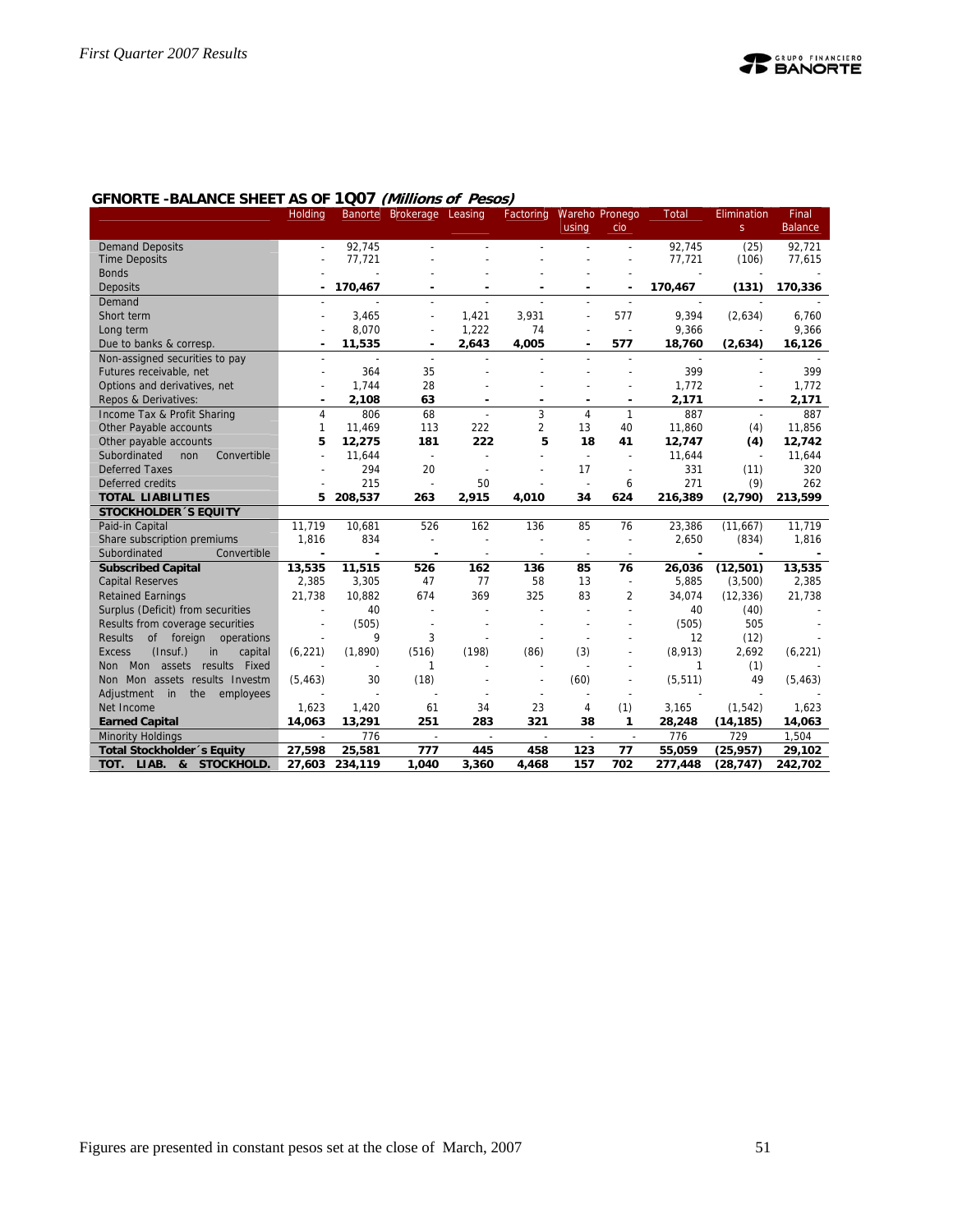

#### **Internal Control**

The companies that make up GFNorte have an Internal Control System (SCI) that complies with the guidelines established by both the Board of Directors and the regulatory authorities.

The mission of the Internal Control structure is to help ensure the proper working order of adequate internal control of its operations. Said structure is made up of several components:

- A. The Board of Directors with the support of the Risk Policy Committee and the Audit Committee and Company Practices (The company practice functions, that are established in the new Stock Market Law, were incorporated in the Audit Committee in 4Q06).
- B. General Management and its support areas, to wit the Comprehensive Risk Management Unit (UAIR), and the Legal and Comptrollership Departments, which are in charge of ensuring that adequate control and risk levels are maintained in the Group's operations.
- C. Internal Audit, External Audit and the Statutory Accountant (As of 4Q06, the Commissary only applies to the GFNorte subsidiaries), as structures of additional support to watch over the proper working order of the Internal Control System and to provide reasonable certainty as to the reliability of the information generated.
- D. Documents that specify the general control criteria which must be followed to operate and register transactions; to put our human, material and technological resources to good use; to ensure proper usage, security, timeliness and reliability of information; due compliance with external and internal rules and regulations; and a Code of Conduct that regulates the conduct of all Group directors, officers and employees during the performance of their activities.
- E. Manuals of policies and procedures that regulate the operations undertaken by the institution and that establish the points of control to be observed and the parties responsible for compliance thereof.

During 1Q07, the main aspects regarding Internal Control were:

- A. General IT Security policies were checked and revised, as authorized by the Integrity Committee.
- B. During the period, the information systems worked properly and transactions were duly recorded.

SCI continued to work properly developing activities associated with strengthening risk control, assessment and management, establishing and monitoring controls, and insuring information quality.

#### **Treasury Policy**

GFNorte's Banking Sector Treasury is the central unit in charge of balancing its resource needs, monitoring and managing the regulatory levels, eliminating the rate risk of fixed-rate placement operations by using coverage and implementing arbitrage strategies.

The cash currencies and investment in securities are in Mexican pesos and U.S. dollars.

#### **Internal and External Liquidity Sources**

The internal liquidity sources, in local as well as foreign currency, come from the various deposit products that the institution offers its customers, that is checking accounts and term deposits. Another source is the sales of the institution's assets.

External liquidity sources include various mechanisms to access the debt and capital markets. For instance, issuing credit titles, loans from other institution including the Central Bank and international agencies, as well as issuing subordinate debts. This concept also considers the liquidity that the bank obtains by reporting the securities the institution has that are feasible for this type of operation.

Another alternative for getting resources is by issuing capital shares.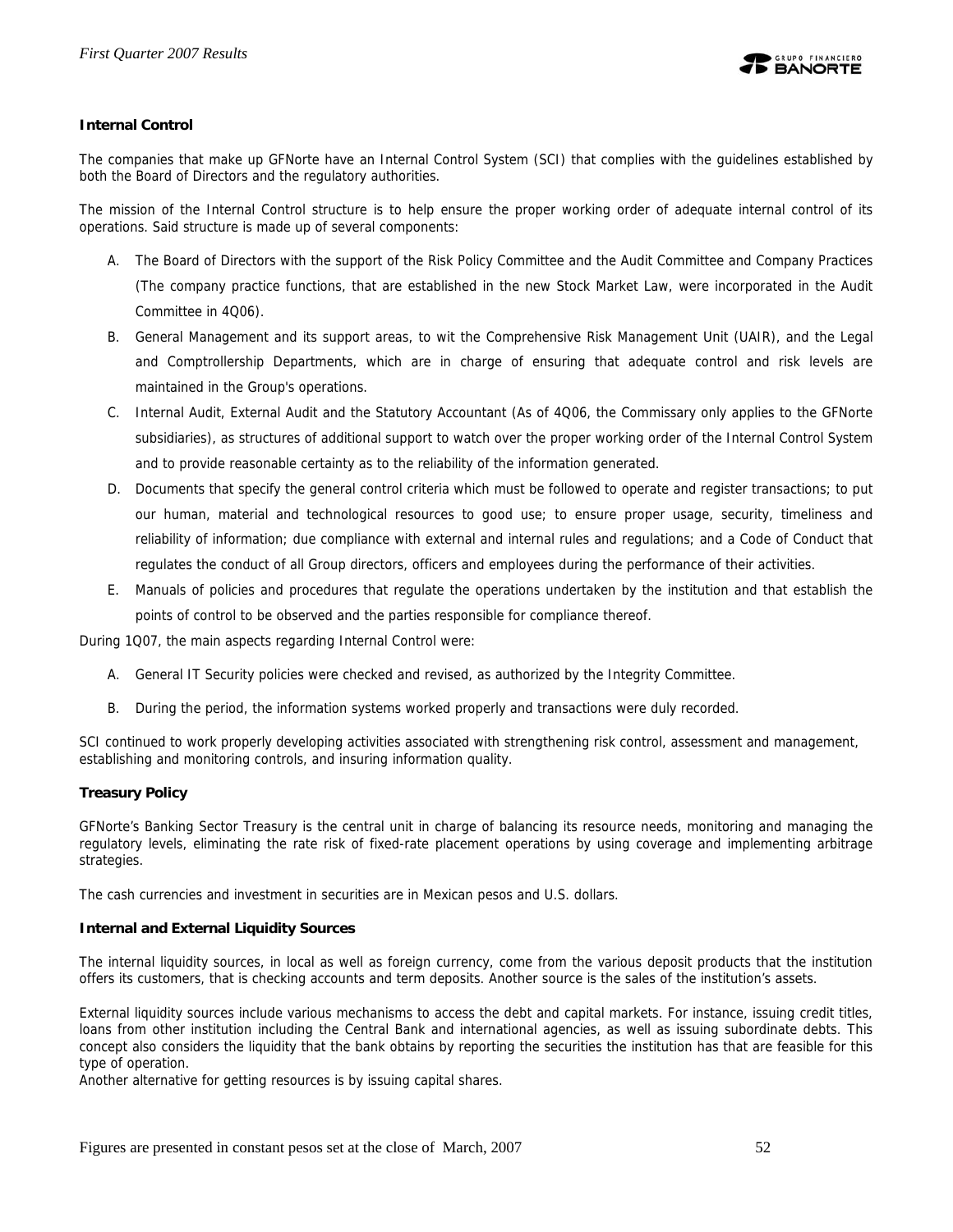

#### **Dividend Policy**

During the April 30, 2003 session, the Board of Directors approved a dividend payment policy in which it will propose to the General Ordinary Stockholders' Meeting a dividend payment consisting of at leas 15% of the Partnership's net recurring profit, providing that there is no legal impediment and that market conditions and the Partnership's financial situation allow it.

#### **Related parties loans**

At GFNorte, the amount of the loans performed with related individuals and companies, does not exceed the established limit of 75% of the Tier 1 capital. As of March 31, 2007 and December 31, 2006, the loans granted to related parties totaled Ps 5,326 million and Ps. 5,619 million, respectively.

#### **Persons In Charge**

The undersigned represent under oath that, within the scope of our respective functions, we have drawn up the information relative to Grupo Financiero Banorte contained in this report, which, to the best of our knowledge, reasonably reflects its situation.

Ing. Luis Peña Kegel Chief Executive Officer of Grupo Financiero Banorte, S. A. de C. V.

Ing. Sergio García Robles Gil Chief Financial Officer

C.P. Román Martínez Méndez Managing Director Audit

Lic. Jorge Eduardo Vega Camargo Executive Director Comptrollership

C.P. Nora Elia Cantú Suárez Executive Director Accounting